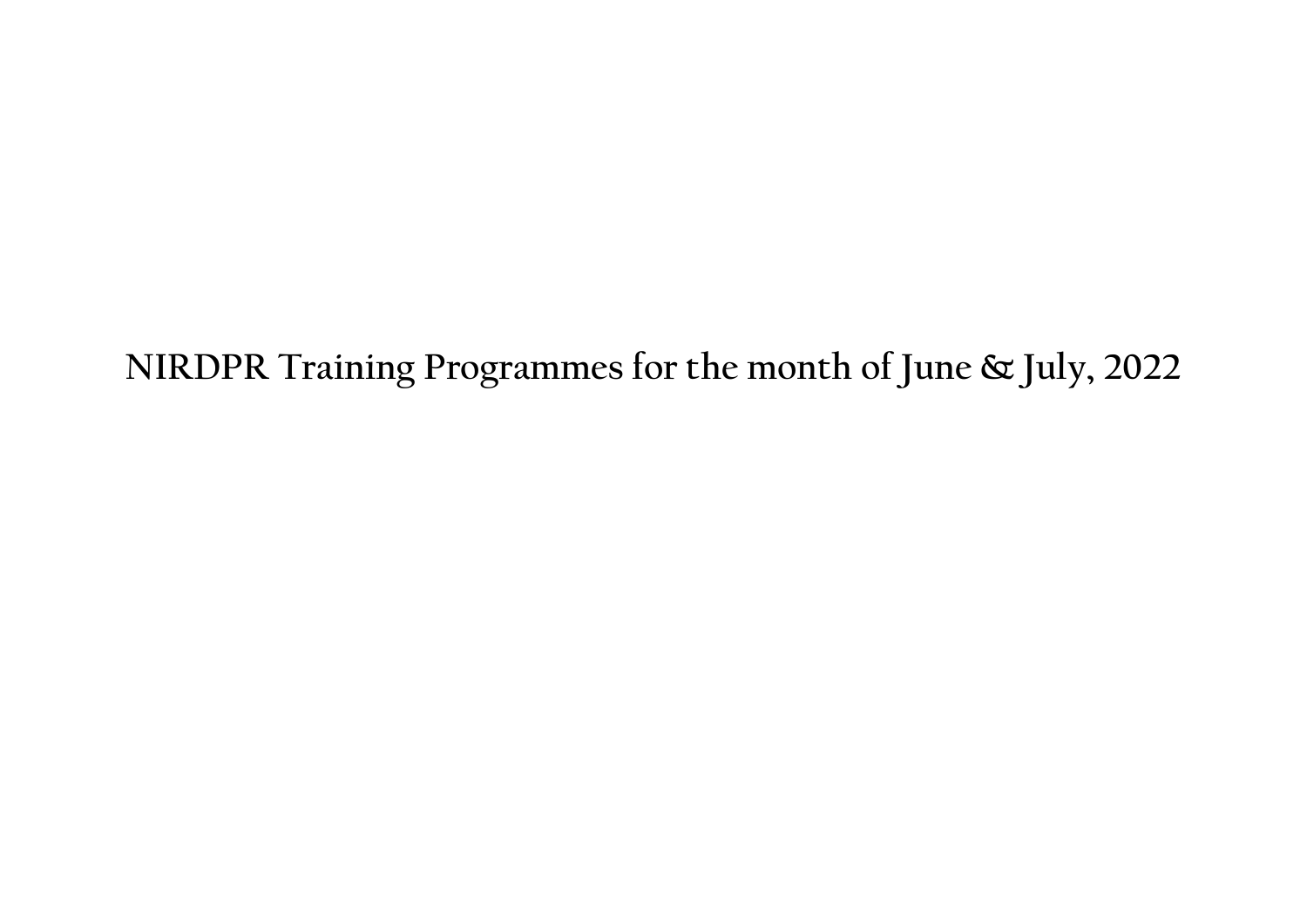# **June, 2022**

| S.No.          | <b>Centre</b>      | Code               | <b>Type</b> | <b>Title</b>               | <b>Duration</b> | <b>Faculty</b>    | <b>Venue</b>  | <b>Clientile</b>                |
|----------------|--------------------|--------------------|-------------|----------------------------|-----------------|-------------------|---------------|---------------------------------|
|                | <b>CGARD</b>       | <b>CGARD222309</b> | Sponsored   | <b>GIS</b> Applications in | $01-03$ June    | P. Kesava Rao     | <b>NIRDPR</b> | <b>WRD</b> Engineers            |
|                |                    |                    | Training    | <b>Irrigation Systems</b>  |                 | <b>NSR Prasad</b> | Hyderabad     | under APILIP-II of              |
|                |                    |                    |             | (Sponsored by GoAP)        |                 | MV Ravibabu       |               | Andhra Pradesh                  |
|                |                    |                    |             |                            |                 |                   |               | State.                          |
| $\overline{2}$ | <b>CPRDP&amp;S</b> | CPR222324          | Refresher   | Workshop on the            | $01-03$ June    | A.K.Bhanja        | <b>NIRDPR</b> | 65 Beacon                       |
|                | <b>SD</b>          |                    | Workshop    | Projects for Creating      |                 |                   | Hyderabad     | Panchayat Leaders               |
|                |                    |                    |             | <b>Model GP Clusters</b>   |                 |                   |               | $(Batch-1)$                     |
| 3              | <b>CSA</b>         | CSA222306          | <b>ToT</b>  | One-month Certificate      | $01-10$ June    | C. Dheeraja,      | <b>NIRDPR</b> | 35 Lead course                  |
|                |                    |                    |             | Programme on social        |                 | Rajesh K Sinha    | Hyderabad     | coordinators &                  |
|                |                    |                    |             | accountability and social  |                 | & Srinivas Sajja  |               | <b>SIRDs</b>                    |
|                |                    |                    |             | audit                      |                 |                   |               |                                 |
| $\overline{4}$ | <b>CRI</b>         | CRI222306          | Regional    | Management of Solid        | 06-10 June      | R Ramesh          | <b>NIRDPR</b> | <b>Primarily SIRDs</b>          |
|                |                    |                    | Training    | Waste and Wastewater       |                 | HK Solanki        | Hyderabad     | and State SBM-G                 |
|                |                    |                    |             |                            |                 |                   |               | <b>Staff from District</b>      |
|                |                    |                    |             |                            |                 |                   |               | & State levels                  |
| 5              | <b>CPRDP&amp;S</b> | CPR222325          | Training    | Potential for livelihood   | $06-10$ June    | R.Chinnadurai     | <b>NIRDPR</b> | PRI Functionaries.              |
|                | <b>SD</b>          |                    |             | development support by     |                 |                   | Hyderabad     | Elected                         |
|                |                    |                    |             | the gram panchayats        |                 |                   |               | Representatives,<br><b>SRLM</b> |
|                |                    |                    |             |                            |                 |                   |               | Functionaries,                  |
|                |                    |                    |             |                            |                 |                   |               | SIRD faculties and              |
|                |                    |                    |             |                            |                 |                   |               | <b>Master Resource</b>          |
|                |                    |                    |             |                            |                 |                   |               | Persons                         |
| 6              | CGG&PA             | CGGPA222306        | Management  | Organisational change,     | 06-10 June      | R.Aruna           | <b>NIRDPR</b> | Project Directors,              |
|                |                    |                    | Development | Leadership Qualities and   |                 | Jayamani          | Hyderabad     | APDs and DRDA                   |
|                |                    |                    | Programme   | <b>Management Skills</b>   |                 |                   |               | functionaries,                  |
|                |                    |                    |             | needed for Effective       |                 |                   |               | CEOs, Additional                |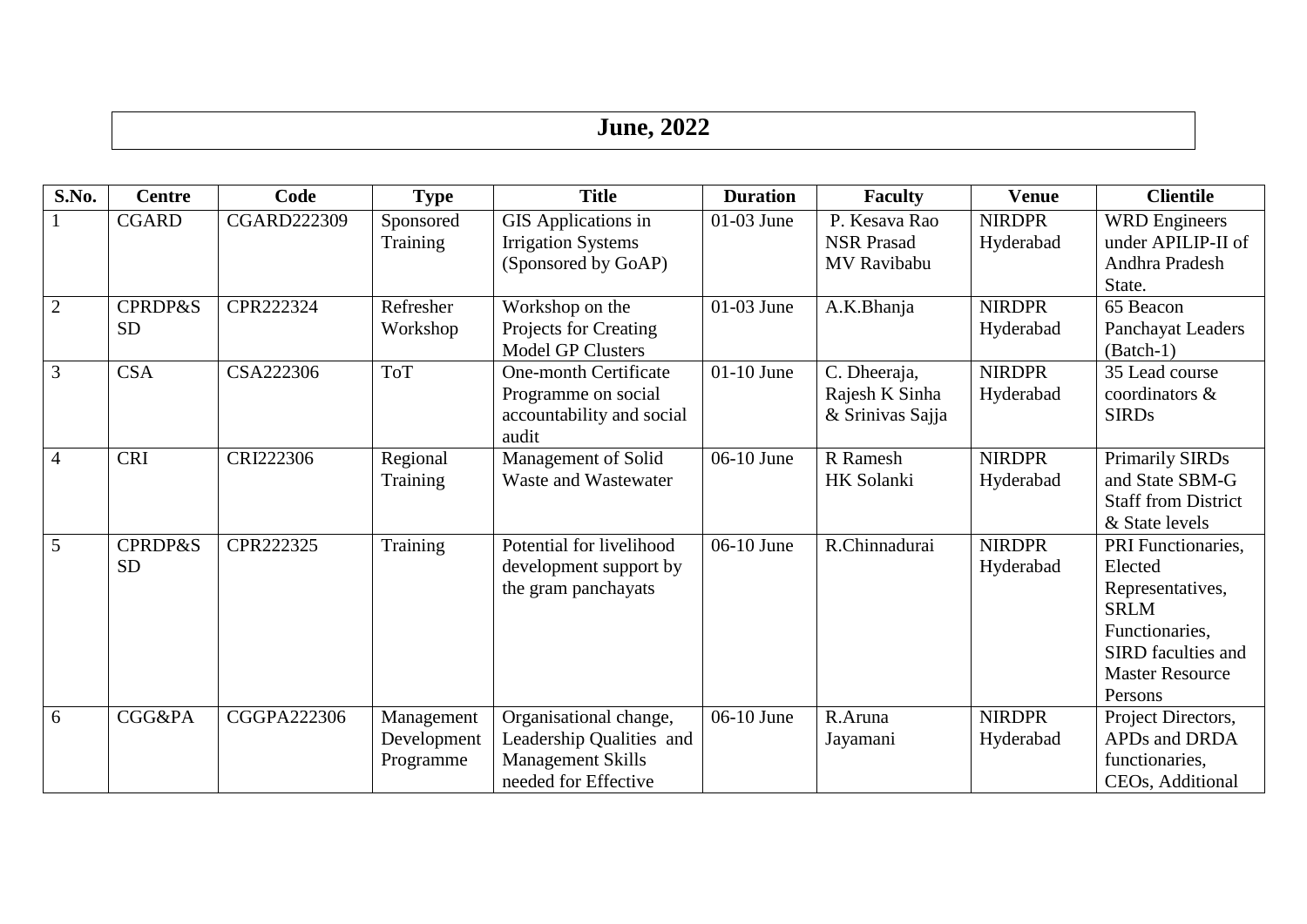| S.No.          | <b>Centre</b>                   | Code              | <b>Type</b>           | <b>Title</b>                                                                                         | <b>Duration</b> | <b>Faculty</b>                                                    | <b>Venue</b>               | <b>Clientile</b>                                                                                                                     |
|----------------|---------------------------------|-------------------|-----------------------|------------------------------------------------------------------------------------------------------|-----------------|-------------------------------------------------------------------|----------------------------|--------------------------------------------------------------------------------------------------------------------------------------|
|                |                                 |                   |                       | Implementation of<br><b>Flagship Programmes of</b><br><b>Rural Development</b>                       |                 |                                                                   |                            | CEOs, Deputy<br><b>CEOs</b>                                                                                                          |
| $\overline{7}$ | <b>CWE&amp;L</b>                | <b>CWEL222303</b> | <b>ToT</b>            | <b>MGNREGS</b><br>Convergence with<br><b>Animal Husbandry</b>                                        | 06-10 June      | GVK Lohi Das &<br>Team                                            | <b>NIRDPR</b><br>Hyderabad | <b>State and District</b><br>level officials<br>dealing with<br>MGNREGS, Line<br>dept. Officials                                     |
| $\overline{8}$ | CNRM, CC<br>& <sub>DM</sub>     | CNRM222311        | Workshop              | Rural Development and<br>PMMSY convergence                                                           | $07-08$ june    | Jyothis<br>Ravindra S<br>Gavali<br>Subrat K Mishra<br>Kiran Jalem | <b>NIRDPR</b><br>Hyderabad | Academia/Governm<br>ent and non-<br>government/Develo<br>pment Practitioners<br>(Maximum 30<br>participants)                         |
| 9              | <b>CHRD</b>                     | CHRD222304        | National<br>workshop  | A Status of management<br>of education in rural<br>schools managed by local<br>bodies and government | 8th June        | Lakhan Singh T<br>Vijaya Kumar                                    | <b>NIRDPR</b><br>Hyderabad | Officials of<br>NUEPA, NCERT,<br>NCET, PS of RD,<br>PR, TD, School<br><b>Education</b> and<br>Select Zila<br>Panchayat<br>Presidents |
| 10             | <b>CPRDP&amp;S</b><br><b>SD</b> | CPR222326         | Refresher<br>Workshop | Workshop on the<br>Projects for Creating<br><b>Model GP Clusters</b>                                 | 08-10 June      | A.K.Bhanja                                                        | <b>NIRDPR</b><br>Hyderabad | 65 Beacon<br>Panchayat Leaders<br>$(Batch-2)$                                                                                        |
| 11             | <b>CWE&amp;L</b>                | <b>CWEL222304</b> | Training              | MGNREGS Act,<br><b>Guidelines and Master</b><br>Circulars                                            | 13-17 June      | Digambar &<br>Team                                                | <b>NIRDPR</b><br>Hyderabad | PO, APO and RD<br>Officials of<br><b>MGNREGS</b>                                                                                     |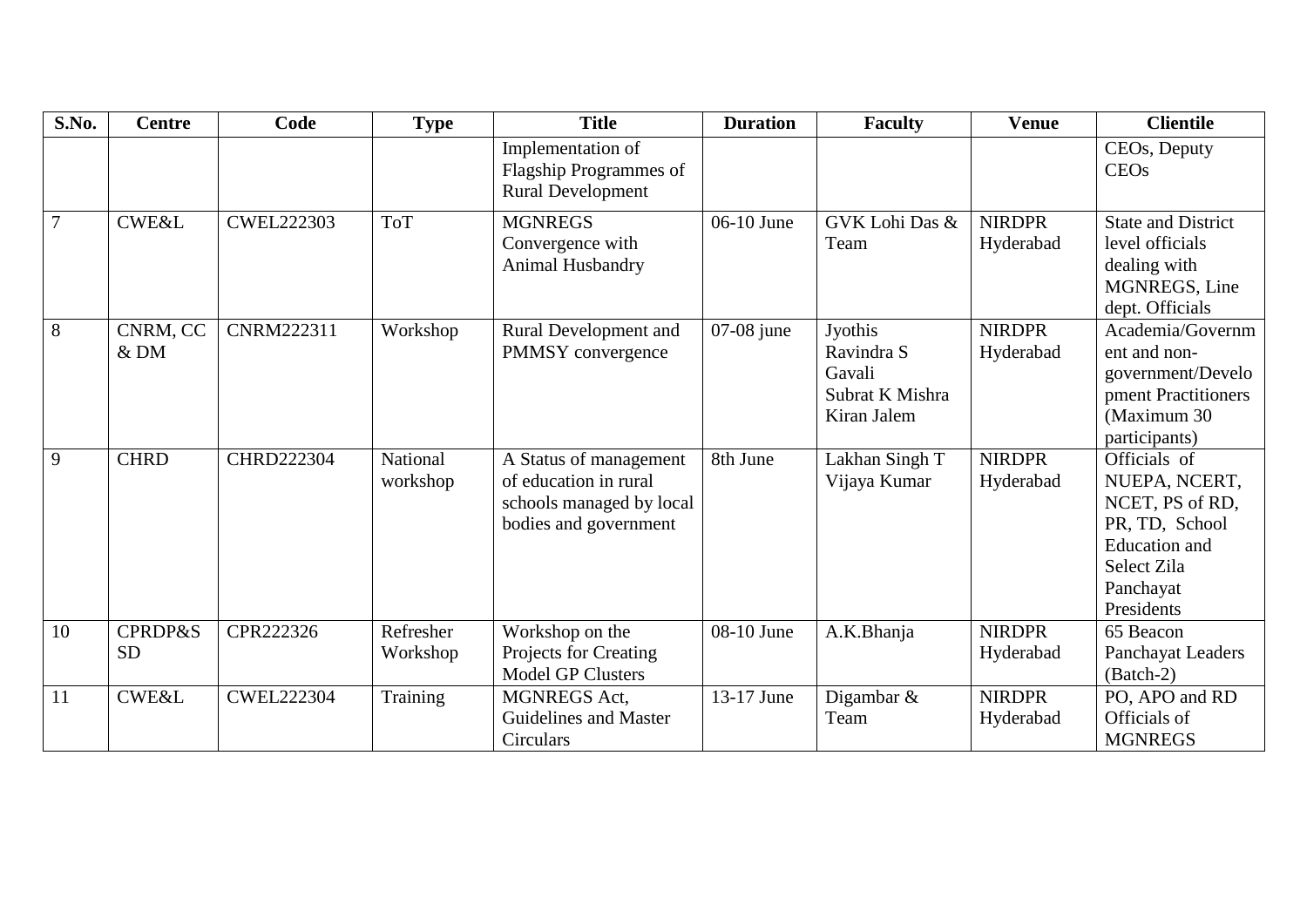| S.No. | <b>Centre</b>                   | Code               | <b>Type</b>           | <b>Title</b>                                                                       | <b>Duration</b> | <b>Faculty</b>                                    | <b>Venue</b>               | <b>Clientile</b>                                                                                              |
|-------|---------------------------------|--------------------|-----------------------|------------------------------------------------------------------------------------|-----------------|---------------------------------------------------|----------------------------|---------------------------------------------------------------------------------------------------------------|
| 12    | <b>CPRDP&amp;S</b><br><b>SD</b> | CPR222327          | Refresher<br>Training | Refresher Training on the<br>Projects for Creating<br><b>Model GP Clusters</b>     | 13-17 June      | A.K.Bhanja                                        | <b>NIRDPR</b><br>Hyderabad | <b>State Level Master</b><br>Trainers (SLMT)<br>from selected States<br>& UTs (Batch-2),<br>(50 Participants) |
| 13    | <b>CGARD</b>                    | <b>CGARD222310</b> | Contact<br>Classes    | <b>Contact Classes of</b><br><b>PGDGARD-First</b><br>Semester Batch -2022          | 13-17 June      | P. Kesava Rao<br><b>NSR Prasad</b><br>MV Ravibabu | <b>NIRDPR</b><br>Hyderabad | Students of<br>PGDGARD-2022<br><b>First Semester</b><br>distant mode<br>Programme                             |
| 14    | <b>CSA</b>                      | CSA222307          | <b>ToT</b>            | One-month Certificate<br>Programme on social<br>accountability and social<br>audit | 15-24 June      | Srinivas Sajja,<br>Rajesh K Sinha &<br>C Dheeraja | <b>NIRDPR</b><br>Hyderabad | 35 Lead course<br>coordinators &<br><b>SIRDs</b>                                                              |
| 15    | CAS                             | CAS222304          | Workshop              | <b>Workshop on Rescuing</b><br>failing FPOs                                        | 15th June       | Nithya<br>Surjit Vikraman                         | <b>NIRDPR</b><br>Hyderabad | Development<br>practitioners, policy<br>makers and RD<br>officials and<br>bankers                             |
| 16    | <b>CPGS&amp;DE</b>              | CPGS222301         | National<br>workshop  | <b>Strategies for Overseas</b><br>Placements under<br><b>DDUG-GKY</b>              | 16-17 June      | Debapriya<br>Sandhya                              | <b>NIRDPR</b><br>Hyderabad | Officials of<br>Programme<br>Division, DDU-<br>GKY officials of<br>NIRDPR and<br>SRLMs, selected<br>PIs       |
| 17    | <b>CGSD</b>                     | CGSD222306         | National<br>Workshop  | ODF measures and<br>benefits to women in<br>rural areas                            | 17th June       | Vanishree J,<br>N V Madhuri                       | <b>NIRDPR</b><br>Hyderabad | Experts from UN<br>Agencies,<br>Academicians and<br><b>NGOs</b>                                               |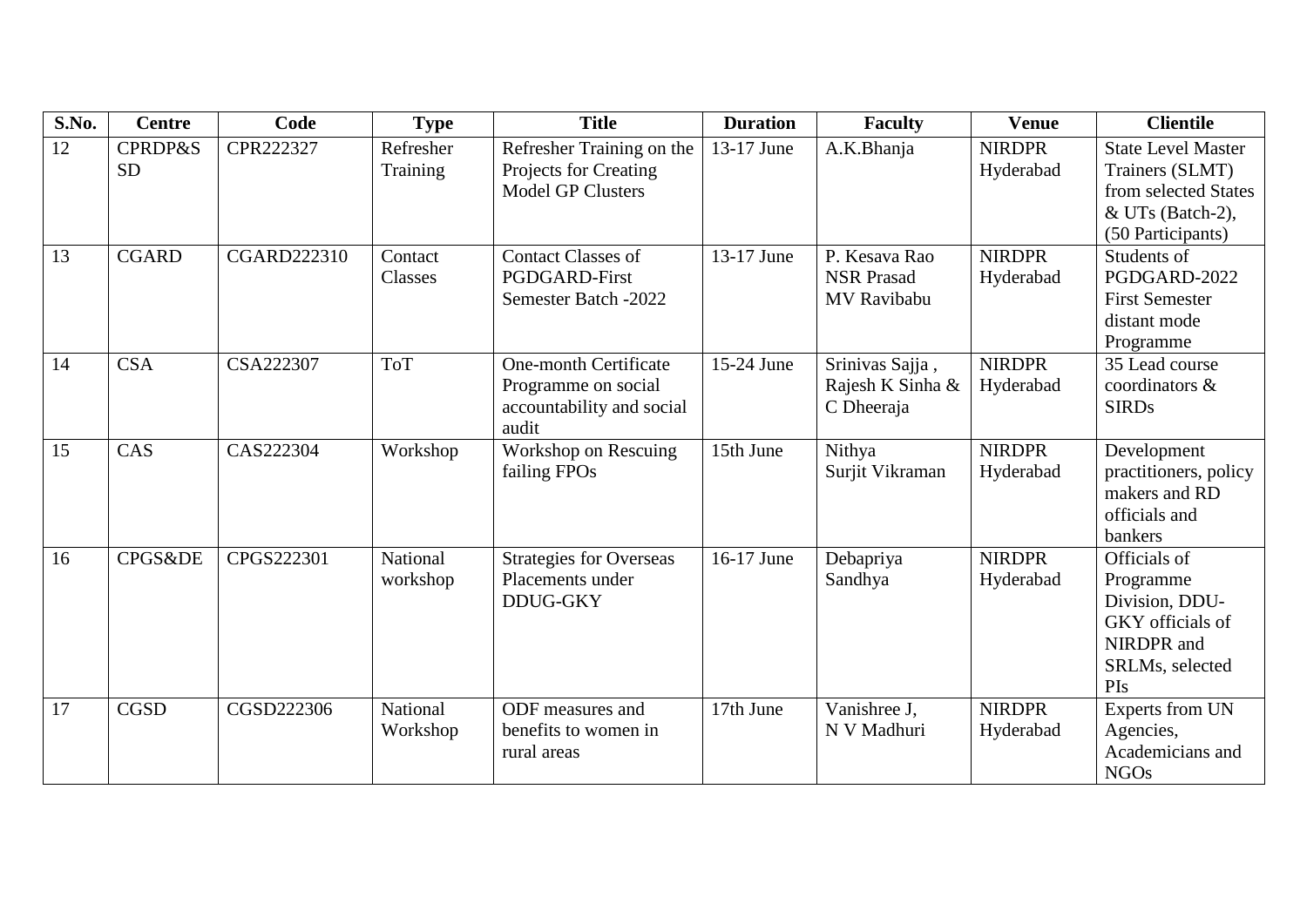| S.No. | <b>Centre</b> | Code               | <b>Type</b> | <b>Title</b>              | <b>Duration</b> | <b>Faculty</b>    | <b>Venue</b>  | <b>Clientile</b>      |
|-------|---------------|--------------------|-------------|---------------------------|-----------------|-------------------|---------------|-----------------------|
| 18    | <b>CRI</b>    | CRI222307          | National    | Low cost or no cost data  | $20 - 24$ June  | H K Solanki       | <b>NIRDPR</b> |                       |
|       |               |                    | <b>ToT</b>  | collection and surveying  |                 | R Ramesh          | Hyderabad     |                       |
|       |               |                    |             | tools for Rural           |                 |                   |               |                       |
|       |               |                    |             | Infrastructure            |                 |                   |               |                       |
| 19    | CAS           | CAS222305          |             | <b>Advanced Training</b>  | 20-24 June      | Ch. Radhika Rani  | <b>NIRDPR</b> | Faculty of SIRDPR,    |
|       |               |                    |             | Programme in              |                 | Surjit Vikraman   | Hyderabad     | PoPIs, RIs, FPOs,     |
|       |               |                    |             | Management,               |                 |                   |               | <b>NGOs</b>           |
|       |               |                    |             | Governance and            |                 |                   |               |                       |
|       |               |                    |             | Business Development in   |                 |                   |               |                       |
|       |               |                    |             | <b>FPOs</b>               |                 |                   |               |                       |
| 20    | <b>CIARD</b>  | <b>CIARD222308</b> |             | Accounting for RD         | 20-24 June      | U.Hemantha        | <b>NIRDPR</b> | Accounting            |
|       |               |                    |             | Functionaries             |                 | Kumar             | Hyderabad     | Officers from RD /    |
|       |               |                    |             |                           |                 |                   |               | Panchayati Raj        |
|       |               |                    |             |                           |                 |                   |               | departments at State  |
|       |               |                    |             |                           |                 |                   |               | / District / Block    |
| 21    | <b>CNRM</b>   | CNRM222313         | <b>ToT</b>  | Strategies for up-scaling | 20-24 June      | Ravindra S        | <b>NIRDPR</b> | Officials of          |
|       | <b>CCDM</b>   |                    |             | production system         |                 | Gavali, K Krishna | Hyderabad     | Watershed,            |
|       |               |                    |             | technologies under        |                 | Reddy Subrat K    |               | Agriculture, Soil     |
|       |               |                    |             | WDC-PMKSY 2.0             |                 | Mishra            |               | conservation,         |
|       |               |                    |             |                           |                 |                   |               | Horticulture,         |
|       |               |                    |             |                           |                 |                   |               | Elected               |
|       |               |                    |             |                           |                 |                   |               | Representatives of    |
|       |               |                    |             |                           |                 |                   |               | Panchayati Raj        |
|       |               |                    |             |                           |                 |                   |               | Institutions, NGOs,   |
|       |               |                    |             |                           |                 |                   |               | & Master trainers,    |
|       |               |                    |             |                           |                 |                   |               | Faculties of training |
|       |               |                    |             |                           |                 |                   |               | & research            |
|       |               |                    |             |                           |                 |                   |               | institutes.           |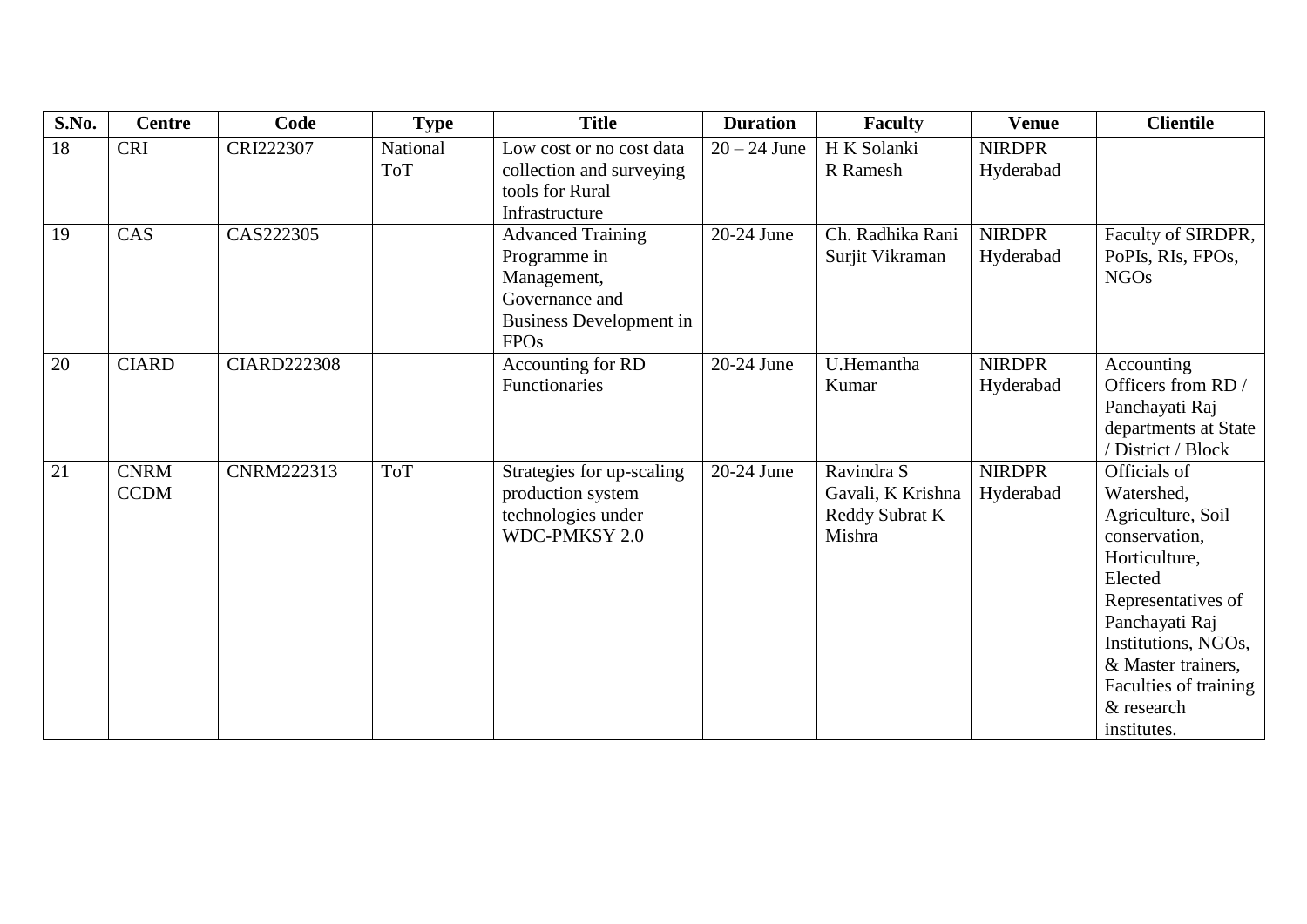| S.No. | <b>Centre</b>                   | Code               | <b>Type</b>           | <b>Title</b>                                                                            | <b>Duration</b>    | <b>Faculty</b>                                | <b>Venue</b>               | <b>Clientile</b>                                                                                                     |
|-------|---------------------------------|--------------------|-----------------------|-----------------------------------------------------------------------------------------|--------------------|-----------------------------------------------|----------------------------|----------------------------------------------------------------------------------------------------------------------|
| 22    | <b>CWE&amp;L</b>                | <b>CWEL222305</b>  | <b>ToT</b>            | <b>MGNREGS</b> - Financial<br>$Management -$<br>PFMS/NeFMS and<br><b>Aadhar Seeding</b> | 20-24 June         | Raj Kumar<br>Pammi<br>& Team                  | <b>NIRDPR</b><br>Hyderabad | Training for State<br>and District level<br>officials dealing<br>with MGNREGS /<br>PFMS/NeFMS and<br>Aadhar Seeding. |
| 23    | <b>CWE&amp;L</b>                | <b>CWEL222306</b>  | <b>ToT</b>            | <b>MGNREGS</b><br>Convergence with<br>NRLM on Nursery<br>Raising                        | 20-24 June         | GVK Lohi Das &<br>Team                        | <b>NIRDPR</b><br>Hyderabad | <b>State and District</b><br>level officials<br>dealing with<br>MGNREGS, Line<br>dept. Officials                     |
| 24    | <b>CPRDP&amp;S</b><br><b>SD</b> | CPR222329          | Training              | Designing SMART<br><b>Villages</b>                                                      | 20-24 June         | S.K.Sathyaprabha                              | <b>NIRDPR</b><br>Hyderabad | District RD & PR<br>officials, Panchayat<br>President.<br>Panchayat<br>Secretaries/VAOs                              |
| 25    | <b>CRTCN</b>                    | <b>CRTCN222303</b> | Orientation           | Orientation on FDS                                                                      | 23rd June          | T.Venkatamallu<br>Vanishree J<br>N.V. Madhuri | <b>NIRDPR</b><br>Hyderabad | Faculty/Staff of<br><b>NIRDPR</b>                                                                                    |
| 26    | <b>CPRDP&amp;S</b><br><b>SD</b> | CPR222328          | Refresher<br>Training | Refresher Training on the<br>Projects for Creating<br><b>Model GP Clusters</b>          | 27 June-01<br>July | A.K.Bhanja                                    | <b>NIRDPR</b><br>Hyderabad | <b>State Level Master</b><br>Trainers (SLMT)<br>from selected States<br>& UTs (Batch-3),<br>(50 Participants)        |
| 27    | CNRM, CC<br>$&$ DM              | CNRM222314         | <b>ToT</b>            | Effective implementation<br>of National Bio-diversity<br><b>Act through Panchayats</b>  | 27-29 June         | Jyothis<br>Sathyapalan                        | <b>NIRDPR</b><br>Hyderabad | SIRD and ETC<br>faculty / State<br>Government<br>officials of RD &<br>PR                                             |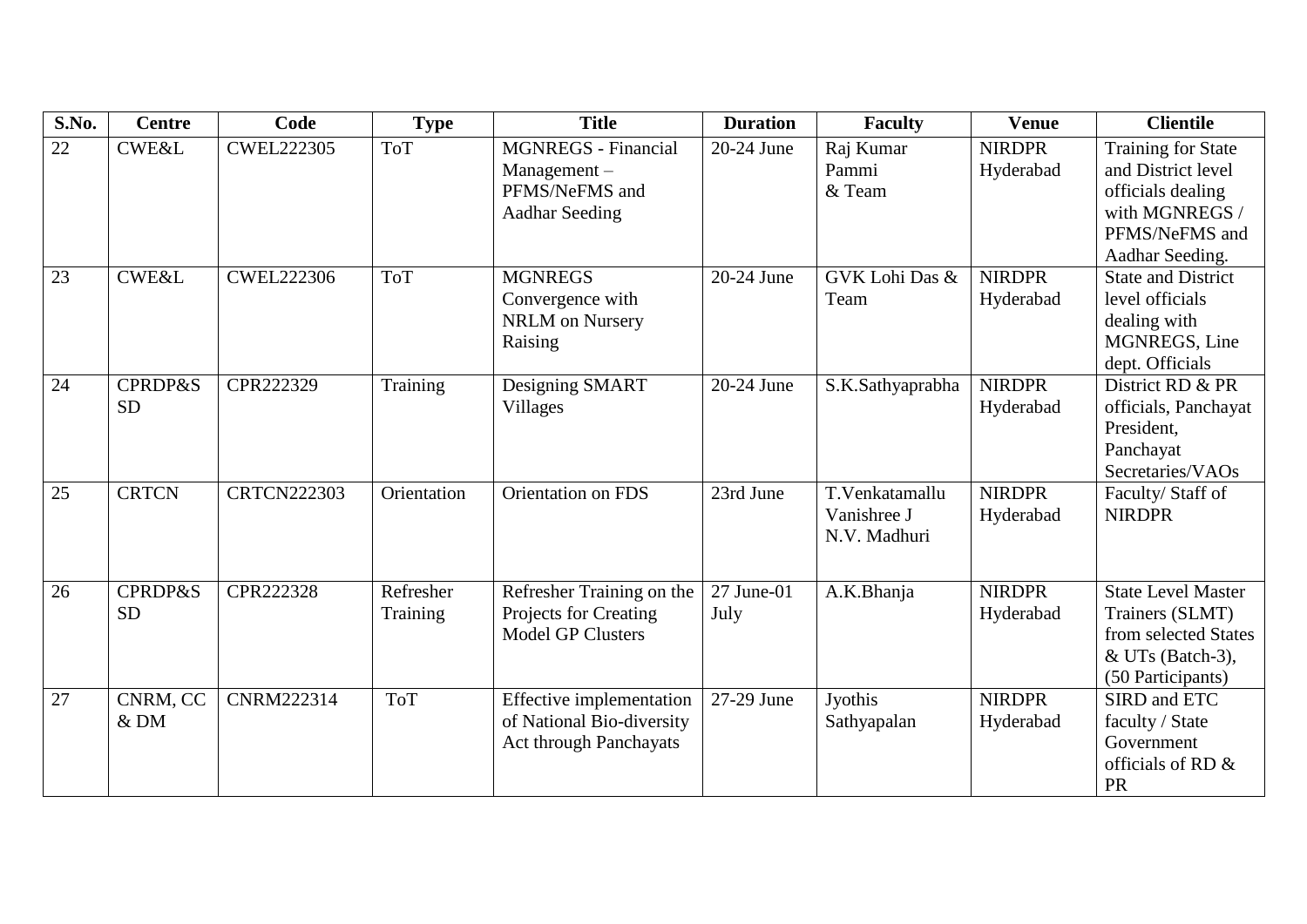| S.No. | <b>Centre</b>                   | Code              | <b>Type</b>           | <b>Title</b>                                                                                                                     | <b>Duration</b>          | <b>Faculty</b>                                             | <b>Venue</b>               | <b>Clientile</b>                                                                                                                                                                                                                        |
|-------|---------------------------------|-------------------|-----------------------|----------------------------------------------------------------------------------------------------------------------------------|--------------------------|------------------------------------------------------------|----------------------------|-----------------------------------------------------------------------------------------------------------------------------------------------------------------------------------------------------------------------------------------|
| 28    | CNRM, CC<br>& DM                | CNRM222315        | <b>ToT</b>            | Participatory Watershed<br>Management for<br><b>Enhancing Sustainable</b><br>Income under WDC-<br>PMKSY 2.0                      | 27 June to<br>01 July    | K Krishna Reddy<br>Subrat K Mishra<br>Ravindra S<br>Gavali | <b>NIRDPR</b><br>Hyderabad | Officials of<br>Watershed,<br>Agriculture, Soil<br>conservation,<br>Horticulture,<br>Elected<br>Representatives of<br>Panchayati Raj<br>Institutions, NGOs,<br>& Master trainers,<br>Faculties of training<br>& research<br>institutes. |
| 29    | <b>CGARD</b>                    | CGARD222311       | Sponsored<br>Training | <b>GIS</b> Applications in<br><b>Irrigation Systems</b><br>(Sponsored by GoAP)                                                   | 27-29 June               | P. Kesava Rao<br><b>NSR Prasad</b><br>MV Ravibabu          | <b>NIRDPR</b><br>Hyderabad | <b>WRD</b> Engineers<br>under APILIP-II of<br>Andhra Pradesh<br>State.                                                                                                                                                                  |
| 30    | <b>CPRDP&amp;S</b><br><b>SD</b> | CPR222330         | Workshop              | Workshop on Skilling<br>Plan and Economic<br>Development Models<br>under the Project for<br><b>Creating Model GP</b><br>Clusters | $\overline{27}$ -30 June | A.K.Bhanja                                                 | <b>NIRDPR</b><br>Hyderabad | 60 Representatives<br>from States & UTs<br>and Specialist<br>Organizations                                                                                                                                                              |
| 31    | <b>CWEL</b>                     | <b>CWEL222307</b> | Workshop              | Workshop on Aadhar<br>seeding                                                                                                    | 28-29 June               | Anuradha &<br>Team                                         | <b>NIRDPR</b><br>Hyderabad | <b>State and District</b><br>level officials<br>dealing with<br>MGNREGS, Line<br>dept. Officials                                                                                                                                        |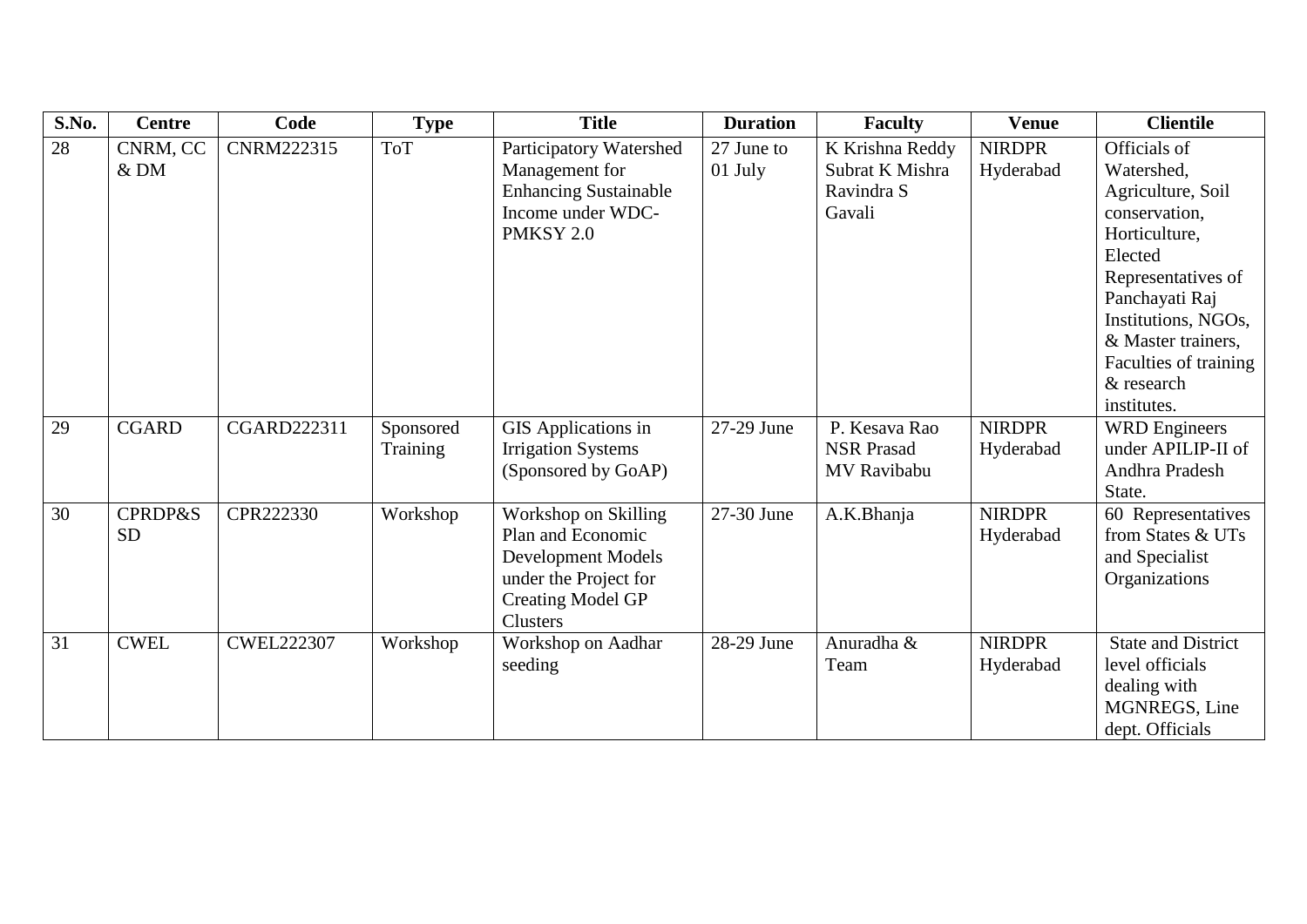| S.No.           | <b>Centre</b>                   | Code        | <b>Type</b>                 | <b>Title</b>                                                                                                                       | <b>Duration</b>      | <b>Faculty</b>                                                       | <b>Venue</b>               | <b>Clientile</b>                                                                                                                                      |
|-----------------|---------------------------------|-------------|-----------------------------|------------------------------------------------------------------------------------------------------------------------------------|----------------------|----------------------------------------------------------------------|----------------------------|-------------------------------------------------------------------------------------------------------------------------------------------------------|
| 32              | <b>CGG&amp;PA</b>               | CGGPA222310 | <b>National</b><br>Workshop | National Workshop on<br>"Citizen Charter and<br>Delivery of Services by<br>Gram Panchayats:<br>Status, Problems and<br>Challenges" | 29th June            | R.Aruna<br>Jayamani                                                  | <b>NIRDPR</b><br>Hyderabad | PRI Officials,<br>District Panchayat<br>Officers, Elected<br>Representatives and<br>Functionaries of<br>Zilla Parishad /<br><b>District Panchayat</b> |
| $\overline{33}$ | <b>CPRDP&amp;S</b><br><b>SD</b> | CPR222331   | <b>ToT</b>                  | Implementation of<br><b>RADPFI</b> Guidelines                                                                                      | 5 Days, June<br>2022 | CPRDP&SSD &<br><b>CGARD</b>                                          | <b>NIRDPR</b><br>Hyderabad | <b>State level Masters</b><br><b>Resource Persons</b><br>as Nominated by<br><b>SIRDs</b>                                                              |
| 34              | <b>CPRDP&amp;S</b><br><b>SD</b> | CPR222332   | <b>ToT</b>                  | Localisation of SDGs for<br>PRIs Child friendly<br>Village                                                                         | 2 Days, June<br>2022 | <b>CPRDP&amp;SSD</b>                                                 | <b>NIRDPR</b><br>Hyderabad | <b>State Level Masters</b><br><b>Resource Persons</b><br>as Nominated by<br><b>SIRDs</b>                                                              |
| 35              | <b>CPRDP&amp;S</b><br><b>SD</b> | CPR222333   | <b>ToT</b>                  | Localisation of SDGs for<br>PRIs Child friendly<br>Village                                                                         | 2 Days, June<br>2022 | <b>CPRDP&amp;SSD</b>                                                 | <b>NIRDPR</b><br>Hyderabad | <b>State Level Masters</b><br><b>Resource Persons</b><br>as Nominated by<br><b>SIRDs</b>                                                              |
| 36              | $CD\overline{C}$                | CDC222303   | <b>ToT</b>                  | Development of Case<br>studies using audio visual<br>means                                                                         | June, 2022           | Jyothis S                                                            | <b>NIRDPR</b><br>Hyderabad |                                                                                                                                                       |
| 37              | <b>CDC</b>                      | CDC222304   | Workshop                    | Identification of 75 best<br>practices and champions<br>in Rural Development<br>since independence                                 | June, 2022           | Ravindra Gavali<br>Jyothis S<br>Nithya<br>Krishna Reddy<br>Vanishree | <b>NIRDPR</b><br>Hyderabad |                                                                                                                                                       |
|                 |                                 |             |                             | <b>Off-Campus Programmes</b>                                                                                                       |                      |                                                                      |                            |                                                                                                                                                       |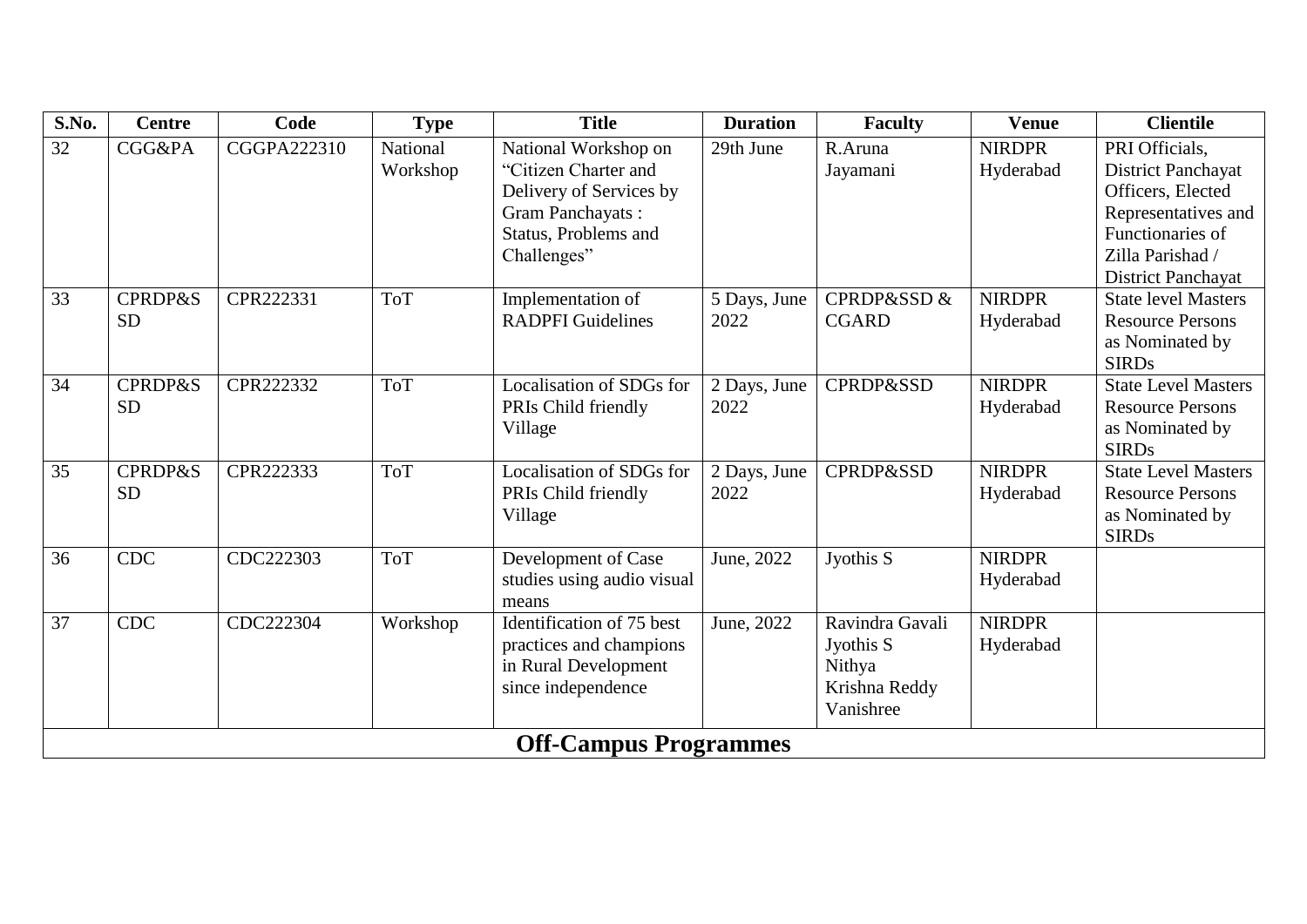| S.No. | <b>Centre</b>     | Code               | <b>Type</b> | <b>Title</b>                                                                                | <b>Duration</b> | <b>Faculty</b>                                             | <b>Venue</b>                                          | <b>Clientile</b>                                                                                                                                                                                                                                                         |
|-------|-------------------|--------------------|-------------|---------------------------------------------------------------------------------------------|-----------------|------------------------------------------------------------|-------------------------------------------------------|--------------------------------------------------------------------------------------------------------------------------------------------------------------------------------------------------------------------------------------------------------------------------|
| 38    | <b>CGG&amp;PA</b> | CGGPA222307        | <b>ToT</b>  | Capacity Building<br>(Hands-on) of State<br>Level Master Trainers on<br>e-GramSWARAJ Portal | 06-09 June      | K Rajeshwar<br>Dr. Anjan Kr<br>Bhanja                      | <b>SIRDPR</b><br>Uttarakhand                          | <b>SIRDPR Faculty,</b><br>SPMU, State PR<br>Department, State<br>NIC Officials of<br>Andhra Pradesh,<br>Karnataka, Kerala,<br>Odisha, Tamil<br>Nadu, Andaman &<br>Nicobar Islands,<br>Dadra & Nagar<br>Haveli, Daman &<br>Diu, Lakshadweep,<br>Puducherry West<br>Bengal |
| 39    | <b>CGARD</b>      | <b>CGARD222312</b> | <b>TOT</b>  | Geo-spatial Technology<br>Applications in RD<br>Programmes                                  | 07-09 June      | <b>NSR Prasad</b><br>M V Ravibabu<br>P Kesava Rao          | <b>TPIPRD</b><br>Raipur<br>Chhattisgarh               | APOs, DPMs of<br>ZP.                                                                                                                                                                                                                                                     |
| 40    | <b>CIARD</b>      | <b>CIARD222307</b> | <b>ToT</b>  | 3- week certificate course<br>on internal audit of RD<br>Programmes                         | 07-27 June      | U.Hemantha<br>Kumar                                        | DDUSIRD,<br><b>Uttar Pradesh</b>                      | Master resource<br>persons from<br>SIRDs faculty,<br>retired State/<br>Central Govt.<br>employees having<br>background of<br>accounts and rural<br>development                                                                                                           |
| 41    | CNRM, CC<br>& DM  | <b>CNRM222312</b>  | <b>ToT</b>  | Village disaster risk<br>planning and<br>implementation through<br>Panchayat                | 08-10 June      | Subrat K Mishra<br>K.Krishna Reddy<br>Ravindra S<br>Gavali | <b>NERC</b><br>(covering)<br>North Eastern<br>States) | SIRDs / ETCs,<br>relevant NGOs and<br>UBA institutions.                                                                                                                                                                                                                  |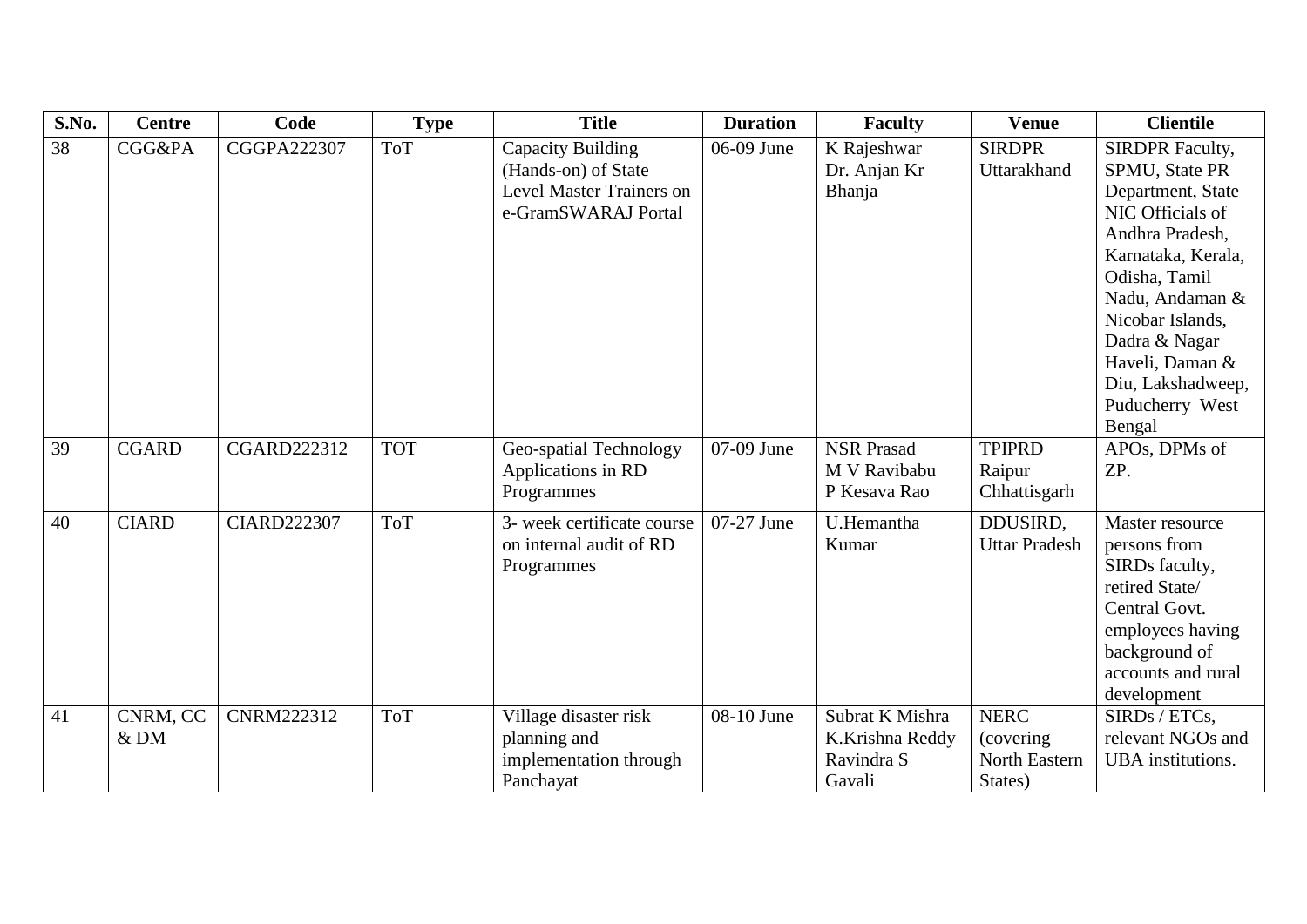| S.No. | <b>Centre</b> | Code               | <b>Type</b>                   | <b>Title</b>                                                                                                                                                      | <b>Duration</b> | <b>Faculty</b>                               | <b>Venue</b>                        | <b>Clientile</b>                                                                                                                                                                                                                                                                                                        |
|-------|---------------|--------------------|-------------------------------|-------------------------------------------------------------------------------------------------------------------------------------------------------------------|-----------------|----------------------------------------------|-------------------------------------|-------------------------------------------------------------------------------------------------------------------------------------------------------------------------------------------------------------------------------------------------------------------------------------------------------------------------|
| 42    | CGG&PA        | <b>CGGPA222308</b> | Workshop<br>cum<br><b>ToT</b> | <b>Training Management</b><br>Portal                                                                                                                              | 15-16 June      | K .Rajeshwar                                 | <b>SIRD</b><br>Chhattisgarh         | Faculty,<br>Programmers of<br><b>SIRD, RIRDs</b><br>ETC's and PRIs                                                                                                                                                                                                                                                      |
| 43    | <b>CHRD</b>   | <b>CHRD222305</b>  | National<br>workshop          | A Status of management<br>of education in rural<br>schools managed by local<br>bodies and government                                                              | 15th June       | Lakhan Singh T<br>Vijaya Kumar               | <b>NIRDPR</b><br>Guwahati           | Directors of<br>education, State<br>project directors of<br>SS, State<br>community<br>mobilizer officers<br>of SS, Director<br><b>SCERT</b> , Principal<br>secretaries of RD,<br>PR and TD,<br>Education,<br>Principals of RIE.<br>Zila Parishad CEO,<br>ZP Presidents, GP<br>presidents,<br>Chairman's of<br>SDMCs and |
| 44    | <b>CGARD</b>  | CGARD222313        | Regional<br>Training          | Use of GIS and Remote<br>Sensing Technology in<br>Preparation of DPRs<br>under WDC-PMKSY 2.0<br>and for real time<br>monitoring of<br>implementation of<br>Scheme | $21-23$ June    | M.V.Ravibabu<br>N.S.R.Prasad<br>P Kesava Rao | SIRD & PR,<br>Bhuvaneswar<br>Odisha | Functionaries of<br>Watershed<br>development from<br>SLNAs, DWDC<br>and PIAs.                                                                                                                                                                                                                                           |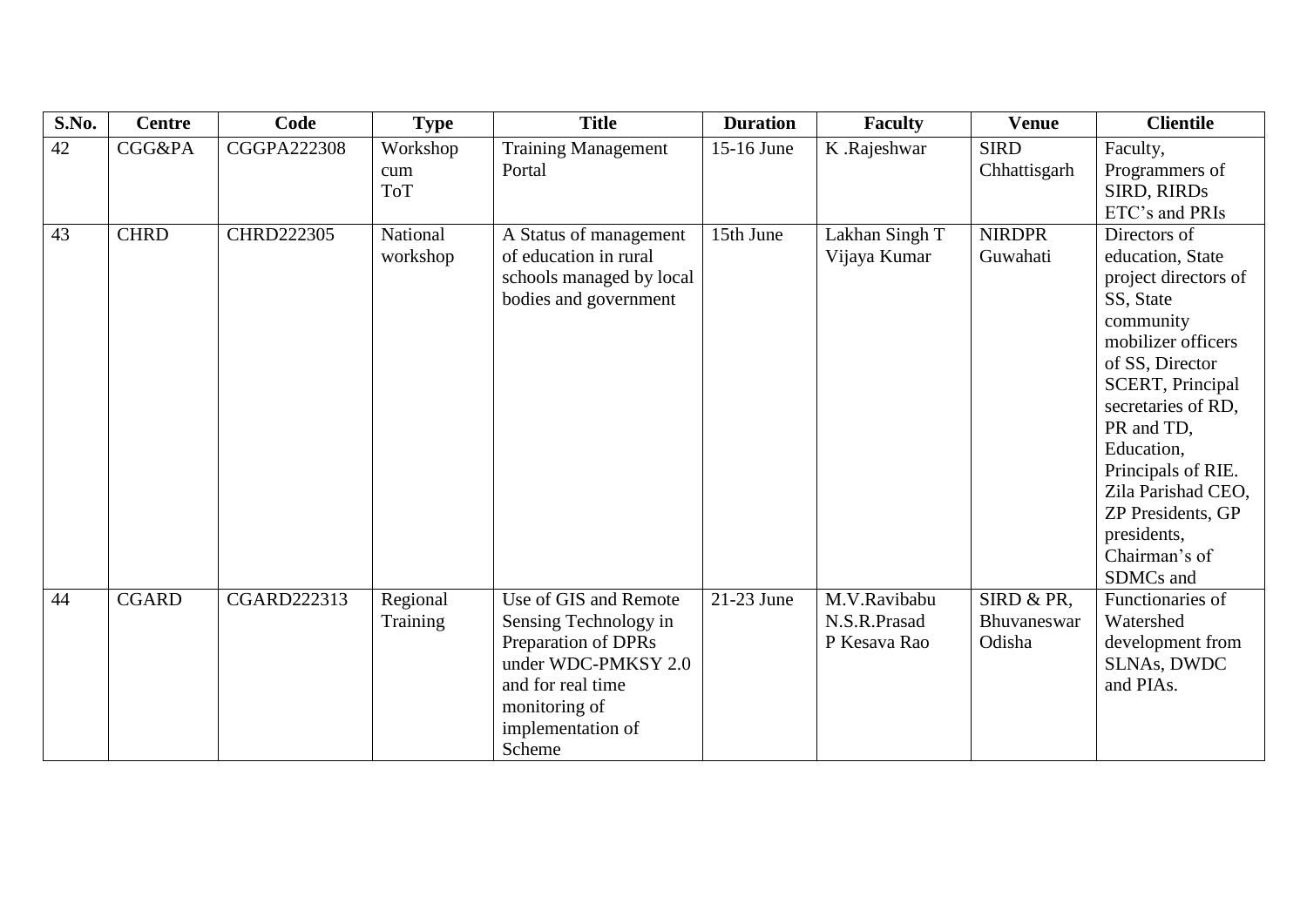| S.No. | <b>Centre</b>     | Code              | <b>Type</b> | <b>Title</b>             | <b>Duration</b> | <b>Faculty</b>  | <b>Venue</b>  | <b>Clientile</b>                      |
|-------|-------------------|-------------------|-------------|--------------------------|-----------------|-----------------|---------------|---------------------------------------|
| 45    | <b>CGG&amp;PA</b> | CGGPA222309       | <b>ToT</b>  | Capacity Building        | 21-24 June      | K Rajeshwar     | <b>SIRDPR</b> | <b>SIRDPR Faculty,</b>                |
|       |                   |                   |             | (Hands-on) of State      | 2022            | Anjan Kr Bhanja | Tamilnadu     | SPMU, State PR                        |
|       |                   |                   |             | Level Master Trainers on |                 |                 |               | Department, State                     |
|       |                   |                   |             | e-GramSWARAJ Portal      |                 |                 |               | NIC Officials of                      |
|       |                   |                   |             |                          |                 |                 |               | Andhra Pradesh,                       |
|       |                   |                   |             |                          |                 |                 |               | Karnataka, Kerala,                    |
|       |                   |                   |             |                          |                 |                 |               | Odisha, Tamil                         |
|       |                   |                   |             |                          |                 |                 |               | Nadu, Andaman &                       |
|       |                   |                   |             |                          |                 |                 |               | Nicobar Islands,                      |
|       |                   |                   |             |                          |                 |                 |               | Dadra & Nagar                         |
|       |                   |                   |             |                          |                 |                 |               | Haveli, Daman &                       |
|       |                   |                   |             |                          |                 |                 |               | Diu, Lakshadweep,                     |
|       |                   |                   |             |                          |                 |                 |               | Puducherry West                       |
|       |                   |                   |             |                          |                 |                 |               | Bengal                                |
| 46    | <b>CHRD</b>       | <b>CHRD222306</b> | Regional    | A Status of education in | 22nd June       | Lakhan Singh T  | <b>SIRD</b>   | Directors of                          |
|       |                   |                   | workshop    | rural schools managed by |                 | Vijaya Kumar    | Karnataka     | education, State                      |
|       |                   |                   |             | local bodies and         |                 |                 |               | project directors of                  |
|       |                   |                   |             | government               |                 |                 |               | SS, State                             |
|       |                   |                   |             |                          |                 |                 |               | community                             |
|       |                   |                   |             |                          |                 |                 |               | mobilizer officers<br>of SS, Director |
|       |                   |                   |             |                          |                 |                 |               | <b>SCERT</b> , Principal              |
|       |                   |                   |             |                          |                 |                 |               | secretaries of RD,                    |
|       |                   |                   |             |                          |                 |                 |               | PR and TD,                            |
|       |                   |                   |             |                          |                 |                 |               | Education,                            |
|       |                   |                   |             |                          |                 |                 |               | Principals of RIE.                    |
|       |                   |                   |             |                          |                 |                 |               | Zila Parishad CEO,                    |
|       |                   |                   |             |                          |                 |                 |               | ZP Presidents, GP                     |
|       |                   |                   |             |                          |                 |                 |               | presidents,                           |
|       |                   |                   |             |                          |                 |                 |               | Chairman's of                         |
|       |                   |                   |             |                          |                 |                 |               | SDMCs and Social                      |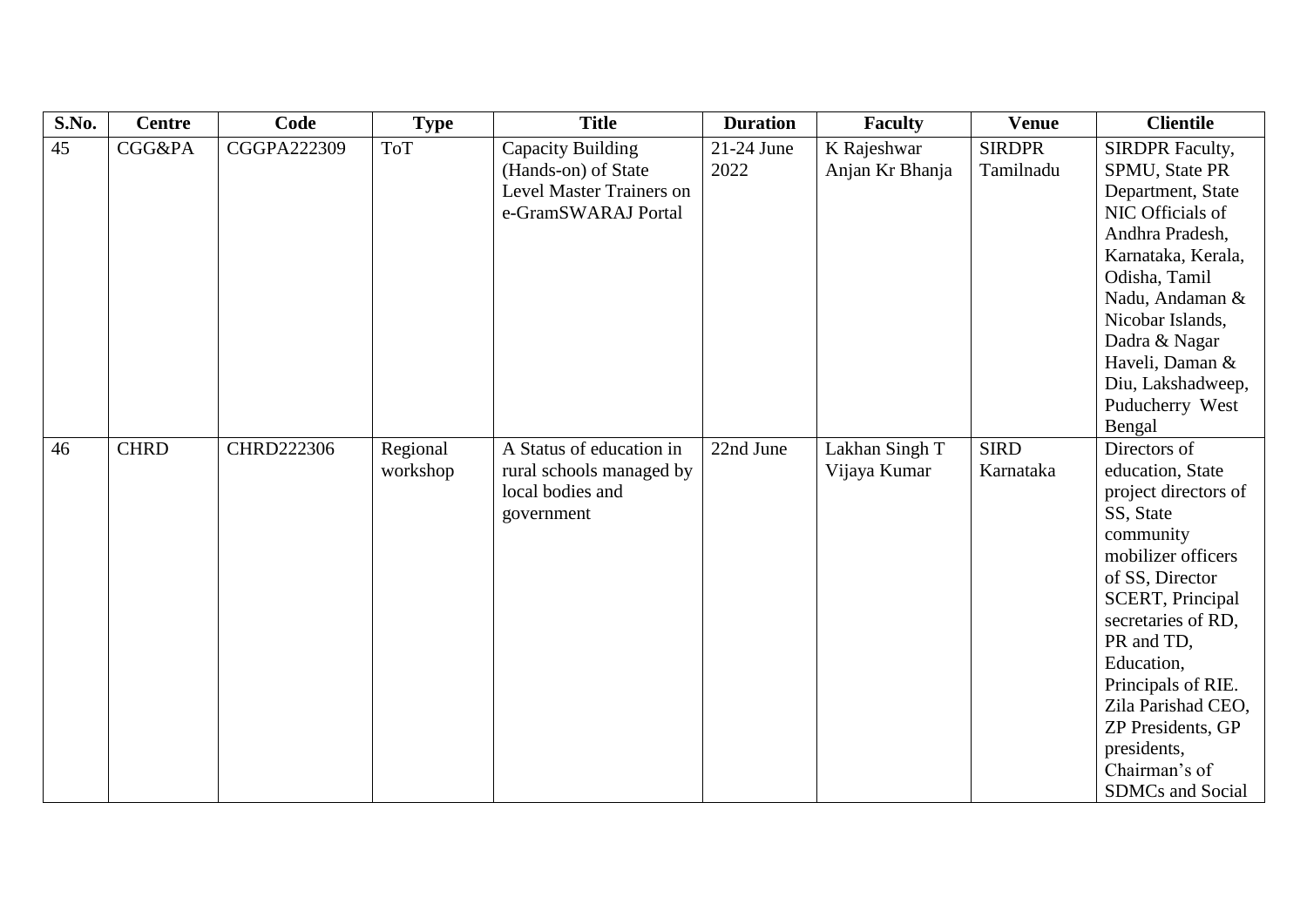| S.No. | <b>Centre</b>                   | Code        | <b>Type</b> | <b>Title</b>                                                      | <b>Duration</b>      | <b>Faculty</b>                 | <b>Venue</b>           | <b>Clientile</b>                                                                            |
|-------|---------------------------------|-------------|-------------|-------------------------------------------------------------------|----------------------|--------------------------------|------------------------|---------------------------------------------------------------------------------------------|
|       |                                 |             |             |                                                                   |                      |                                |                        | <b>Justice Committees</b><br>and sanding<br>committee on<br>education at<br>Panchayat level |
| 47    | <b>CPRDP&amp;S</b><br><b>SD</b> | CPR222334   | <b>ToT</b>  | Mobilization of OSR at<br><b>Gram Panchayats</b>                  | 3 Days, June<br>2022 | <b>CPRDP&amp;SSD</b>           | Regional<br>Level      | <b>State level Masters</b><br><b>Resource Persons</b><br>as Nominated by<br><b>SIRDs</b>    |
| 48    | <b>CPRDP&amp;S</b><br><b>SD</b> | CPR222335   | <b>ToT</b>  | Implementation of e-<br>GramSwaraj,<br>SVAMITVA, Audit<br>Online  | 4 Days, June<br>2022 | <b>CPRDP&amp;SSD</b>           | Regional<br>Level      | <b>State level Masters</b><br><b>Resource Persons</b><br>as Nominated by<br><b>SIRDs</b>    |
| 49    | <b>CGG&amp;PA</b>               | CGGPA222311 | Training    | Capacity Building<br>(Hands-on) on e-<br><b>GramSWARAJ</b> Portal | June                 | K Rajeshwar<br>Anjan Kr Bhanja | <b>SIRDPR</b><br>Jammu |                                                                                             |
| 50    | <b>CPRDP&amp;S</b><br><b>SD</b> | CPR222336   | <b>ToT</b>  | Localisation of SDGs for<br>PRIs Child friendly<br>Village        | 2 Days June<br>2022  | <b>CPRDP&amp;SSD</b>           | Regional<br>Level      | <b>State Level Masters</b><br><b>Resource Persons</b><br>as Nominated by<br><b>SIRDs</b>    |
| 51    | <b>CPRDP&amp;S</b><br><b>SD</b> | CPR222337   | <b>ToT</b>  | Localisation of SDGs for<br>PRIs Child friendly<br>Village        | 2 Days, June<br>2022 | <b>CPRDP&amp;SSD</b>           | Regional<br>Level      | <b>State Level Masters</b><br><b>Resource Persons</b><br>as Nominated by<br><b>SIRDs</b>    |
| 52    | <b>CPRDP&amp;S</b><br><b>SD</b> | CPR222338   | <b>ToT</b>  | Localisation of SDGs for<br>PRIs Child friendly<br>Village        | 2 Days, June<br>2022 | <b>CPRDP&amp;SSD</b>           | Regional<br>Level      | <b>State Level Masters</b><br><b>Resource Persons</b><br>as Nominated by<br><b>SIRDs</b>    |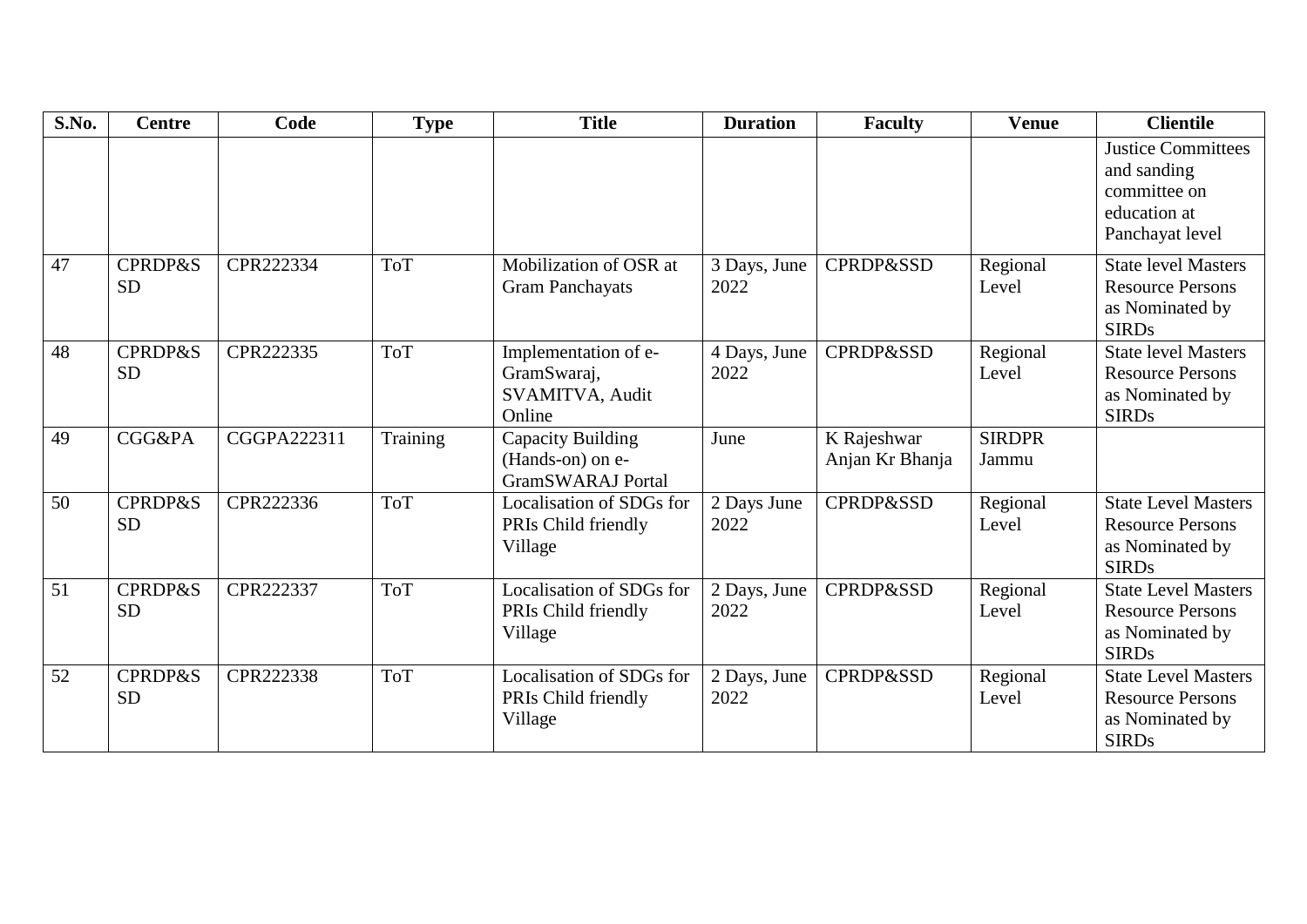| S.No. | <b>Centre</b> | Code               | <b>Type</b> | <b>Title</b>               | <b>Duration</b> | <b>Faculty</b> | <b>Venue</b> | <b>Clientile</b>   |
|-------|---------------|--------------------|-------------|----------------------------|-----------------|----------------|--------------|--------------------|
| 53    | <b>CIARD</b>  | CIARD222309        | <b>ToT</b>  | 3- week certificate course | 21 days         | U.Hemantha     | ANSSIRD&P    | Master resource    |
|       |               |                    |             | on internal audit of RD    |                 | Kumar          | R, Mysuru    | persons from       |
|       |               |                    |             | Programmes                 |                 |                |              | SIRDs faculty,     |
|       |               |                    |             |                            |                 |                |              | retired State/     |
|       |               |                    |             |                            |                 |                |              | Central Govt.      |
|       |               |                    |             |                            |                 |                |              | employees having   |
|       |               |                    |             |                            |                 |                |              | background of      |
|       |               |                    |             |                            |                 |                |              | accounts and rural |
|       |               |                    |             |                            |                 |                |              | development        |
| 54    | <b>CIARD</b>  | <b>CIARD222310</b> | <b>ToT</b>  | 3- week certificate course | 21 days         | U.Hemantha     | YASHADA,     | Master resource    |
|       |               |                    |             | on internal audit of RD    |                 | Kumar          | Maharashtra  | persons from       |
|       |               |                    |             | Programmes                 |                 |                |              | SIRDs faculty,     |
|       |               |                    |             |                            |                 |                |              | retired State/     |
|       |               |                    |             |                            |                 |                |              | Central Govt.      |
|       |               |                    |             |                            |                 |                |              | employees having   |
|       |               |                    |             |                            |                 |                |              | background of      |
|       |               |                    |             |                            |                 |                |              | accounts and rural |
|       |               |                    |             |                            |                 |                |              | development        |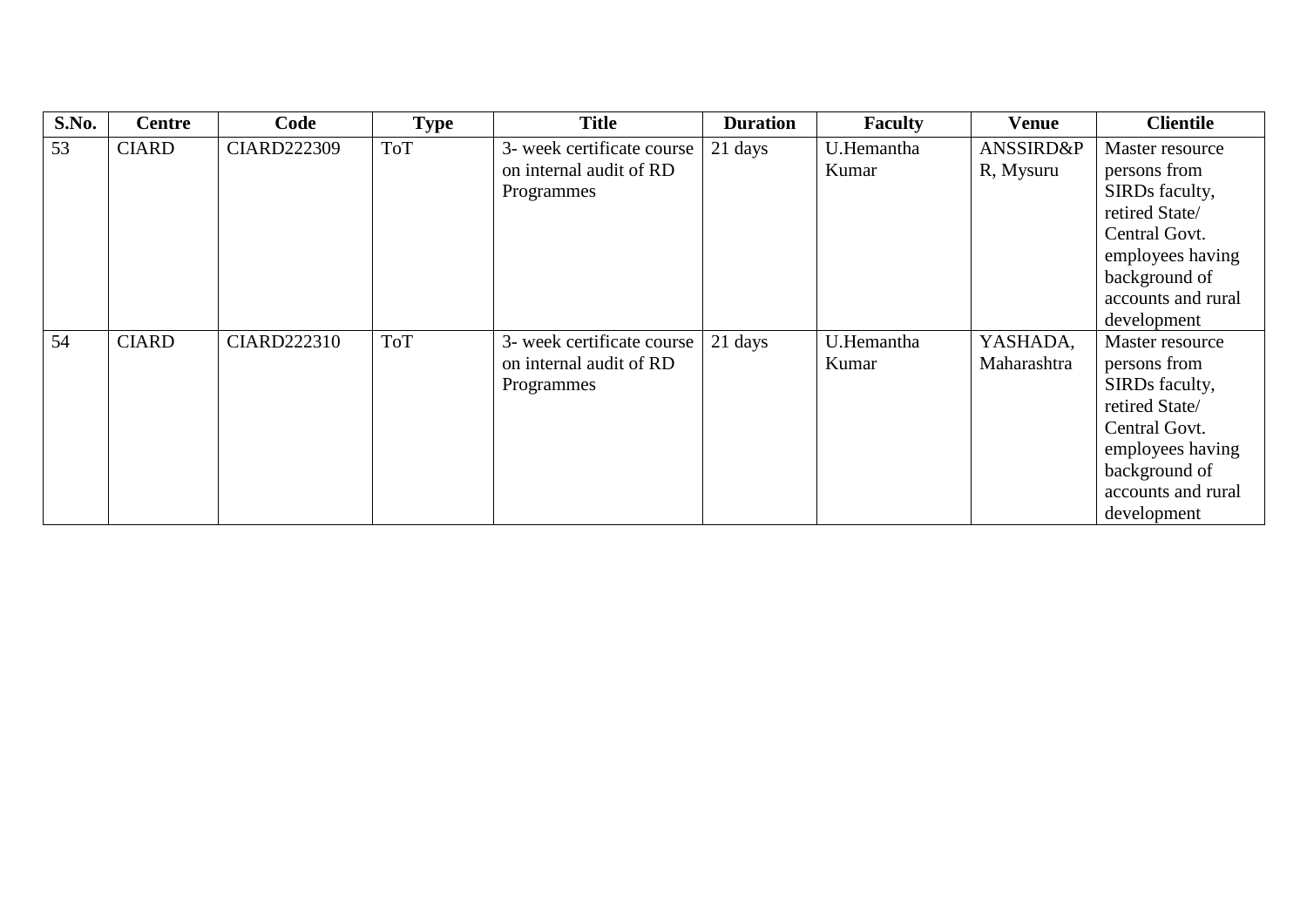# **July, 2022**

| S.No.          | <b>Centre</b>        | Code              | <b>Type</b>          | <b>Title</b>                                                                                                          | <b>Duration</b>   | <b>Faculty</b>                                     | <b>Venue</b>               | <b>Clientile</b>                                                                                                           |
|----------------|----------------------|-------------------|----------------------|-----------------------------------------------------------------------------------------------------------------------|-------------------|----------------------------------------------------|----------------------------|----------------------------------------------------------------------------------------------------------------------------|
| $\mathbf{1}$   | CPGS&DE              | CPGS222302        | Regional<br>workshop | Strategies for<br>emerging skill<br>development needs<br>and opportunities for<br>rural youth under<br><b>DDU-GKY</b> | $04-05$<br>July   | Akanksha &<br>Sandhya<br>Gopakumaran               | <b>NIRDPR</b><br>Hyderabad | <b>Officials of Programme</b><br>Division, DDU-GKY<br>officials of NIRDPR and<br>SRLMs, selected PIs                       |
| $\overline{2}$ | <b>CSA</b>           | <b>CSA222308</b>  | <b>ToT</b>           | ToT on Social Audit<br>of SPMRM                                                                                       | $04-08$<br>July   | C. Dheeraja,<br>Rajesh K Sinha &<br>Srinivas Sajja | <b>NIRDPR</b><br>Hyderabad | 6 Resource Persons from<br>each SAU as Master<br>trainers (AP, Telangana,<br>Karnataka, Tamilnadu,<br>Kerala) SIRD faculty |
| $\overline{3}$ | <b>CWE&amp;L</b>     | <b>CWEL222308</b> | <b>ToT</b>           | <b>MGNREGS</b><br>Convergence with<br>Animal Husbandry                                                                | 04-08<br>July     | GVK Lohi Das &<br>Team                             | <b>NIRDPR</b><br>Hyderabad | <b>State and District level</b><br>officials dealing with<br>MGNREGS, Line dept.<br><b>Officials</b>                       |
| $\overline{4}$ | <b>CPRDP&amp;SSD</b> | CPR222339         | <b>ToT</b>           | Contract<br>Management of Wash<br>Services                                                                            | $04-08$<br>July   | CPRDP&SSD &<br><b>CRI</b>                          | <b>NIRDPR</b><br>Hyderabad | <b>State Level Masters</b><br><b>Resource Persons as</b><br>Nominated by SIRDs /<br><b>ETCs</b>                            |
| $\overline{5}$ | <b>CDC</b>           | CDC222301         | <b>ToT</b>           | <b>Masters Training</b><br>Program on Media<br>for Rural<br>Development                                               | $04 - 08$<br>July | A. Shukla<br>Jyothis S                             | <b>NIRDPR</b><br>Hyderabad | Journalists in Rural beat                                                                                                  |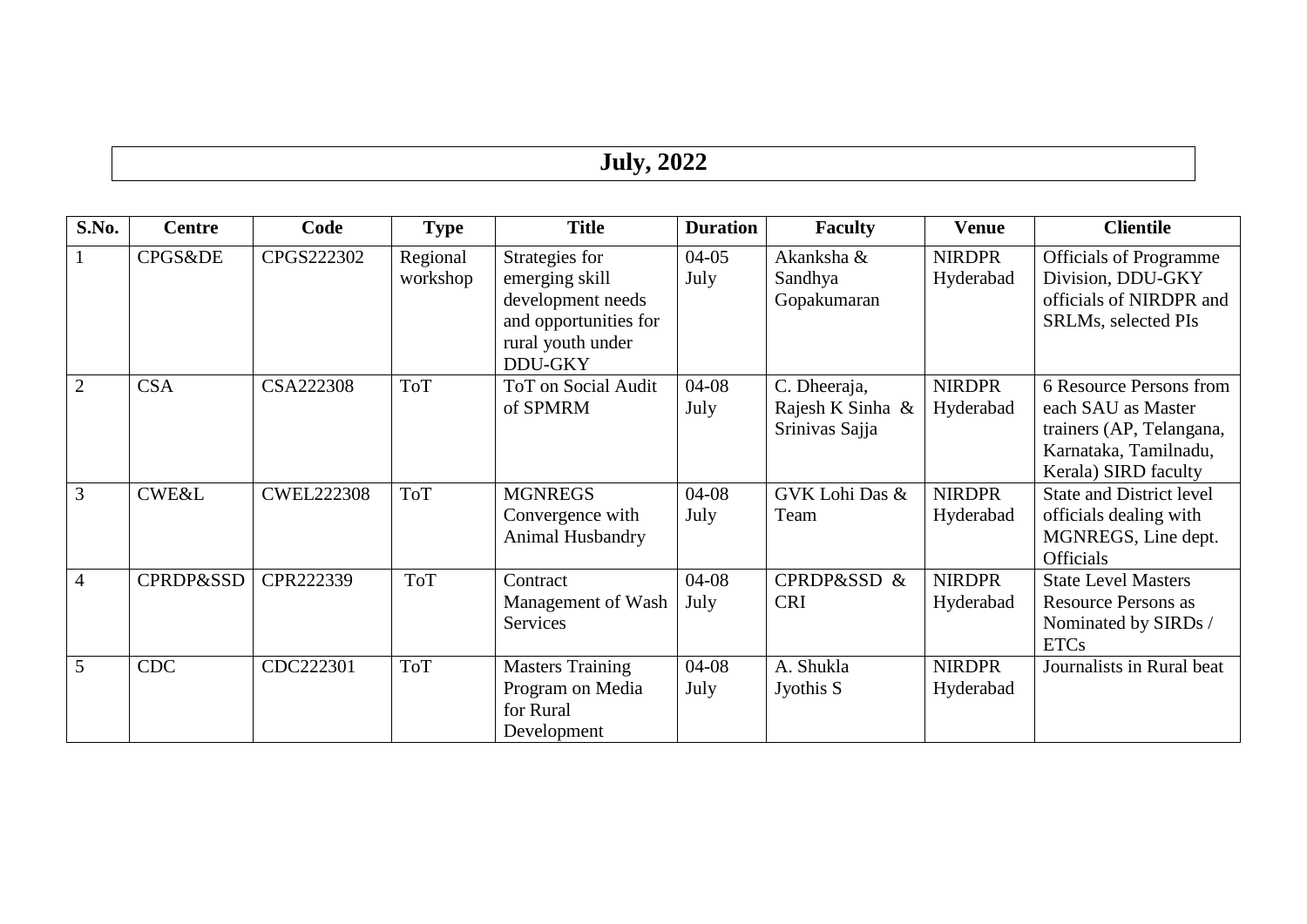| S.No.          | <b>Centre</b>        | Code      | <b>Type</b>            | <b>Title</b>                                                                                                                      | <b>Duration</b>   | <b>Faculty</b>                     | <b>Venue</b>               | <b>Clientile</b>                                                                                                                                       |
|----------------|----------------------|-----------|------------------------|-----------------------------------------------------------------------------------------------------------------------------------|-------------------|------------------------------------|----------------------------|--------------------------------------------------------------------------------------------------------------------------------------------------------|
| 6              | <b>CPRDP&amp;SSD</b> | CPR222340 | Orientation            | <b>Orientation of Cluster</b><br>Level Resource<br>Persons (CLRPs) on<br>the Projects for<br><b>Creating Model GP</b><br>Clusters | $04-09$<br>July   | A.K.Bhanja                         | <b>NIRDPR</b><br>Hyderabad | Newly recruited CLRPs<br>(Batch-1), (65)<br>Participants)                                                                                              |
| $\overline{7}$ | <b>CPRDP&amp;SSD</b> | CPR222341 | Orientation            | <b>Orientation of Cluster</b><br>Level Resource<br>Persons (CLRPs) on<br>the Projects for<br><b>Creating Model GP</b><br>Clusters | $04-09$<br>July   | A.K.Bhanja                         | <b>NIRDPR</b><br>Hyderabad | Newly recruited CLRPs<br>(Batch-2), (65)<br>Participants)                                                                                              |
| $\overline{8}$ | <b>CPRDP&amp;SSD</b> | CPR222342 | Workshop<br>/ Conclave | <b>National Conclave</b><br>for State Finance<br>Commissions (SFC<br>Conclave)                                                    | $06-07$<br>July   | A.K.Bhanja                         | <b>NIRDPR</b><br>Hyderabad | <b>All State Finance</b><br>Commission - Chairmen<br>and Members,<br>Representatives from<br>MoPR, Principal<br>Secretaries of State<br>RDPR Depts.    |
| $\overline{9}$ | <b>CSA</b>           | CSA222309 | <b>ToT</b>             | <b>ToT</b> on Social Audit<br>of SPMRM                                                                                            | $11-15$<br>July   | Srinivas Sajja &<br>Rajesh K Sinha | <b>NIRDPR</b><br>Hyderabad | 6 Resource Persons from<br>each SAU as Master<br>trainers (Haryana, H.P,<br>J&K-Ladakh, Punjab,<br>Uttarakhand, UP and<br>Rajasthan) & SIRD<br>faculty |
| 10             | <b>CPRDP&amp;SSD</b> | CPR222344 | Orientation            | <b>Orientation of Cluster</b><br>Level Resource<br>Persons (CLRPs) on<br>the Projects for                                         | $11 - 15$<br>July | A.K.Bhanja                         | <b>NIRDPR</b><br>Hyderabad | Newly recruited CLRPs<br>(Batch-4)                                                                                                                     |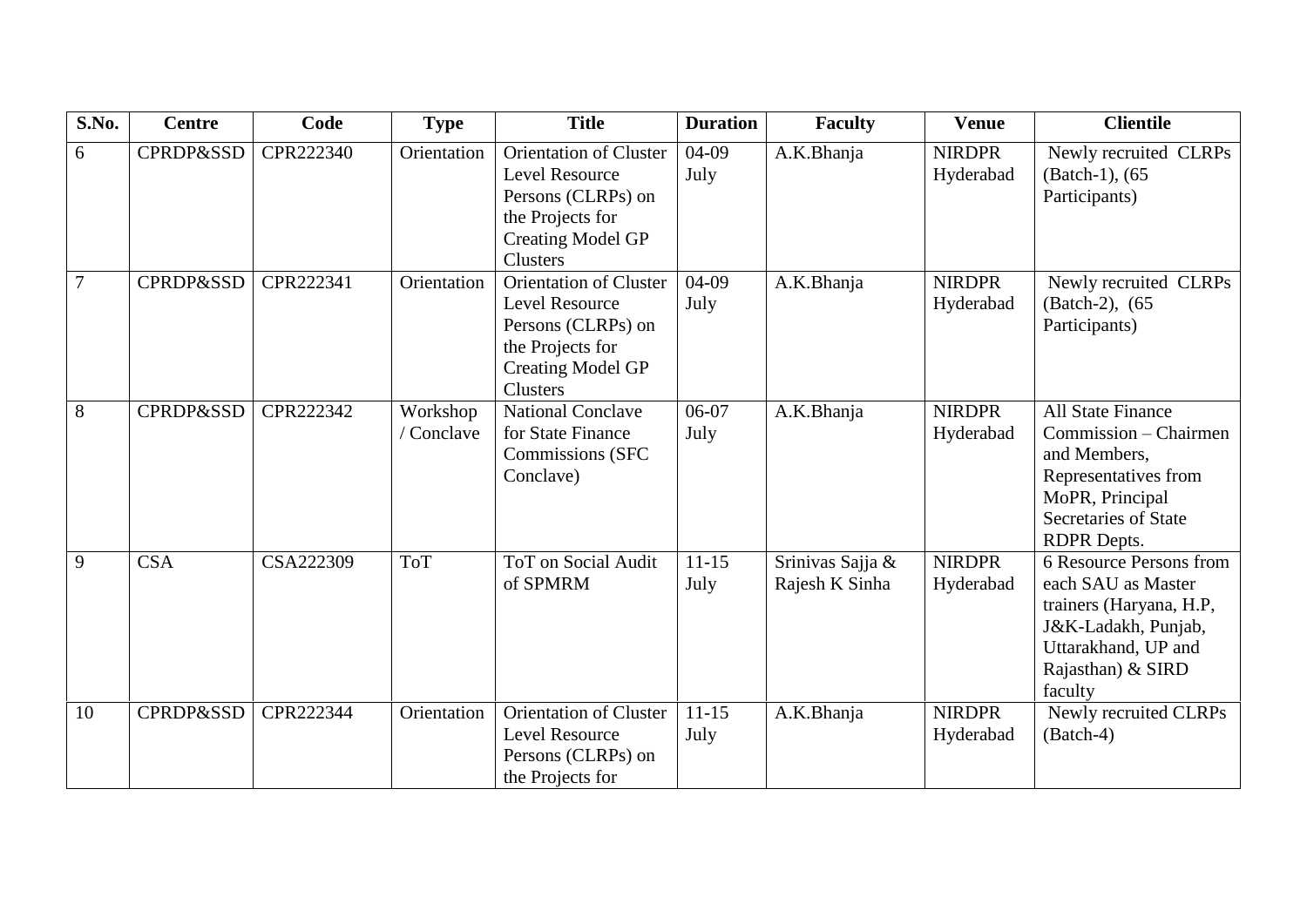| S.No. | <b>Centre</b>        | Code               | <b>Type</b>                     | <b>Title</b>                                                                                                                      | <b>Duration</b>   | <b>Faculty</b>                                          | <b>Venue</b>               | <b>Clientile</b>                                                                                                                                                                        |
|-------|----------------------|--------------------|---------------------------------|-----------------------------------------------------------------------------------------------------------------------------------|-------------------|---------------------------------------------------------|----------------------------|-----------------------------------------------------------------------------------------------------------------------------------------------------------------------------------------|
|       |                      |                    |                                 | <b>Creating Model GP</b><br><b>Clusters</b>                                                                                       |                   |                                                         |                            |                                                                                                                                                                                         |
| 11    | <b>CEDFI</b>         | <b>CEDFI222303</b> | <b>ToT</b>                      | Cooperatives for<br><b>Financial Inclusion</b>                                                                                    | $11 - 15$<br>July | CEDFI and<br>suitable guest<br>faculty                  | <b>NIRDPR</b><br>Hyderabad | Participants from co-<br>operative sector with<br>regard to rural financial<br>institutions / SRLMs,<br>etc.                                                                            |
| 12    | <b>CPRDP&amp;SSD</b> | CPR222343          | Orientation                     | <b>Orientation of Cluster</b><br>Level Resource<br>Persons (CLRPs) on<br>the Projects for<br><b>Creating Model GP</b><br>Clusters | 18-22<br>July     | A.K.Bhanja                                              | <b>NIRDPR</b><br>Hyderabad | Newly recruited CLRPs<br>(Batch-3) (60<br>Participants)                                                                                                                                 |
| 13    | <b>CHRD</b>          | <b>CHRD222307</b>  | Workshop                        | Workshop on COVID<br>coping strategies in<br><b>Rural Areas</b><br>(Institutional<br>Arrangements and<br>Process)                 | $12 - 13$<br>July | Sucharita Puchari                                       | <b>NIRDPR</b><br>Hyderabad | Faculty from SIRD&<br>ETC; Officials from<br>Drinking Water &<br>Sanitation, RD &<br><b>Panchayat Department</b><br>and Health & School<br>officials at the District<br>and State level |
| 14    | CAS                  | CAS222307          | Workshop                        | Workshop on FPO-<br>SHG linkages on<br>millet-based value<br>chains                                                               | 13th July         | Nithya V.G<br>Surjit Vikraman                           | <b>NIRDPR</b><br>Hyderabad | <b>SRLM</b> functionaries                                                                                                                                                               |
| 15    | CNRM, CC<br>& DM     | <b>CNRM222317</b>  | ToT (for<br>Southern<br>region) | Village disaster risk<br>planning and<br>implementation<br>through Panchayat                                                      | $13-15$<br>July   | Subrat K Mishra<br>K.Krishna Reddy<br>Ravindra S Gavali | <b>NIRDPR</b><br>Hyderabad | SIRDs / ETCs, relevant<br>NGOs and UBA<br>institutions.                                                                                                                                 |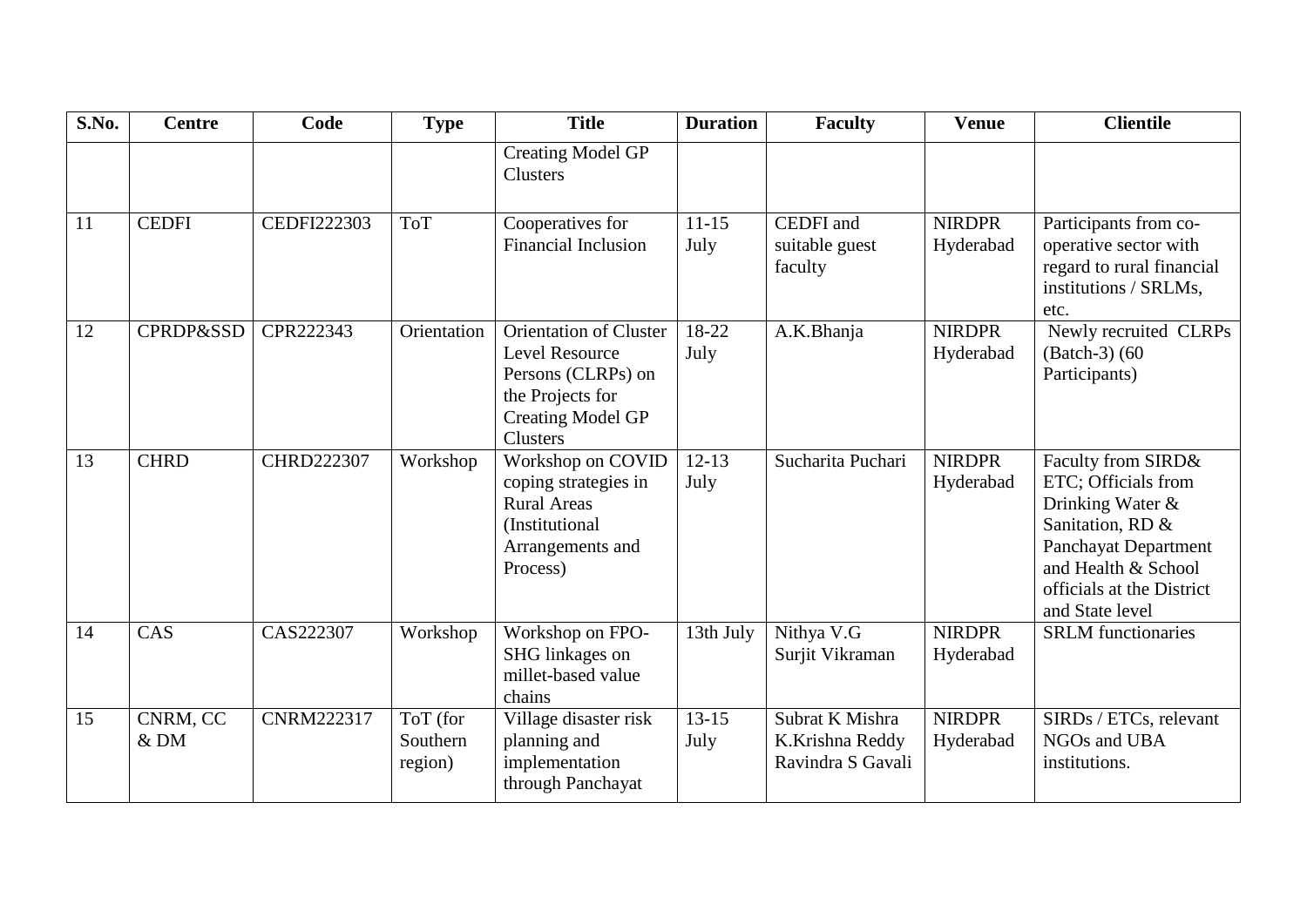| S.No. | <b>Centre</b>        | Code               | <b>Type</b>          | <b>Title</b>                                                                                      | <b>Duration</b> | <b>Faculty</b>                              | <b>Venue</b>               | <b>Clientile</b>                                                                                                                                                                                                                                                                                                                                                                                                                          |
|-------|----------------------|--------------------|----------------------|---------------------------------------------------------------------------------------------------|-----------------|---------------------------------------------|----------------------------|-------------------------------------------------------------------------------------------------------------------------------------------------------------------------------------------------------------------------------------------------------------------------------------------------------------------------------------------------------------------------------------------------------------------------------------------|
| 16    | <b>CRTCN</b>         | <b>CRTCN222304</b> | Orientation          | Orientation on<br>Publications                                                                    | 14th July       | T.Venkatamallu<br>Vanishree<br>N.V. Madhuri | <b>NIRDPR</b><br>Hyderabad | Faculty/Staff of<br><b>NIRDPR</b>                                                                                                                                                                                                                                                                                                                                                                                                         |
| 17    | <b>CESD</b>          | <b>CESD222304</b>  | National<br>Training | <b>Institutional Support</b><br>For Development<br>And Marketing of<br>Tribal<br>Products/Produce | 18-22<br>July   | S R Mahakul                                 | <b>NIRDPR</b><br>Hyderabad | Officers of the TRIFED,<br>Cooperatives, Tribal<br>Development/Welfare<br>Department, Revenue,<br>Water and Sanitation,<br>Forest Officials, Gram<br>Panchayat officers and<br>officers of Integrated<br><b>Tribal Development</b><br>Projects/Agencies,<br>Health and Education,<br><b>PVTG Agencies, Tribal</b><br>research Institutes,<br><b>Extension Training</b><br>Centres, Research<br><b>Scholars and Executives</b><br>of NGOs. |
| 18    | <b>CRI</b>           | CRI222308          | Workshop             | Professionalising<br><b>WASH Service Level</b><br>Benchmark                                       | 18-19<br>July   | R Ramesh<br>HK Solanki                      | <b>NIRDPR</b><br>Hyderabad | KRCs & ISAs of JJM<br>and Staff from PHED<br>Distrct and State levels                                                                                                                                                                                                                                                                                                                                                                     |
| 19    | <b>CPRDP&amp;SSD</b> | CPR222345          | Orientation          | Orientation on the<br>Projects for Creating<br><b>Model GP Clusters</b>                           | 18-19<br>July   | A.K.Bhanja                                  | <b>NIRDPR</b><br>Hyderabad | Representatives of State,<br>District& Blocks &<br>Project GPs of Southern<br>States(Programme-1)<br>(100 Participants)                                                                                                                                                                                                                                                                                                                   |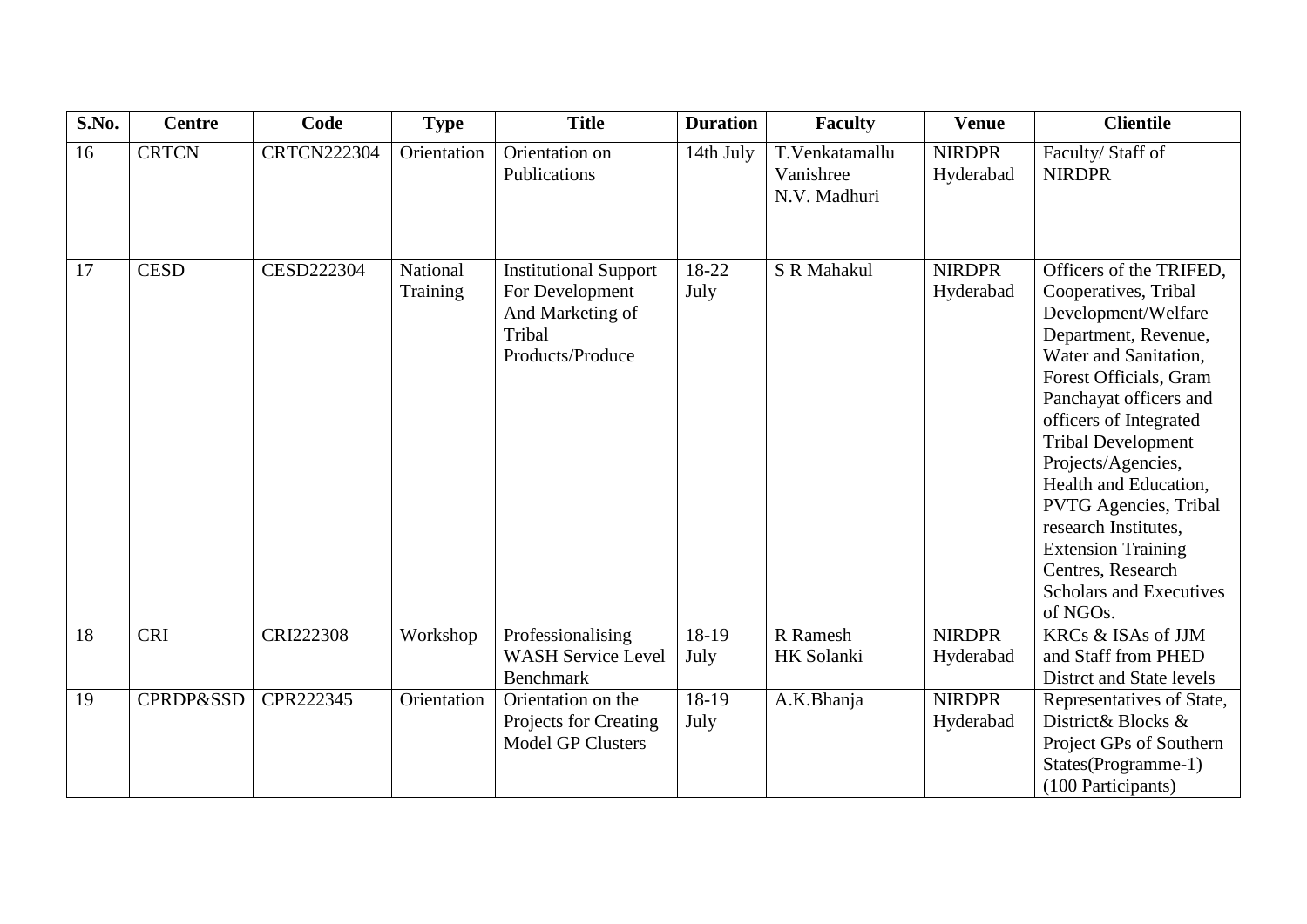| S.No. | <b>Centre</b>              | Code              | <b>Type</b>          | <b>Title</b>                                                                                                          | <b>Duration</b>   | <b>Faculty</b>                                                    | <b>Venue</b>               | <b>Clientile</b>                                                                                                                                                                                                                                                                                    |
|-------|----------------------------|-------------------|----------------------|-----------------------------------------------------------------------------------------------------------------------|-------------------|-------------------------------------------------------------------|----------------------------|-----------------------------------------------------------------------------------------------------------------------------------------------------------------------------------------------------------------------------------------------------------------------------------------------------|
| 20    | <b>CNRM</b><br><b>CCDM</b> | <b>CNRM222318</b> | <b>ToT</b>           | Technology and<br>Institutional<br>Arrangements for<br><b>Water Resource</b><br>Management in<br><b>WDC-PMKSY 2.0</b> | 18-22<br>July     | K. Krishna Reddy,<br>Subrat K Mishra,<br>Krian Jalem              | <b>NIRDPR</b><br>Hyderabad | Officials of Watershed,<br>Agriculture, Water User<br>Associations (WUA),<br>Local trained volunteers<br>(BhujalJaankars /<br>BhujalPracharaks),<br>NGOs, BDOs, SIRDs,<br>line departments<br>(Agriculture, irrigation,<br>etc), Master trainers,<br>Faculties of training &<br>research institutes |
| 21    | <b>CWE&amp;L</b>           | <b>CWEL222309</b> | Training             | TMS with SECURE                                                                                                       | 18-22<br>July     | GVK Lohi Das &<br>Team                                            | <b>NIRDPR</b><br>Hyderabad | Training for State and<br>District level officials<br>and Engineers dealing<br>with MGNREGS                                                                                                                                                                                                         |
| 22    | $\overline{\text{CGSD}}$   | CGSD222309        | Regional<br>Workshop | Implementation of<br>Convergence<br>Mechanism & Jan<br><b>Andolan Mobilization</b>                                    | 21st July         | N V Madhuri<br>Vanishree J<br>Shruti A<br>N. Ravi Bala<br>Chandra | <b>NIRDPR</b><br>Hyderabad | Line Department<br>functionaries of women<br>and child development<br>Dept./ Health Dept.                                                                                                                                                                                                           |
| 23    | <b>CPRDP&amp;SSD</b>       | CPR222346         | Orientation          | Orientation on the<br>Projects for Creating<br><b>Model GP Clusters</b>                                               | $25 - 26$<br>July | A.K.Bhanja                                                        | <b>NIRDPR</b><br>Hyderabad | Representatives of State,<br>District& Blocks and<br>Project GPs<br>Programme-3) (100<br>Participants)                                                                                                                                                                                              |
| 24    | CAS                        | CAS222308         |                      | Principles of Organic<br>Farming,<br>Certification and<br>Marketing                                                   | $25-29$<br>July   | Nithya V.G<br>Surjit Vikraman                                     | <b>NIRDPR</b><br>Hyderabad | <b>Officials from State and</b><br>District Agriculture,<br>FPO implementing                                                                                                                                                                                                                        |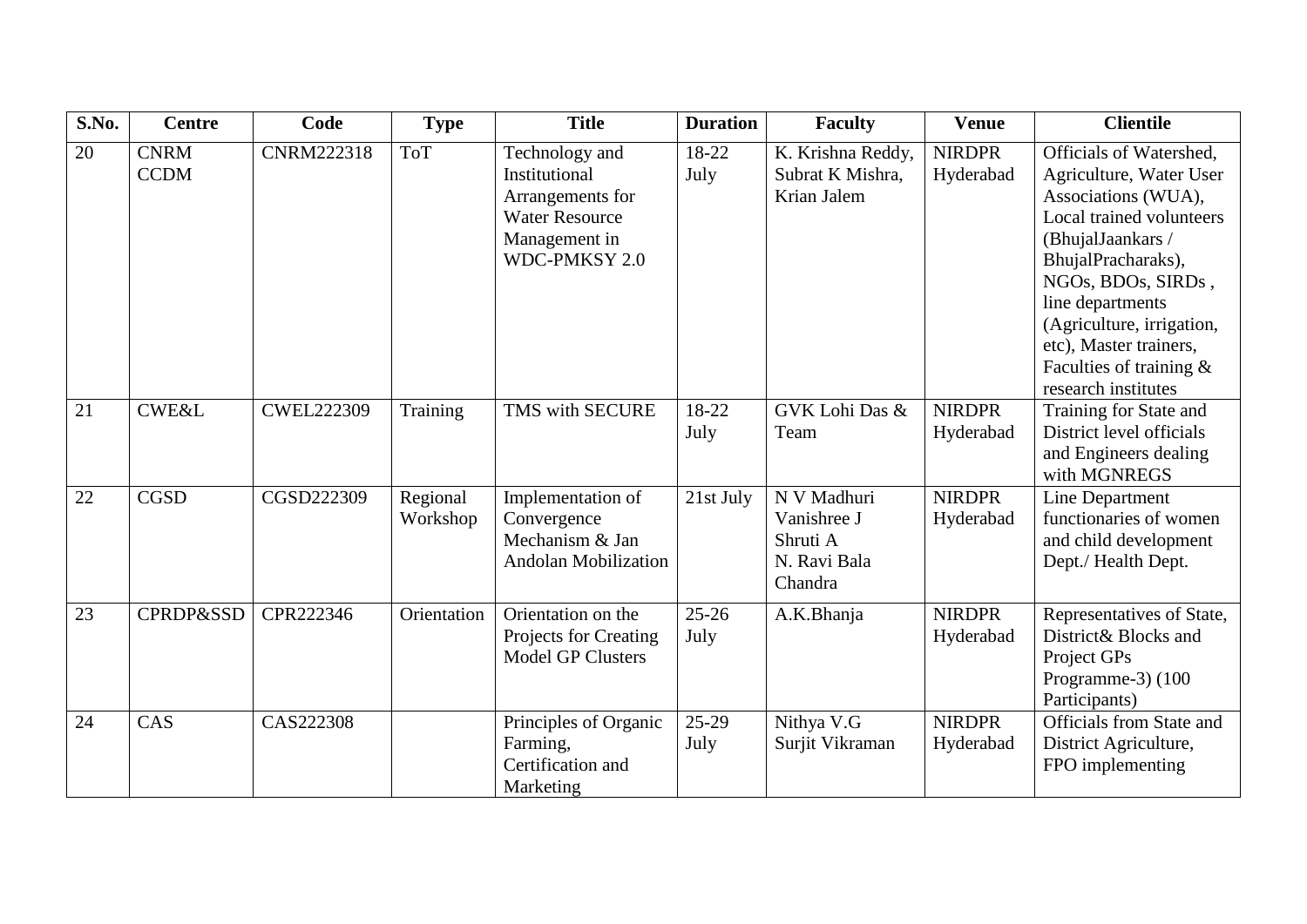| S.No.           | <b>Centre</b>        | Code               | <b>Type</b>     | <b>Title</b>               | <b>Duration</b> | <b>Faculty</b>   | <b>Venue</b>  | <b>Clientile</b>                  |
|-----------------|----------------------|--------------------|-----------------|----------------------------|-----------------|------------------|---------------|-----------------------------------|
|                 |                      |                    |                 |                            |                 |                  |               | agencies, SIRDPR                  |
|                 |                      |                    |                 |                            |                 |                  |               | faculty and NGOs.                 |
| 25              | <b>CSA</b>           | CSA222310          | <b>ToT</b>      | <b>ToT</b> on Social Audit | $25-29$         | Rajesh K Sinha & | <b>NIRDPR</b> | 8 Resource Persons from           |
|                 |                      |                    |                 | of SPMRM                   | July            | C Dheeraja       | Hyderabad     | each SAU as Master                |
|                 |                      |                    |                 |                            |                 |                  |               | trainers (Jharkhand,              |
|                 |                      |                    |                 |                            |                 |                  |               | Bihar, Odisha, WB, &              |
|                 |                      |                    |                 |                            |                 |                  |               | <b>SIRD</b> faculty               |
| 26              | <b>CIARD</b>         | <b>CIARD222312</b> |                 | Accounting for RD          | 25-29           | U.Hemantha       | <b>NIRDPR</b> | <b>Accounting Officers</b>        |
|                 |                      |                    |                 | Functionaries              | july            | Kumar            | Hyderabad     | from RD / Panchayati              |
|                 |                      |                    |                 |                            |                 |                  |               | Raj departments at State          |
|                 |                      |                    |                 |                            |                 |                  |               | / District / Block                |
| 27              | <b>CWE&amp;L</b>     | <b>CWEL222310</b>  | Training        | TMS with SECURE            | $25-29$         | P. Anuradha &    | <b>NIRDPR</b> | Training for State and            |
|                 |                      |                    |                 |                            | July            | Team             | Hyderabad     | District level officials          |
|                 |                      |                    |                 |                            |                 |                  |               | and Engineers dealing             |
|                 |                      |                    |                 |                            |                 |                  |               | with MGNREGS                      |
| 28              | <b>CHRD</b>          | <b>CHRD222308</b>  | Training of     | <b>Improving School</b>    | 27-29           | Lakhan Singh T   | <b>NIRDPR</b> | <b>Identified master trainers</b> |
|                 |                      |                    | <b>Trainers</b> | <b>Education</b> in Rural  | July            | Vijaya Kumar     | Hyderabad     | from each state                   |
|                 |                      |                    |                 | Areas managed by           |                 |                  |               | (Members of SRG,                  |
|                 |                      |                    |                 | local bodies and           |                 |                  |               | master trainer of                 |
|                 |                      |                    |                 | government                 |                 |                  |               | SCERT, DRCs)                      |
| 29              | <b>CPRDP&amp;SSD</b> | CPR222347          | Orientation     | Orientation on the         | 28-29           | A.K.Bhanja       | <b>NIRDPR</b> | Representatives of State,         |
|                 |                      |                    |                 | Projects for Creating      | July            |                  | Hyderabad     | District& Blocks and              |
|                 |                      |                    |                 | <b>Model GP Clusters</b>   |                 |                  |               | Project GPs                       |
|                 |                      |                    |                 |                            |                 |                  |               | (Programme-4) (100                |
|                 |                      |                    |                 |                            |                 |                  |               | Participants)                     |
| $\overline{30}$ | <b>CPRDP&amp;SSD</b> | CPR222348          | Output          | <b>Status of GPDP</b>      | 29th            | R.Chinnadurai    | <b>NIRDPR</b> | PRI functionaries and             |
|                 |                      |                    | validation      | across the states and      | July            |                  | Hyderabad     | <b>Elected Representative</b>     |
|                 |                      |                    | Workshop        | strategies for             |                 |                  |               | from all states                   |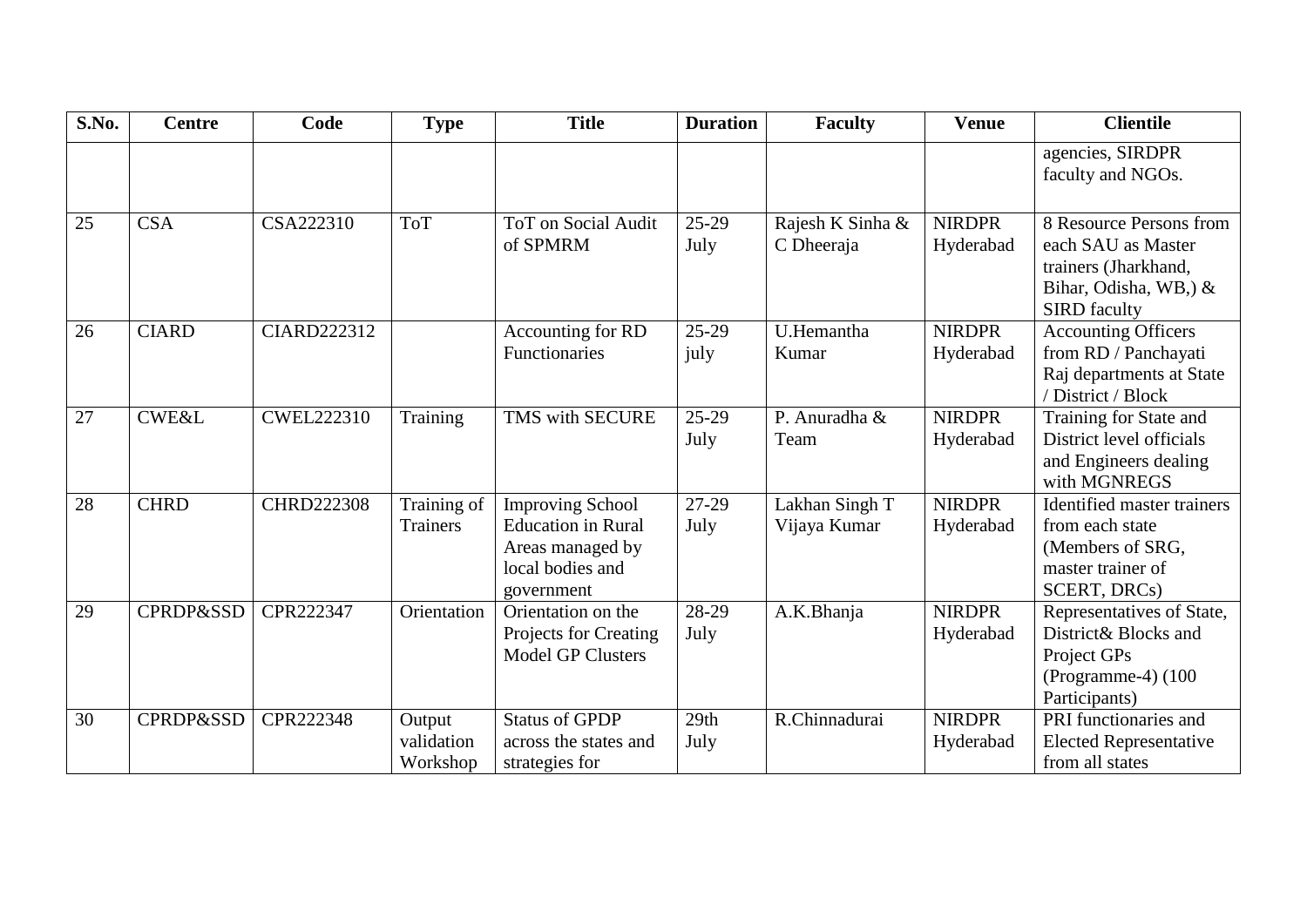| S.No. | <b>Centre</b>        | Code      | <b>Type</b> | <b>Title</b>                              | <b>Duration</b> | <b>Faculty</b>       | <b>Venue</b>    | <b>Clientile</b>               |
|-------|----------------------|-----------|-------------|-------------------------------------------|-----------------|----------------------|-----------------|--------------------------------|
|       |                      |           |             | strengthening of<br>participatory process |                 |                      |                 |                                |
| 31    | <b>CPRDP&amp;SSD</b> | CPR222349 | <b>ToT</b>  | <b>Localisation of SDGs</b>               | 2 Days          | <b>CPRDP&amp;SSD</b> | <b>NIRDPR</b>   | <b>State Level Masters</b>     |
|       |                      |           |             | for PRIs Water                            | July            |                      | Hyderabad       | <b>Resource Persons as</b>     |
|       |                      |           |             | <b>Sufficient Village</b>                 | 2022            |                      |                 | Nominated by SIRDs             |
| 32    | CPRDP&SSD            | CPR222350 | <b>ToT</b>  | <b>Localisation of SDGs</b>               | 2 Days          | <b>CPRDP&amp;SSD</b> | <b>NIRDPR</b>   | <b>State Level Masters</b>     |
|       |                      |           |             | for PRIs Water                            | July            |                      | Hyderabad       | <b>Resource Persons as</b>     |
|       |                      |           |             | <b>Sufficient Village</b>                 | 2022            |                      |                 | Nominated by SIRDs             |
| 33    | <b>CPRDP&amp;SSD</b> | CPR222351 | <b>ToT</b>  | Implementation of e-                      | 4 Days,         | <b>CPRDP&amp;SSD</b> | <b>NIRDPR</b>   | <b>State level Masters</b>     |
|       |                      |           |             | GramSwaraj,                               | July            |                      | Hyderabad       | Resource Persons as            |
|       |                      |           |             | SVAMITVA, Audit                           | 2022            |                      |                 | Nominated by SIRDs             |
|       |                      |           |             | Online                                    |                 |                      |                 |                                |
| 34    | <b>CPRDP&amp;SSD</b> | CPR222352 | Training    | Preparation of                            | 5 Days          | R.Chinnadurai        | <b>NIRDPR</b>   | PRI Officials, District        |
|       |                      |           |             | Comprehensive                             | July            |                      | Hyderabad       | Panchayat Officers,            |
|       |                      |           |             | <b>Village Development</b>                | 2022            |                      |                 | <b>Elected Representatives</b> |
|       |                      |           |             | Plan for all-round                        |                 |                      |                 | and Functionaries of           |
|       |                      |           |             | development of gram                       |                 |                      |                 | ZillaParishad / District       |
|       |                      |           |             | panchayat                                 |                 |                      |                 | Panchayat                      |
| 35    | <b>CDC</b>           | CDC222305 | Workshop    | Developing Rural                          | July,           | Jyothis S            | <b>NIRDPR</b>   |                                |
|       |                      |           |             | <b>Reporters Network</b>                  | 2022            |                      | Hyderabad       |                                |
|       |                      |           |             | <b>Off-Campus Programmes</b>              |                 |                      |                 |                                |
| 36    | CAS                  | CAS222306 | Training    | Developing Inclusive                      | $04 - 08$       | Surjit Vikraman      | <b>SIRD Goa</b> | Officials from RD & PR,        |
|       |                      |           |             | Value Chains and                          | July            | Nithya V.G           |                 | Agriculture and                |
|       |                      |           |             | <b>Marketing Strategies</b>               |                 |                      |                 | Marketing Department,          |
|       |                      |           |             | for Sustainable Rural                     |                 |                      |                 | <b>SRLMs</b> and NGOs          |
|       |                      |           |             | Livelihoods                               |                 |                      |                 |                                |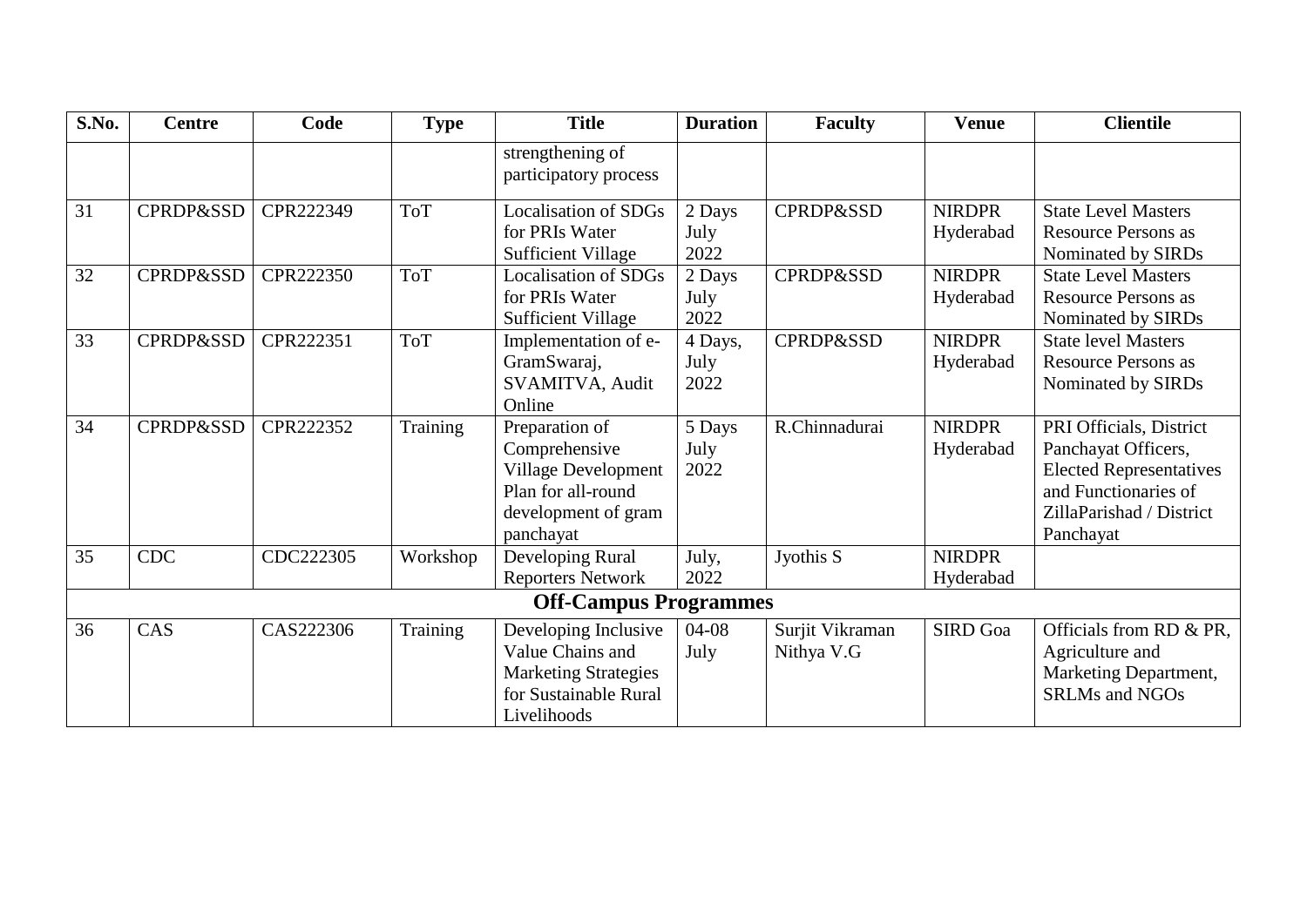| S.No. | <b>Centre</b>      | Code               | <b>Type</b>                            | <b>Title</b>                                                                                          | <b>Duration</b>   | <b>Faculty</b>                            | <b>Venue</b>                                   | <b>Clientile</b>                                                                                                                                                                                                                          |
|-------|--------------------|--------------------|----------------------------------------|-------------------------------------------------------------------------------------------------------|-------------------|-------------------------------------------|------------------------------------------------|-------------------------------------------------------------------------------------------------------------------------------------------------------------------------------------------------------------------------------------------|
| 37    | <b>CESD</b>        | <b>CESD222303</b>  | Training<br>Programme<br><sub>on</sub> | <b>Best Practices of</b><br><b>Scheduled Tribe</b><br>Compoent (TSP)                                  | $04 - 08$<br>July | S N Rao                                   | SIRD,<br>Raipur,<br>Chhattisgar<br>h           | OFFicials from RD, PR,<br>Tribal Development,<br>Minority Boards, Social<br>Welfare Department,<br><b>Research Scholars from</b><br>Universities, and<br><b>Reputed NGOs</b>                                                              |
| 38    | CNRM, CC<br>$&$ DM | CNRM222316         | <b>ToT</b>                             | Effective<br>implementation of<br><b>National Bio-</b><br>diversity Act through<br>Panchayats         | $05-07$<br>July   | Jyothis<br>Sathyapalan                    | Western<br>India<br>(Gujarat or<br>Maharashtra | SIRD and ETC faculty /<br><b>State Government</b><br>officials of RD & PR                                                                                                                                                                 |
| 39    | <b>CGARD</b>       | <b>CGARD222314</b> | Regional<br><b>Training</b>            | Spatial Planning for<br><b>GPDP</b> using RADFI<br>Guidelines -2021                                   | $05-07$<br>July   | MV Ravibabu<br>P.Kesava Rao<br>A K Bhanja | <b>ETC</b><br>Samarlakota<br>Andhra<br>Pradesh | <b>State Program</b><br>Coordinators, Young<br>Fellows, Cluster Level<br><b>Resource Persons</b><br>(CLRP) and State Nodal<br>officers, SPMs/DPMs of<br>e- panchayats, Faculty of<br>SIRD/ ETC/ PTC/ RIRD<br>and Certified MRPs in<br>PR. |
| 40    | CGG&PA             | CGGPA222312        | Training                               | <b>ICT</b> tools for Data<br>Analysis for effective<br>Planning and<br>Management of RD<br>Programmes | $05-08$<br>July   | K Rajeshwar                               | <b>SIRDPR</b><br>Madhya<br>Pradesh             | Departments of RD, PR,<br>SIRDs, DRDAs, RGSA,<br>ZPs, NHM/NRHM,PDS,<br><b>SRLM, line Departments</b><br>and Research and<br><b>Training Institutions</b>                                                                                  |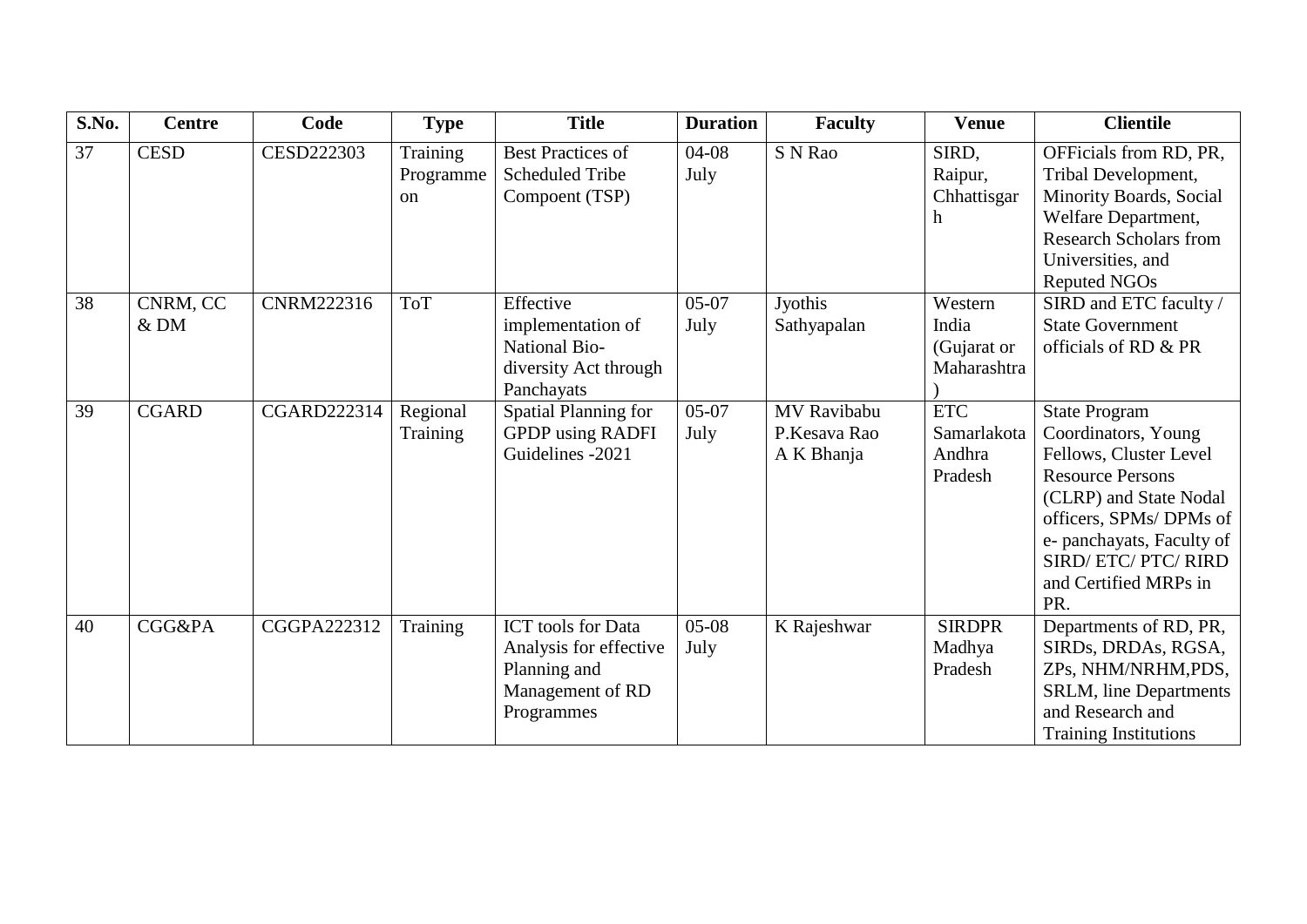| S.No. | <b>Centre</b>            | Code              | <b>Type</b>          | <b>Title</b>                                                                              | <b>Duration</b>   | <b>Faculty</b>                 | <b>Venue</b>                 | <b>Clientile</b>                                                                                                                                                                                                                                                                                                                                                                                    |
|-------|--------------------------|-------------------|----------------------|-------------------------------------------------------------------------------------------|-------------------|--------------------------------|------------------------------|-----------------------------------------------------------------------------------------------------------------------------------------------------------------------------------------------------------------------------------------------------------------------------------------------------------------------------------------------------------------------------------------------------|
| 41    | <b>CIARD</b>             | CIARD222311       | <b>ToT</b>           | 3- week certificate<br>course on internal<br>audit of RD<br>Programmes                    | $05 - 25$<br>July | U.Hemantha<br>Kumar            | DDUSIRD,<br>Uttar<br>Pradesh | Master resource persons<br>from SIRDs faculty,<br>retired State/ Central<br>Govt. employees having<br>background of accounts<br>and rural development                                                                                                                                                                                                                                               |
| 42    | <b>CHRD</b>              | <b>CHRD222309</b> | Regional<br>workshop | A Status of education<br>in rural schools<br>managed by local<br>bodies and<br>government | 05th July         | Lakhan Singh T<br>Vijaya Kumar | <b>SIRD UP</b>               | Directors of education,<br>State project directors of<br>SS, State community<br>mobilizer officers of SS,<br>Director SCERT,<br>Principal secretaries of<br>RD, PR and TD,<br>Education, Principals of<br>RIE. Zila Parishad CEO,<br>ZP Presidents, GP<br>presidents, Chairman's<br>of SDMCs and Social<br><b>Justice Committees and</b><br>sanding committee on<br>education at Panchayat<br>level |
| 43    | $\overline{\text{CGSD}}$ | CGSD222307        | <b>ToT</b>           | Strategies for<br>improving Nutritional<br>status of Women and<br>children                | $11 - 15$<br>July | Vanishree J,<br>N V Madhuri    | GIPARD,<br>Goa               | SRLMs, Faculty from<br>SIRDPR,<br>ETCs, Officials from<br>RD, PR, Dir Women and<br>Child Development,<br>social Welfare<br>Department and PRI<br>Functionaries                                                                                                                                                                                                                                      |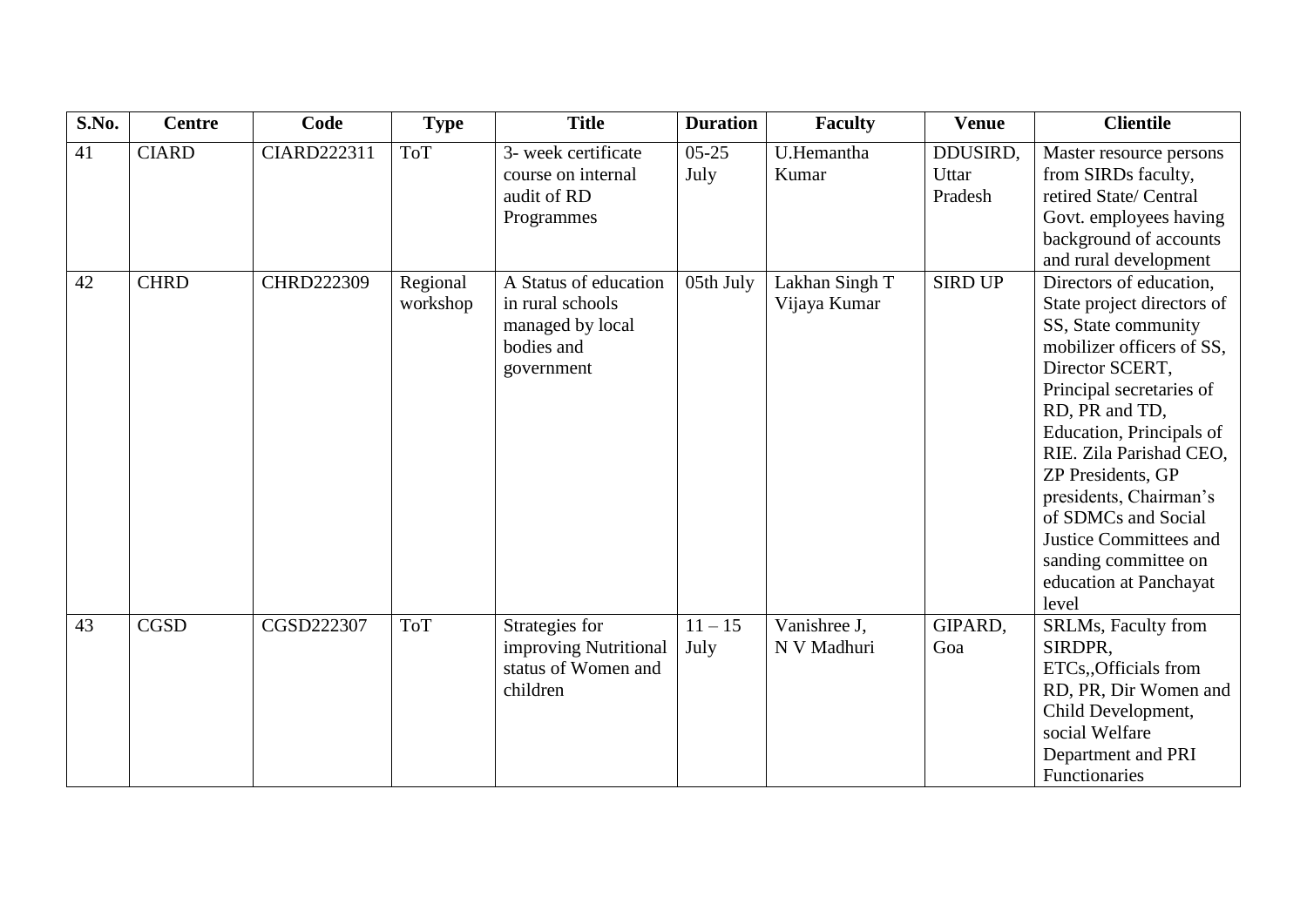| S.No. | <b>Centre</b>        | Code        | <b>Type</b>           | <b>Title</b>                                                                                                                            | <b>Duration</b>            | <b>Faculty</b>                                         | <b>Venue</b>                | <b>Clientile</b>                                                                                                                                                                                                                                                                                                                                                                                    |
|-------|----------------------|-------------|-----------------------|-----------------------------------------------------------------------------------------------------------------------------------------|----------------------------|--------------------------------------------------------|-----------------------------|-----------------------------------------------------------------------------------------------------------------------------------------------------------------------------------------------------------------------------------------------------------------------------------------------------------------------------------------------------------------------------------------------------|
| 44    | <b>CPRDP&amp;SSD</b> | CPR222353   | Refresher<br>Training | Refresher Training of<br><b>State Level Master</b><br>Trainers & District<br><b>Level Master</b><br><b>Trainers on BPDP</b><br>and DPDP | $11 - 15$<br>July          | A.K.Bhanja                                             | NERC,<br>Guwahati           | 50 State Level Master<br>Trainers & District Level<br><b>Master Trainers on</b><br><b>BPDP</b> and DPDP from<br><b>North-Eastern States</b><br>(Batch-1)                                                                                                                                                                                                                                            |
| 45    | <b>CHRD</b>          | CHRD222310  | Regional<br>workshop  | A Status of education<br>in rural schools<br>managed by local<br>bodies and<br>government                                               | 12th July                  | Lakhan Singh T<br>Vijaya Kumar                         | <b>SIRD</b><br>Gujarat      | Directors of education,<br>State project directors of<br>SS, State community<br>mobilizer officers of SS,<br>Director SCERT,<br>Principal secretaries of<br>RD, PR and TD,<br>Education, Principals of<br>RIE. Zila Parishad CEO,<br>ZP Presidents, GP<br>presidents, Chairman's<br>of SDMCs and Social<br><b>Justice Committees and</b><br>sanding committee on<br>education at Panchayat<br>level |
| 46    | <b>CGG&amp;PA</b>    | CGGPA222313 | Workshop<br>cum ToT   | Training<br><b>Management Portal</b>                                                                                                    | $\overline{13-14}$<br>July | K Rajeshwar                                            | <b>SIRD</b><br>Maharashtra  | Faculty, Programmers of<br>SIRD, RIRDs ETC's and<br>PRIs                                                                                                                                                                                                                                                                                                                                            |
| 47    | <b>CGSD</b>          | CGSD222308  | <b>ToT</b>            | Gender Responsive<br>Governance                                                                                                         | 18-22<br>July              | N V Madhuri,<br>Vanishree J<br>Ruchira<br>Bhattacharya | <b>TSIPARD</b><br>Telangana | Trainers & Officials<br>from RD & PR, NGOs,<br>Academicians                                                                                                                                                                                                                                                                                                                                         |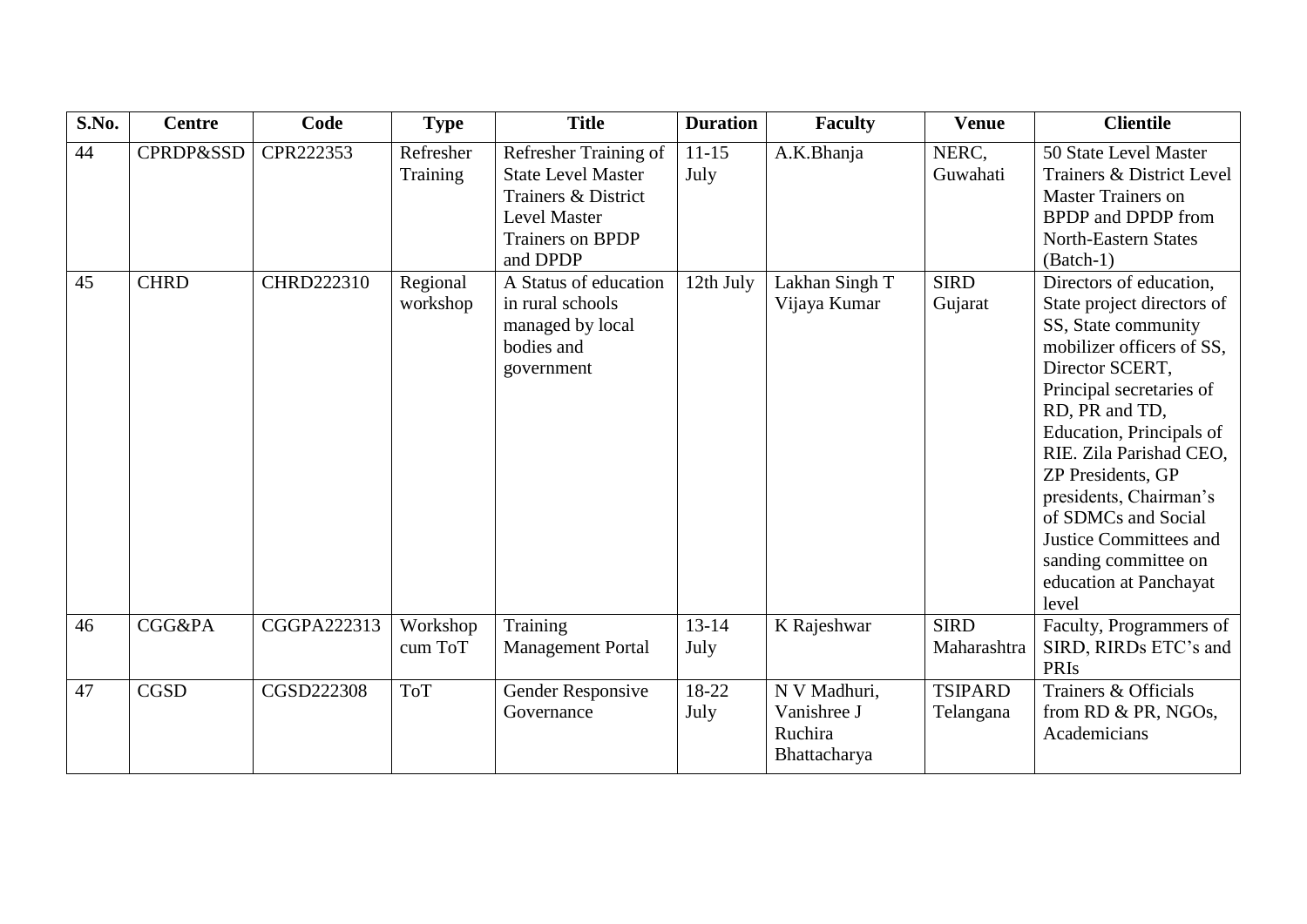| S.No. | <b>Centre</b>        | Code               | <b>Type</b>          | <b>Title</b>                                                                                                          | <b>Duration</b>   | <b>Faculty</b>                             | <b>Venue</b>                                             | <b>Clientile</b>                                                                                                                                                                                                                       |
|-------|----------------------|--------------------|----------------------|-----------------------------------------------------------------------------------------------------------------------|-------------------|--------------------------------------------|----------------------------------------------------------|----------------------------------------------------------------------------------------------------------------------------------------------------------------------------------------------------------------------------------------|
| 48    | CGG&PA               | CGGPA222314        | <b>ToT</b>           | Capacity Building<br>(Hands-on) of State<br><b>Level Master</b><br>Trainers on e-<br><b>GramSWARAJ</b><br>Portal      | 19-22<br>July     | K Rajeshwar<br>Anjan Kr Bhanja             | <b>SIRDPR</b><br>Goa                                     | <b>SIRDPR Faculty,</b><br>SPMU, State PR<br>Department, State NIC<br><b>Officials of Andhra</b><br>Pradesh, Chhattisgarh,<br>Goa, Gujarat, Jharkhand,<br>Maharashtra, Odisha,<br>and Telangana                                         |
| 49    | <b>CPRDP&amp;SSD</b> | CPR222354          | Orientation          | Orientation on the<br>Projects for Creating<br><b>Model GP Clusters</b>                                               | $21-22$<br>July   | A.K.Bhanja                                 | NERC,<br>Guwahati<br>(coveringall)<br><b>NE States</b> ) | Representatives of State,<br>District& Blocks and<br>Project GPsof NE<br>States(Programme-2)<br>(100 Participants)                                                                                                                     |
| 50    | CPGS&DE              | CPGS222303         | Regional<br>workshop | Strategies for<br>emerging skill<br>development needs<br>and opportunities for<br>rural youth under<br><b>DDU-GKY</b> | $25 - 26$<br>July | Akanksha<br>Sandhya                        | NERC,<br>Guwahati                                        | <b>Officials of Programme</b><br>Division, DDU-GKY<br>officials of NIRDPR and<br>SRLMs, selected PIs                                                                                                                                   |
| 51    | <b>CGARD</b>         | <b>CGARD222315</b> | Regional<br>Training | <b>Spatial Planning for</b><br><b>GPDP</b> using RADFI<br>Guidelines -2021                                            | $25-29$<br>July   | N.S.R.Prasad<br>P Kesava Rao<br>A K Bhanja | <b>HIRD</b><br>Nilokari<br>Haryana                       | <b>State Program</b><br>Coordinators, Young<br>Fellows, Cluster Level<br><b>Resource Persons</b><br>(CLRP) and State Nodal<br>officers, SPMs/DPMs of<br>e- panchayats, Faculty of<br>SIRD/ETC/PTC/RIRD<br>and Certified MRPs in<br>PR. |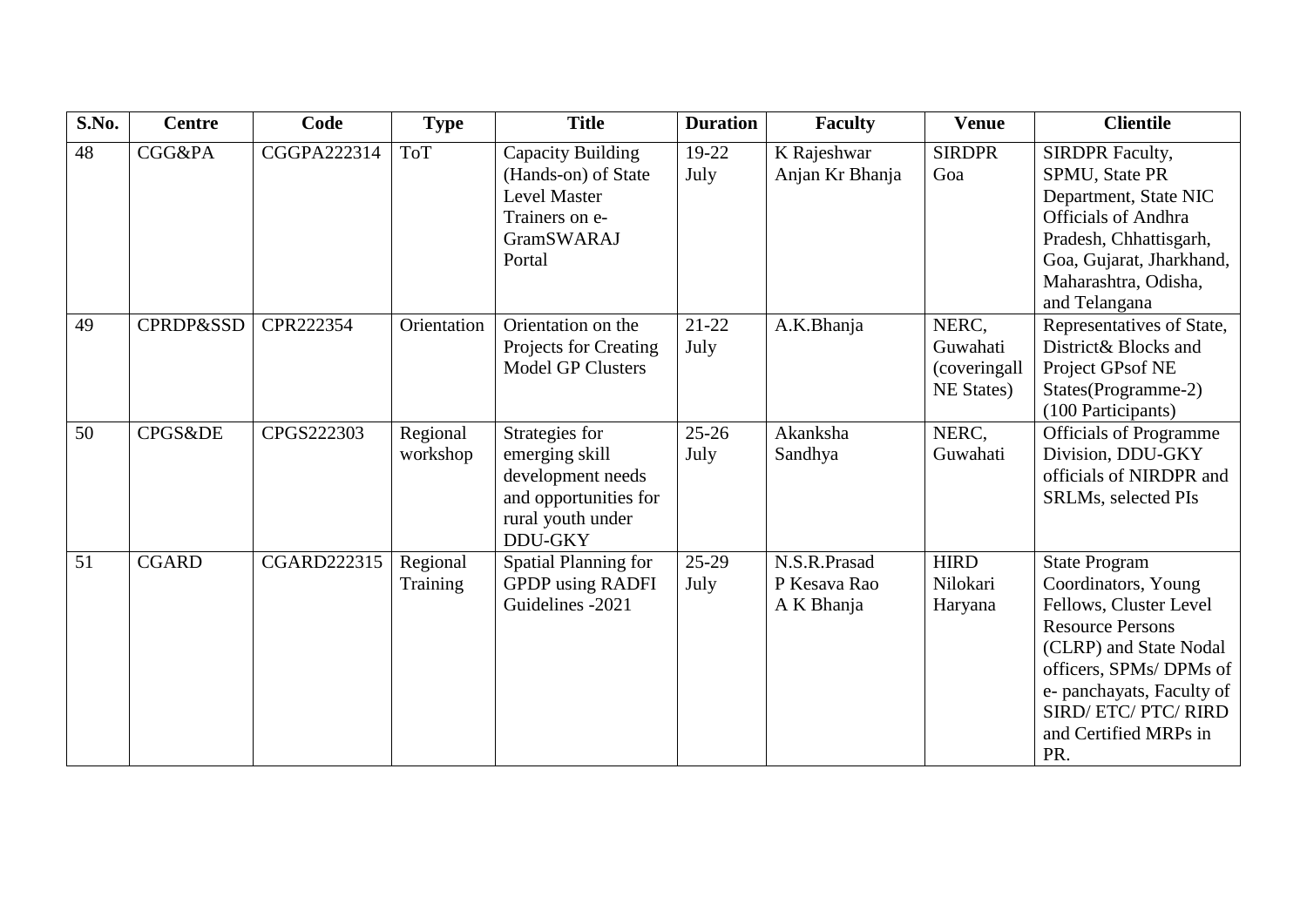| S.No. | <b>Centre</b>        | Code              | <b>Type</b> | <b>Title</b>                                                                                   | <b>Duration</b>         | <b>Faculty</b>                 | <b>Venue</b>                      | <b>Clientile</b>                                                                                     |
|-------|----------------------|-------------------|-------------|------------------------------------------------------------------------------------------------|-------------------------|--------------------------------|-----------------------------------|------------------------------------------------------------------------------------------------------|
| 52    | <b>CWEL</b>          | <b>CWEL222311</b> | <b>ToT</b>  | <b>MGNREGS</b><br>Convergence with<br>Animal Husbandry                                         | 27 June-<br>01 July     | GVK Lohi Das &<br>Team         | <b>NIRDPR</b><br>Vaishali         | <b>State and District level</b><br>officials dealing with<br>MGNREGS, Line dept.<br><b>Officials</b> |
| 53    | <b>CPRDP&amp;SSD</b> | CPR222355         | <b>ToT</b>  | Mobilization of OSR<br>at Gram Panchayats                                                      | 3 Days,<br>July<br>2022 | <b>CPRDP&amp;SSD</b>           | Regional<br>Level                 | <b>State level Masters</b><br><b>Resource Persons as</b><br>Nominated by SIRDs                       |
| 54    | <b>CPRDP&amp;SSD</b> | CPR222356         | <b>ToT</b>  | Contract<br>Management of Wash<br>Services                                                     | 4 Days,<br>July<br>2022 | CPRDP&SSD &<br><b>CRI</b>      | Regional<br>Level                 | <b>State Level Masters</b><br><b>Resource Persons as</b><br>Nominated by SIRDs                       |
| 55    | CGG&PA               | CGGPA222315       | Training    | <b>Capacity Building</b><br>(Hands-on) on e-<br><b>GramSWARAJ</b><br>Portal                    | July                    | K Rajeshwar<br>Anjan Kr Bhanja | <b>SIRDPR</b><br>Chhattisgar<br>h | Networking programme                                                                                 |
| 56    | <b>CPRDP&amp;SSD</b> | CPR222357         | <b>ToT</b>  | Implementation of<br>the Provisions of<br>PESA Act in 5 <sup>th</sup><br><b>Schedule Areas</b> | 2 Days<br>July<br>2022  | <b>CPRDP&amp;SSD</b>           | Regional<br>Level                 | <b>State level Masters</b><br><b>Resource Persons as</b><br>Nominated by SIRDs                       |
| 57    | <b>CPRDP&amp;SSD</b> | CPR222358         | <b>ToT</b>  | <b>Localisation of SDGs</b><br>for PRIs Water<br><b>Sufficient Village</b>                     | 2 Days,<br>July<br>2022 | <b>CPRDP&amp;SSD</b>           | Regional<br>Level                 | <b>State Level Masters</b><br><b>Resource Persons as</b><br>Nominated by SIRDs                       |
| 58    | <b>CPRDP&amp;SSD</b> | CPR222359         | <b>ToT</b>  | <b>Localisation of SDGs</b><br>for PRIs Water<br><b>Sufficient Village</b>                     | 2 Days,<br>July<br>2022 | <b>CPRDP&amp;SSD</b>           | Regional<br>Level                 | <b>State Level Masters</b><br><b>Resource Persons as</b><br>Nominated by SIRDs                       |
| 59    | <b>CPRDP&amp;SSD</b> | CPR222360         | <b>ToT</b>  | <b>Localisation of SDGs</b><br>for PRIs Water<br><b>Sufficient Village</b>                     | 2 Days,<br>July<br>2022 | <b>CPRDP&amp;SSD</b>           | Regional<br>Level                 | <b>State Level Masters</b><br><b>Resource Persons as</b><br>Nominated by SIRDs                       |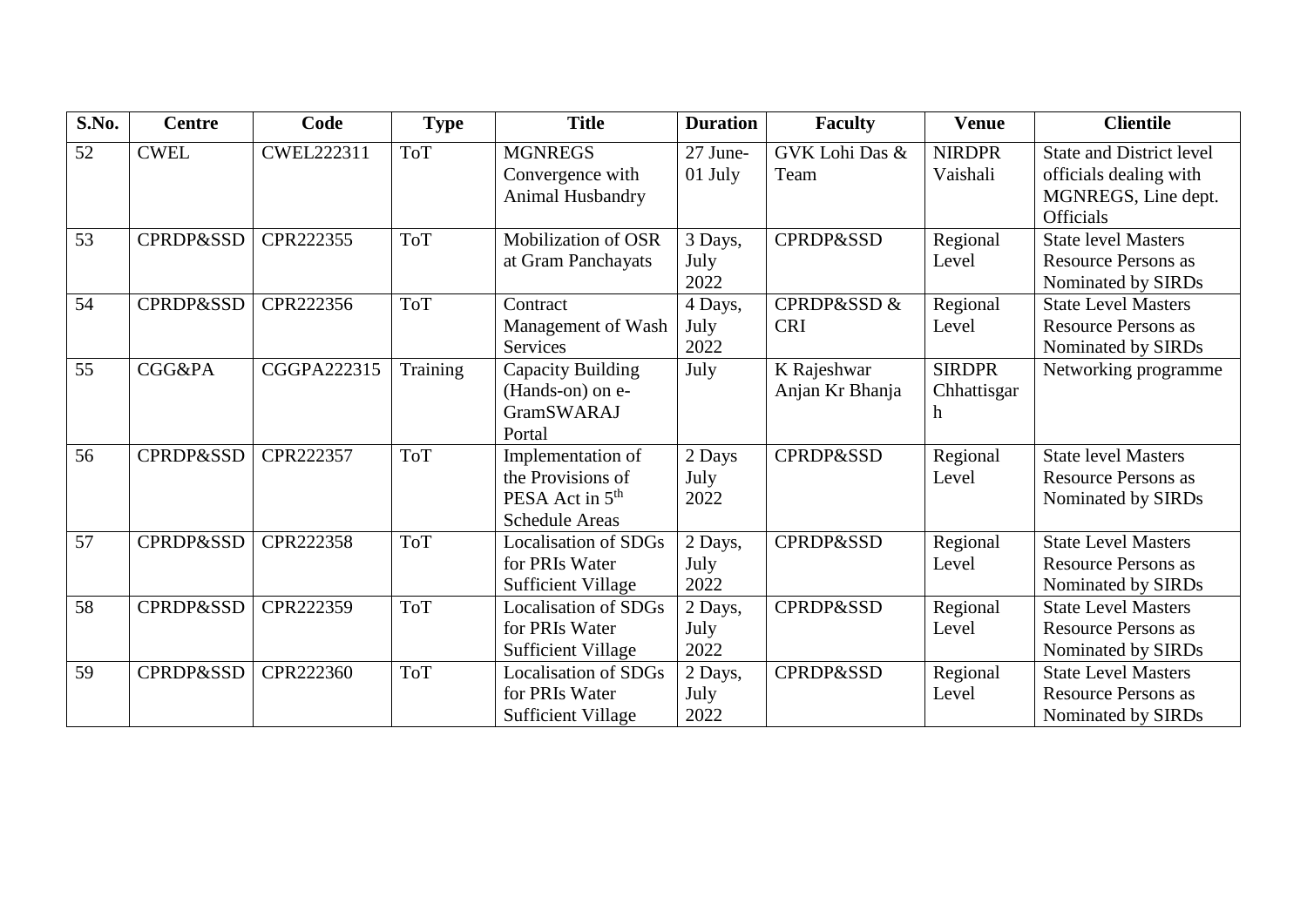| S.No. | Centre       | Code        | Type       | <b>Title</b>                                                           | <b>Duration</b> | <b>Faculty</b>      | Venue                   | <b>Clientile</b>                                                                                                                                      |
|-------|--------------|-------------|------------|------------------------------------------------------------------------|-----------------|---------------------|-------------------------|-------------------------------------------------------------------------------------------------------------------------------------------------------|
| 60    | <b>CIARD</b> | CIARD222313 | <b>ToT</b> | 3- week certificate<br>course on internal<br>audit of RD<br>Programmes | 21 days         | U.Hemantha<br>Kumar | YASHADA,<br>Maharashtra | Master resource persons<br>from SIRDs faculty,<br>retired State/ Central<br>Govt. employees having<br>background of accounts<br>and rural development |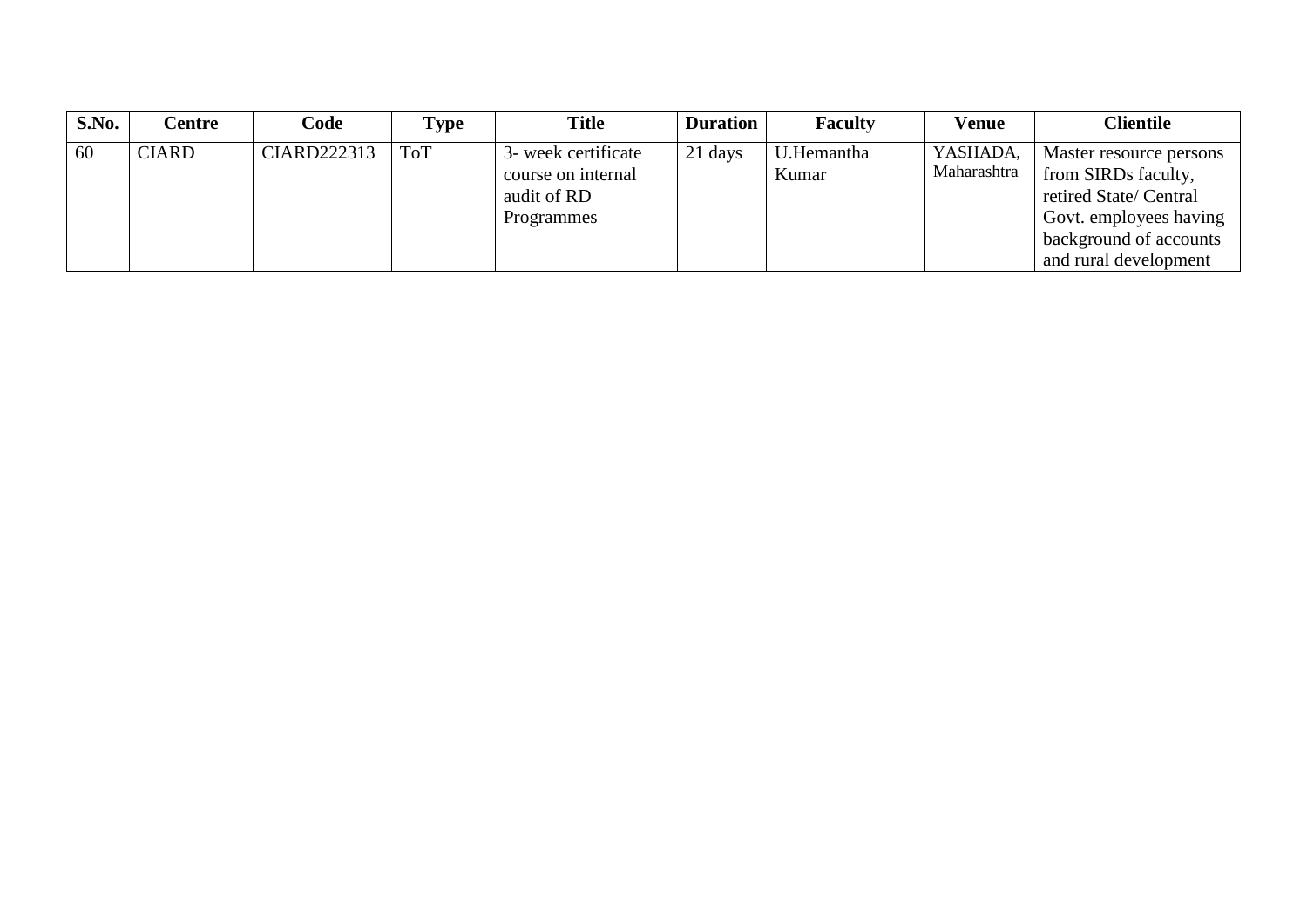## **Training Programmes of CIAT & SJ**

| Sl.No. | <b>Type</b> | Code       | <b>Title</b>                                                                                                                                                                                                                            | <b>Duration</b>     | <b>Faculty</b>                 | <b>Venue</b>                  | <b>Clientele</b>                                                                                                                                                                                                                                           |
|--------|-------------|------------|-----------------------------------------------------------------------------------------------------------------------------------------------------------------------------------------------------------------------------------------|---------------------|--------------------------------|-------------------------------|------------------------------------------------------------------------------------------------------------------------------------------------------------------------------------------------------------------------------------------------------------|
| 1.     | Workshop    | CIAT222330 | Workshop with<br>bamboo furniture and<br>utility product<br>makers for<br>improvement in the<br>quality and designs                                                                                                                     | $1-2$ June<br>2022  | Kathiresan                     | <b>NIRDPR</b><br>Hyderabad    | Bamboo furniture and utility<br>product makers                                                                                                                                                                                                             |
| 2.     | Training    | CIAT222331 | Technologies for<br>Banana based value<br>added products -<br>Value Chain for<br>Banana                                                                                                                                                 | $6-10$ June<br>2022 | P.K. Ghosh &<br>NRLM-RC        | <b>NIRDPR</b><br>Hyderabad    | SHGs, FPOs, Agri-business<br>entrepreneurs, Small<br><b>Farmers Association</b>                                                                                                                                                                            |
| 3.     | Training    | CIAT222332 | Technologies for<br>Bamboo based value<br>added products and<br>marketing                                                                                                                                                               | $6-10$ June<br>2022 | C. Kathiresan &<br>NRLM-RC     | <b>NIRDPR</b><br>Hyderabad    | SHGs, FPOs, Agri-business<br>entrepreneurs, Small<br><b>Farmers Association</b>                                                                                                                                                                            |
| 4.     | Workshop    | CIAT222333 | WriteShop on<br>arriving low-cost<br>sustainable house<br>design typologies and<br>cost estimation for<br>different states<br>(PMAY-G,<br>Panchayat Bhawans<br>and Anganwadi<br>building) – Northern,<br>Western states &<br><b>UTs</b> | 14-16 June<br>2022  | Kathiresan<br>Ramesh Sakthivel | <b>NIRDPR</b><br>Delhi Branch | Experts on sustainable<br>housing technologies,<br>Design Architects,<br>Representatives from<br>PMAY-G division of<br>MoRD, RGSA-MoPR,<br><b>Engineers from all State</b><br>Housing<br>Corporations/Nirmithi<br>Kendras, PMAY-G<br>implementing partners |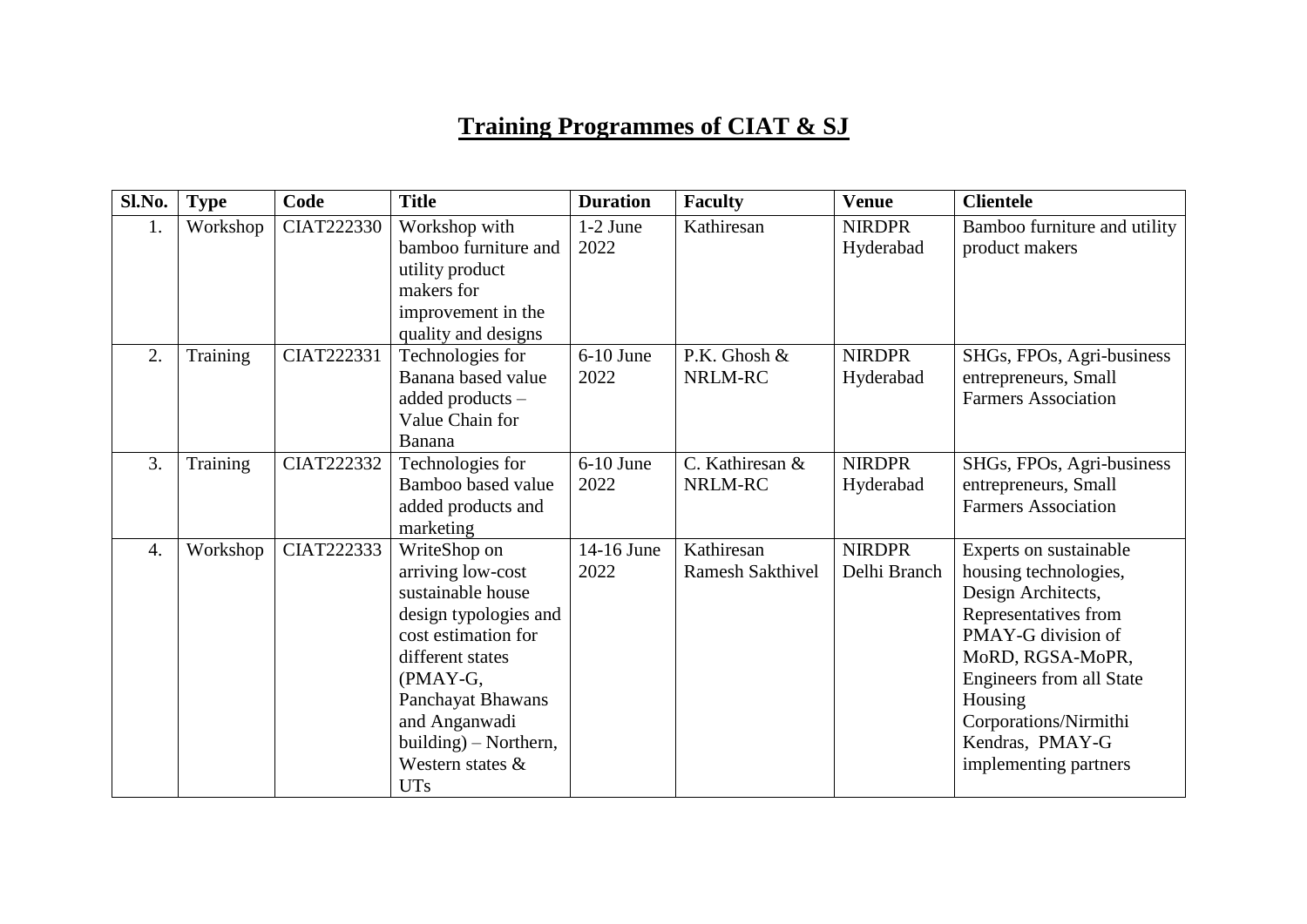| 5. | Workshop   | CIAT222334        | Workshop for<br>identifying<br>innovative and<br>suitable technologies<br>for use of bamboo in<br><b>Construction sector</b>                                               | 21-22 June<br>2022                 | Kathiresan                            | <b>NIRDPR</b><br>Hyderabad | Structural Engineers,<br>Architects, representatives<br>from construction sector                                                                                                              |
|----|------------|-------------------|----------------------------------------------------------------------------------------------------------------------------------------------------------------------------|------------------------------------|---------------------------------------|----------------------------|-----------------------------------------------------------------------------------------------------------------------------------------------------------------------------------------------|
| 6. | Training   | CIAT222335        | Technologies for<br>Moringa based value<br>added products -<br>Value Chain for<br>Moringa                                                                                  | $27$ June $-1$<br><b>July 2022</b> | P.K. Ghosh                            | <b>CGC</b><br>Vaishali     | SHGs, FPOs, Agri-business<br>entrepreneurs, Small<br><b>Farmers Association</b>                                                                                                               |
| 7. | <b>TOT</b> | CIAT222357        | <b>Sustainable Housing</b><br>Technologies-<br>Construction of cost<br>effective PMAY-G,<br>Panchayat Bhawan<br>and Angawadi<br>buildings (North<br><b>Eastern States)</b> | $4-8$ July<br>2022                 | Kathiresan<br><b>Ramesh Sakthivel</b> | NERC,<br>Guwahati          | State level Engineering staff<br>involved in implementing<br>PMAY-G, Housing<br>Corporations,<br>representatives from State<br>RDPR depts., State Housing<br>Corporations/Nirmithi<br>Kendras |
| 8. | Workshop   | <b>CIAT222358</b> | Workshop on<br>Financial support for<br>Bamboo sector                                                                                                                      | $5-6$ July<br>2022                 | Kathiresan<br>P P Sahu                | <b>NIRDPR</b><br>Hyderabad | Representatives from RBI,<br>NABARD, Commercial<br>Banks, RRBs, Cooperatives,<br>Non-Banking finance<br>Institutions.                                                                         |
| 9. | Workshop   | CIAT222359        | WriteShop on<br>arriving low-cost<br>sustainable house<br>design typologies and<br>cost estimation for<br>different states<br>(PMAY-G,<br>Panchayat Bhawans                | 13-15 July<br>2022                 | Kathiresan<br>Ramesh Sakthivel        | <b>CGC</b><br>Vaishali     | Experts on sustainable<br>housing technologies,<br>Design Architects,<br>Representatives from<br>PMAY-G division of<br>MoRD, RGSA-MoPR,<br>Engineers from all State<br>Housing                |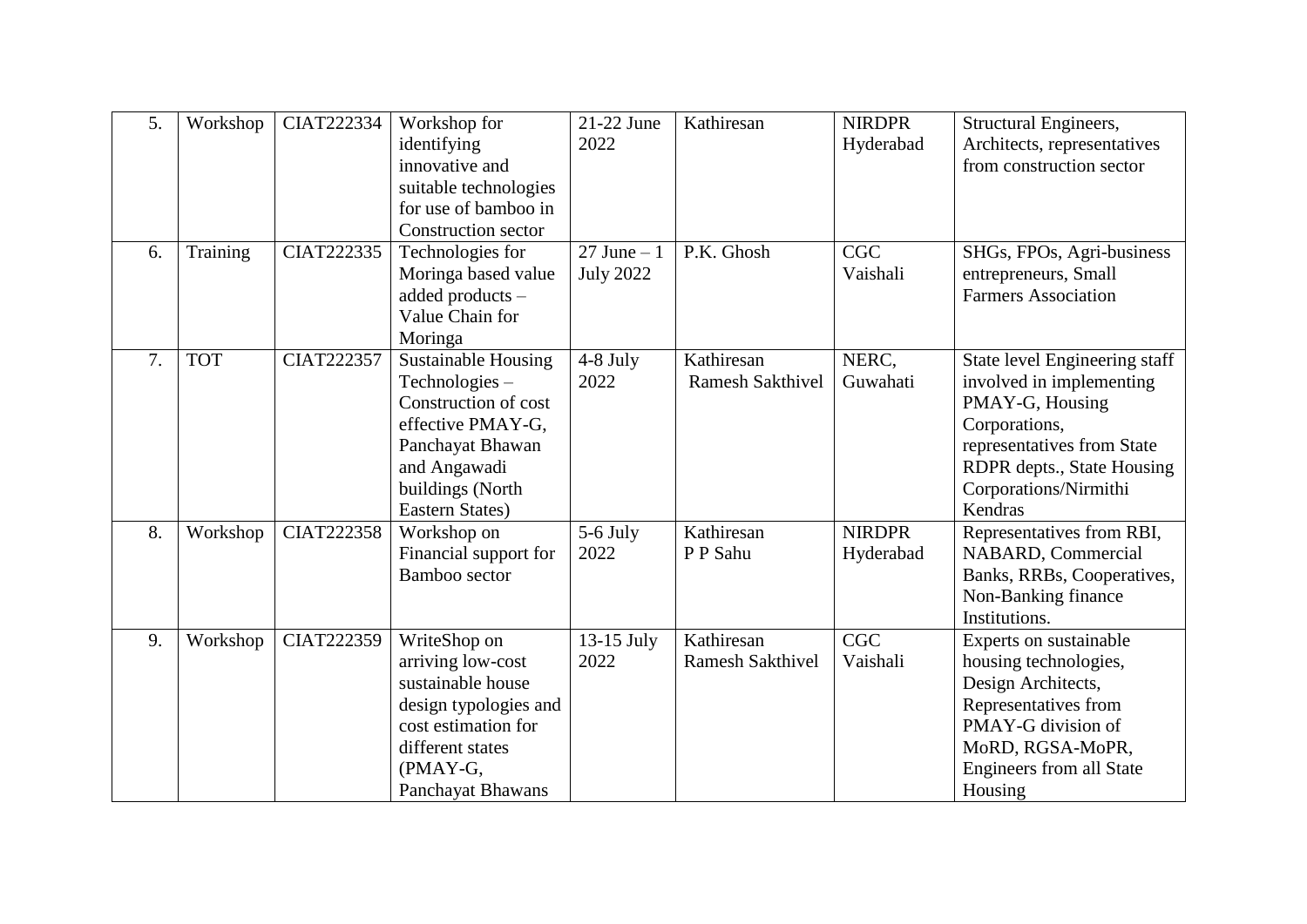|     |          |            | and Anganwadi<br>$building)$ – Eastern<br>states                                          |                                 |                                      |                            | Corporations/Nirmithi<br>Kendras, PMAY-G<br>implementing partners    |
|-----|----------|------------|-------------------------------------------------------------------------------------------|---------------------------------|--------------------------------------|----------------------------|----------------------------------------------------------------------|
| 10. | Training | CIAT222360 | Orientation cum<br>Training on Rural<br>Technologies                                      | 14-16 July<br>2022              | Kathiresan                           | <b>NIRDPR</b><br>Hyd       | Members of SIDRT<br>Rajasthan                                        |
| 11. | Training | CIAT222361 | Technologies for<br>Moringa based value<br>added products -<br>Value Chain for<br>Moringa | $25-29$ July<br>2022            | P.K. Ghosh<br>C. Kathiresan          | <b>NIRDPR</b><br>Hyderabad | SHGs, FPOs, Agri-business<br>entrepreneurs                           |
| 12. | Training | CIAT222338 | Food processing<br>through CFTRI<br>technology                                            | 4th-8th<br><b>June 2022</b>     | Technology<br>Partner                | <b>RTP</b><br>Hyderabad    | SHGs, beneficiaries<br>identified by NGOs and<br>sponsoring agencies |
| 13. | Training | CIAT222339 | Bamboo based utility<br>products making                                                   | 7-9 June<br>2022                | Identified<br><b>Resource Person</b> | <b>CGC</b><br>Vaishali     | SHGs, traditional groups<br>working on bamboo                        |
| 14. | Training | CIAT222338 | Integrated training<br>programme on RTP<br>Technologies                                   | 8th - 10th<br><b>June 2022</b>  | Technology<br>Partner                | <b>RTP</b><br>Hyderabad    | <b>SIDART Jaipur</b>                                                 |
| 15. | Training | CIAT222339 | Handmade paper<br>conversion                                                              | 13th - 15th<br><b>June 2022</b> | Technology<br>Partner                | <b>RTP</b><br>Hyderabad    | SHGs, beneficiaries<br>identified by NGOs and<br>sponsoring agencies |
| 16. | Training | CIAT222340 | Herbal product<br>making                                                                  | 15th - 17th<br><b>June 2022</b> | Technology<br>Partner                | <b>RTP</b><br>Hyderabad    | SHGs, beneficiaries<br>identified by NGOs and<br>sponsoring agencies |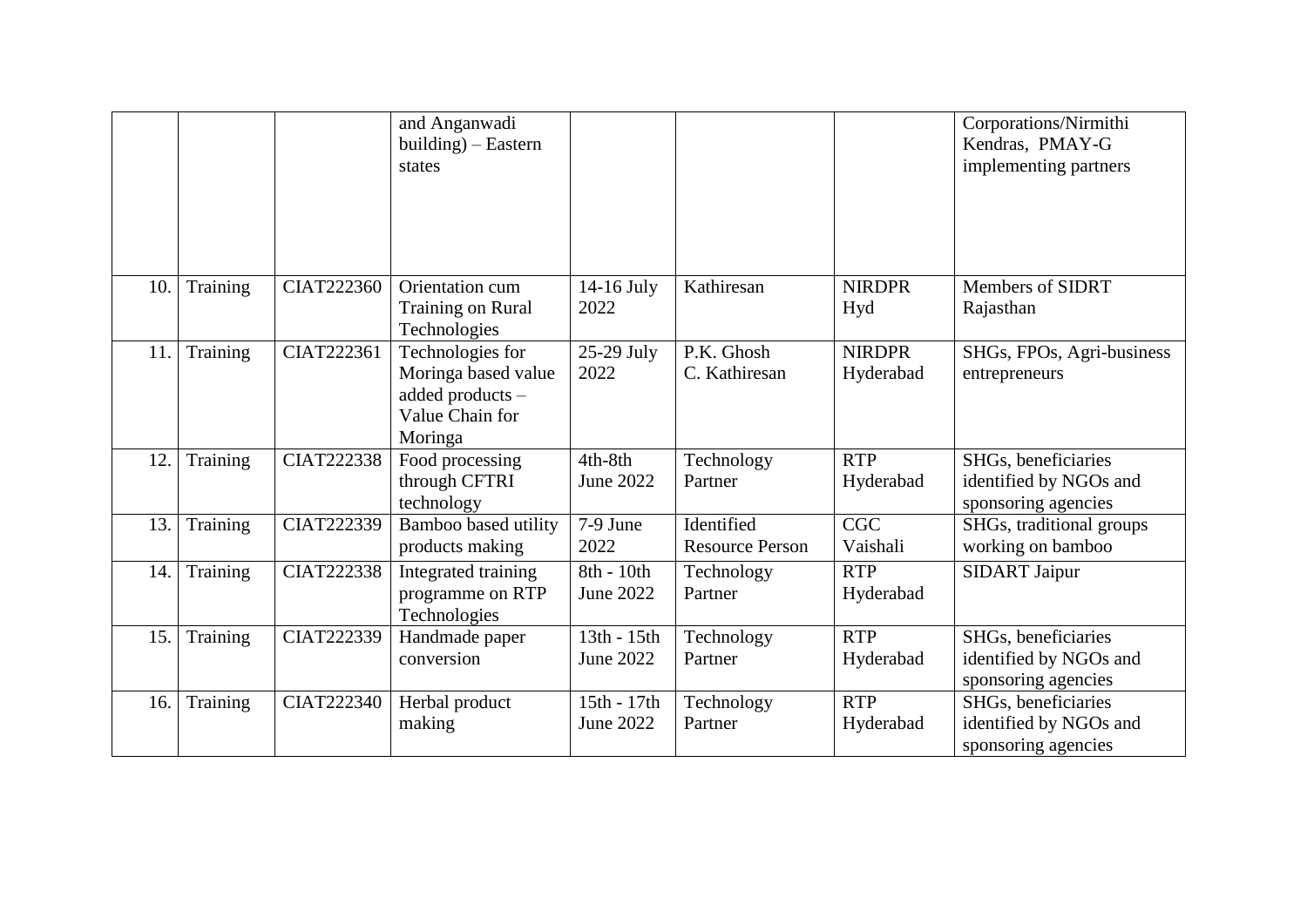| 17. | Training | CIAT222341        | Exposure cum              | 20th June        | Technology             | <b>RTP</b> | SHGs, beneficiaries      |
|-----|----------|-------------------|---------------------------|------------------|------------------------|------------|--------------------------|
|     |          |                   | <b>Orientation on RTP</b> | 2022             | Partner                | Hyderabad  | identified by NGOs and   |
|     |          |                   | Technologies              |                  |                        |            | sponsoring agencies      |
| 18. | Training | CIAT222342        | Homebased products        | $20th-21st$      | Technology             | <b>RTP</b> | SHGs, beneficiaries      |
|     |          |                   |                           | <b>June 2022</b> | Partner                | Hyderabad  | identified by NGOs and   |
|     |          |                   |                           |                  |                        |            | sponsoring agencies      |
| 19. | Training | CIAT222343        | <b>Bamboo</b> based       | 20-24 June       | Identified             | CGC        | SHGs, traditional groups |
|     |          |                   | ornaments making          | 2022             | <b>Resource Person</b> | Vaishali   | working on bamboo        |
| 20. | Training | CIAT222344        | <b>Bamboo</b> based       | 21-23 June       | Identified             | <b>RTP</b> | Construction workers,    |
|     |          |                   | constructions and         | 2022             | <b>Resource Person</b> | Hyderabad  | Masons, Civil Engineers, |
|     |          |                   | structural designs        |                  |                        |            | Engineering students     |
| 21. | Training | CIAT222345        | Handmade paper            | $21st - 30th$    | Technology             | <b>RTP</b> | SHGs, beneficiaries      |
|     |          |                   | manufacturing             | June 2022        | Partner                | Hyderabad  | identified by NGOs and   |
|     |          |                   |                           |                  |                        |            | sponsoring agencies      |
| 22. | Training | CIAT222346        | Soya and millet           | $22th - 24th$    | Technology             | <b>RTP</b> | SHGs, beneficiaries      |
|     |          |                   | processed products        | <b>June 2022</b> | Partner                | Hyderabad  | identified by NGOs and   |
|     |          |                   |                           |                  |                        |            | sponsoring agencies      |
| 23. | Training | CIAT222347        | Vermi Composting          | $23rd - 24$      | Technology             | <b>RTP</b> | SHGs, beneficiaries      |
|     |          |                   | and botanical             | <b>June 2022</b> | Partner                | Hyderabad  | identified by NGOs and   |
|     |          |                   | pesticides                |                  |                        |            | sponsoring agencies      |
| 24. | Training | <b>CIAT222348</b> | <b>Bamboo</b> based       | 28-30 June       | Identified             | <b>CGC</b> | Construction workers,    |
|     |          |                   | constructions and         | 2022             | <b>Resource Person</b> | Vaishali   | Masons, Civil Engineers, |
|     |          |                   | structural designs        |                  |                        |            | Engineering students     |
| 25. | Training | CIAT222362        | Aromatic crop             | 8th July         | Technology             | <b>RTP</b> | SHGs, beneficiaries      |
|     |          |                   | cultivation and           | 2022             | Partner                | Hyderabad  | identified by NGOs and   |
|     |          |                   | <b>Extraction</b> of      |                  |                        |            | sponsoring agencies      |
|     |          |                   | essential Oils            |                  |                        |            |                          |
| 26. | Training | CIAT222363        | Beekeeping and            | $6th - 8th$      | Technology             | <b>RTP</b> | SHGs, beneficiaries      |
|     |          |                   | Honey processing          | <b>July 2022</b> | Partner                | Hyderabad  | identified by NGOs and   |
|     |          |                   |                           |                  |                        |            | sponsoring agencies      |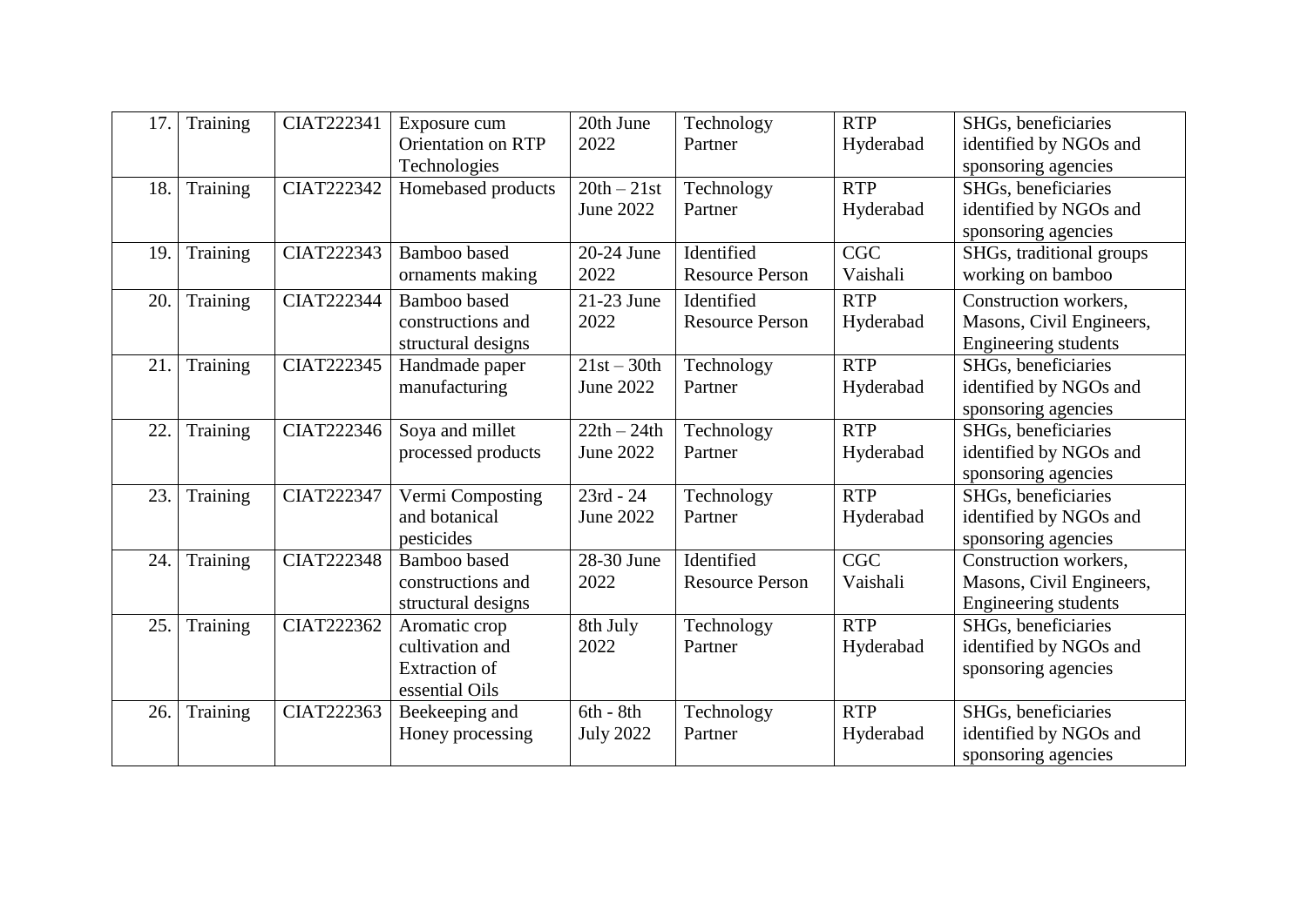| 27. | Training | CIAT222364 | Mushroom                 | 11th - 12th      | Technology             | <b>RTP</b>    | SHGs, beneficiaries          |
|-----|----------|------------|--------------------------|------------------|------------------------|---------------|------------------------------|
|     |          |            | Cultivation              | <b>July 2022</b> | Partner                | Hyderabad     | identified by NGOs and       |
|     |          |            |                          |                  |                        |               | sponsoring agencies          |
| 28. | Training | CIAT222365 | <b>Bamboo</b> based      | $11-15$ July     | Identified             | <b>RTP</b>    | Refugees identified by Save  |
|     |          |            | ornaments making         | 2022             | <b>Resource Person</b> | Hyderabad     | the Children - NGO           |
| 29. | Training | CIAT222366 | Solar Cooling            | 14th - 15th      | Technology             | <b>RTP</b>    | SHGs, beneficiaries          |
|     |          |            | Solution for             | <b>July 2022</b> | Partner                | Hyderabad     | identified by NGOs and       |
|     |          |            | preservation of          |                  |                        |               | sponsoring agencies          |
|     |          |            | farmers produce          |                  |                        |               |                              |
| 30. | Training | CIAT222367 | Bamboo based utility     | 18-20 July       | Identified             | Eturi         | Tribal groups identified by  |
|     |          |            | products making          | 2022             | <b>Resource Person</b> | Nagaram       | Save the Children            |
| 31. | Training | CIAT222368 | Solar Dehydration        | 18th - 19th      | Technology             | <b>RTP</b>    | SHGs, beneficiaries          |
|     |          |            | Technologies             | <b>July 2022</b> | Partner                | Hyderabad     | identified by NGOs and       |
|     |          |            |                          |                  |                        |               | sponsoring agencies          |
| 32. | Training | CIAT222349 | Mushroom                 | $1-3$ June       | Technology             | <b>RTP</b>    | SHGs, Tribal Groups,         |
|     |          |            | Cultivation              | 2022             | Partner                | Hyderabad     | Farmers                      |
| 33. | Workshop | CIAT222350 | Visioning workshop       | 2-3 June         | PK Ghosh               | <b>NIRDPR</b> | NRLM & SRLM                  |
|     |          |            | on Appropriate           | 2022             | Kathiresan             | Hyderabad     | representatives, SIRDPR      |
|     |          |            | technologies for         |                  |                        |               | faculty, Technology          |
|     |          |            | <b>Rural Development</b> |                  |                        |               | <b>Resource Centre (TRC)</b> |
|     |          |            |                          |                  |                        |               | Representatives from CSOs.   |
| 34. | Training | CIAT222351 | <b>Herbal Products</b>   | 7-9 June         | Technology             | <b>RTP</b>    | <b>SHGs</b>                  |
|     |          |            | Making                   | 2022             | Partner                | Hyderabad     |                              |
| 35. | Training | CIAT222352 | Mushroom                 | 09-10 June       | Technology             | <b>RTP</b>    | SHGs, Tribal Groups,         |
|     |          |            | Cultivation              |                  | Partner                | Hyderabad     | Farmers                      |
| 36. | Training | CIAT222353 | Aromatic Crop            | 13-14 June       | Technology             | <b>RTP</b>    | SHGs, Tribal Groups,         |
|     |          |            | Production &             |                  | Partner                | Hyderabad     | Farmers                      |
|     |          |            | <b>Essential Oil</b>     |                  |                        |               |                              |
|     |          |            | Extraction               |                  |                        |               |                              |
| 37. | Training | CIAT222354 | Bee Keeping and          | $15-17$ June     | Technology             | <b>RTP</b>    | SHGs, Tribal Groups,         |
|     |          |            | <b>Honey Processing</b>  | 2022             | Partner                | Hyderabad     | Farmers                      |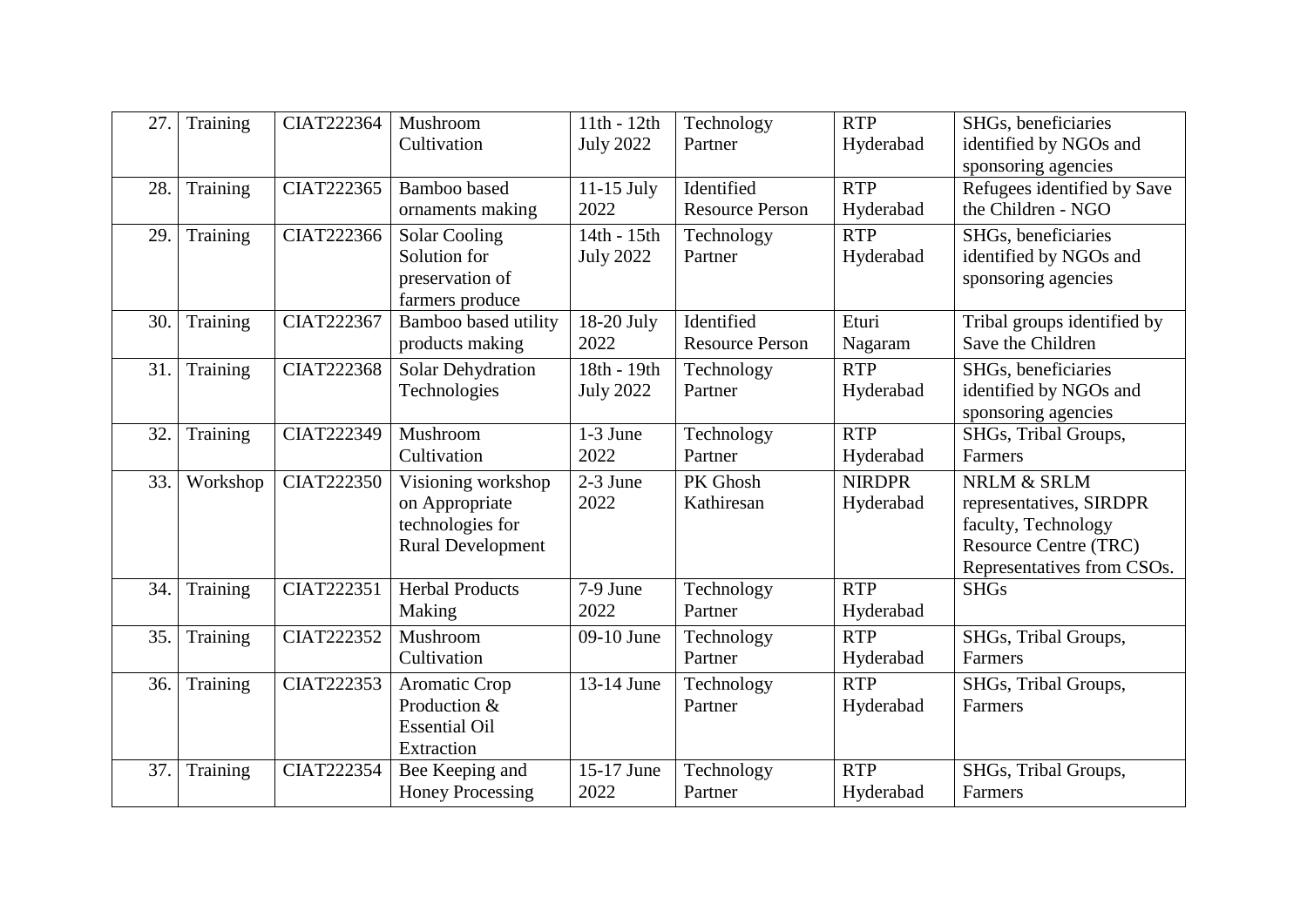| 38. | Training | CIAT222355 | Aromatic Crop           | $20-22$ June | Technology | <b>RTP</b> | SHGs, Tribal Groups, |
|-----|----------|------------|-------------------------|--------------|------------|------------|----------------------|
|     |          |            | Production &            | 2022         | Partner    | Hyderabad  | Farmers              |
|     |          |            | <b>Essential Oil</b>    |              |            |            |                      |
|     |          |            | Extraction              |              |            |            |                      |
| 39. | Training | CIAT222356 | Leaf Plate Making       | 28-30 June   | Technology | <b>RTP</b> | SHGs, Tribal Groups, |
|     |          |            |                         | 2022         | Partner    | Hyderabad  | Farmers              |
| 40. | Training | CIAT222369 | Leaf Plate Making       | $11-13$ July | Technology | <b>RTP</b> | SHGs, Tribal Groups, |
|     |          |            |                         | 2022         | Partner    | Hyderabad  | Farmers              |
| 41  | Training | CIAT222370 | Bee Keeping and         | $20-22$ July | Technology | <b>RTP</b> | SHGs, Tribal Groups, |
|     |          |            | <b>Honey Processing</b> | 2022         | Partner    | Hyderabad  | Farmers              |
| 42. | Training | CIAT222371 | Aromatic Crop           | $27-29$ July | Technology | <b>RTP</b> | SHGs, Tribal Groups, |
|     |          |            | Production &            | 2022         | Partner    | Hyderabad  | Farmers              |
|     |          |            | <b>Essential Oil</b>    |              |            |            |                      |
|     |          |            | Extraction              |              |            |            |                      |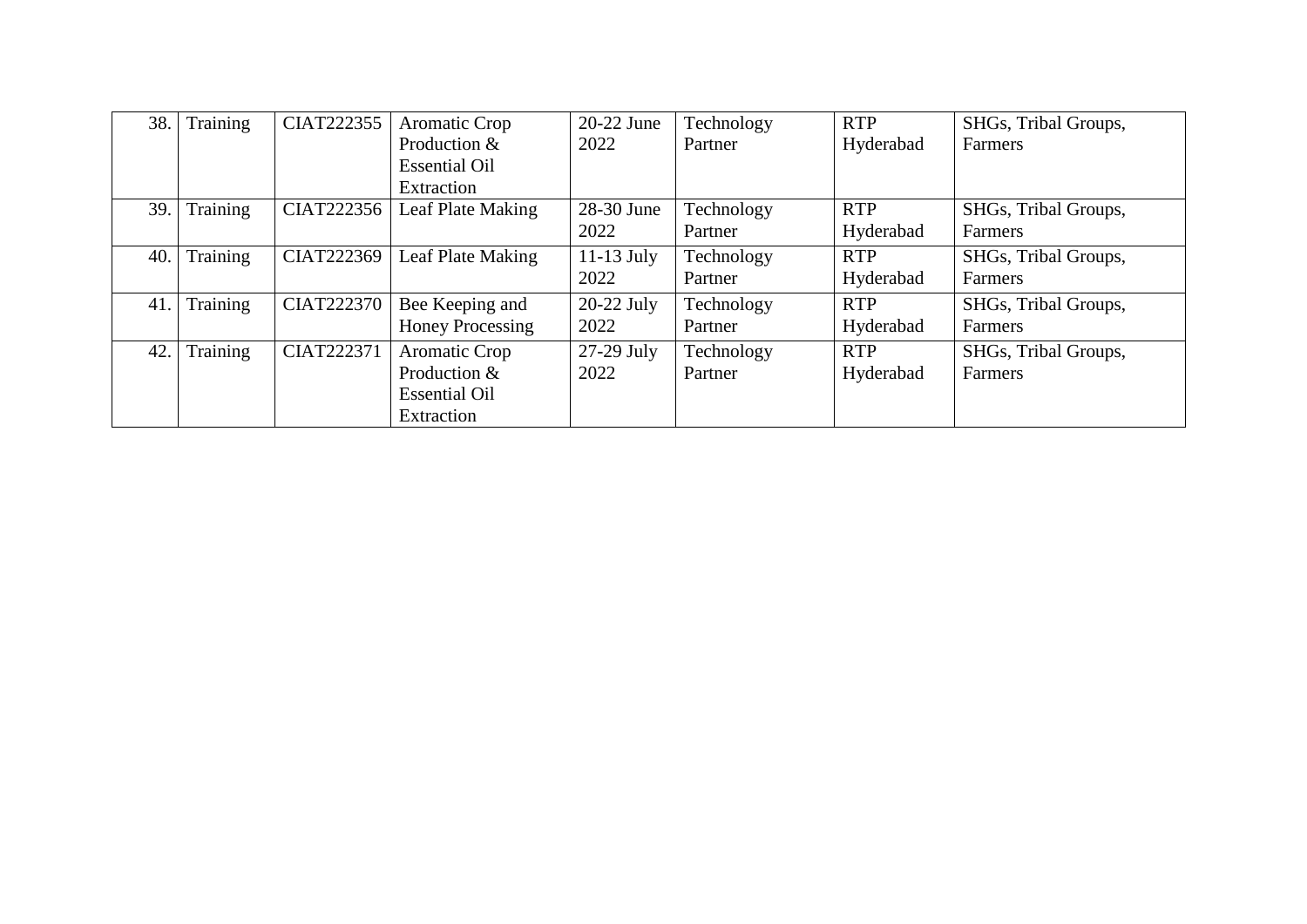## **Training Programmes of DDUGKY**

|     | <b>June</b> , 2022 |              |                                                           |          |                |         |               |                   |  |  |  |
|-----|--------------------|--------------|-----------------------------------------------------------|----------|----------------|---------|---------------|-------------------|--|--|--|
| 1.  | Workshop           | DDUGKY222323 | What's new in KB<br>placement- for PIAs                   | 2 hours  | <b>DDU-GKY</b> | Online  | Virtual       | <b>PIAs</b>       |  |  |  |
| 2.  | Workshop           | DDUGKY222324 | What's new in KB<br>placement - for SRLM                  | 2 hours  | <b>DDU-GKY</b> | Online  | Virtual       | <b>SRLM</b>       |  |  |  |
| 3.  | Workshop           | DDUGKY222325 | <b>KB</b> Refresher for PIAs                              | 6 hours  | <b>DDU-GKY</b> | Online  | Virtual       | <b>PIAs</b>       |  |  |  |
| 4.  | Workshop           | DDUGKY222326 | <b>Induction Programme</b><br>for SRLMs                   | 12 hours | <b>DDU-GKY</b> | Online  | Virtual       | <b>SRLM</b>       |  |  |  |
| 5.  | Workshop           | DDUGKY222327 | Training on Assessment                                    | 3 hours  | <b>DDU-GKY</b> | Online  | Virtual       | PIAs/ SRLMs       |  |  |  |
| 6.  | Workshop           | DDUGKY222328 | <b>Onsite Inspection</b><br>module for<br>PIAs/SRLMs/TSAs | 3 hours  | <b>DDU-GKY</b> | Online  | Virtual       | PIAS/ SRLMs/ TSAs |  |  |  |
| 7.  | Workshop           | DDUGKY222329 | Kaushal Panjee &<br>Kaushal Aapti                         | 3 hours  | <b>DDU-GKY</b> | Online  | Virtual       | PIA/SRLM          |  |  |  |
| 8.  | Workshop           | DDUGKY222330 | eSOP                                                      | 3 hours  | <b>DDU-GKY</b> | Online  | Virtual       | PIAs/ SRLMs       |  |  |  |
| 9.  | Workshop           | DDUGKY222331 | KB offline workshop for<br><b>SRLMs</b>                   | 2 days   | <b>DDU-GKY</b> | Offline | <b>NIRDPR</b> | <b>SRLM</b>       |  |  |  |
| 10. | Workshop           | DDUGKY222332 | Training on Financial<br>Procedures                       | 3 hours  | <b>DDU-GKY</b> | Online  | Virtual       | PIAs/ SRLMs       |  |  |  |
| 11. | Workshop           | DDUGKY222333 | <b>Training on Project</b><br>closure procedures          | 3 hours  | <b>DDU-GKY</b> | Online  | Virtual       | <b>SRLM</b>       |  |  |  |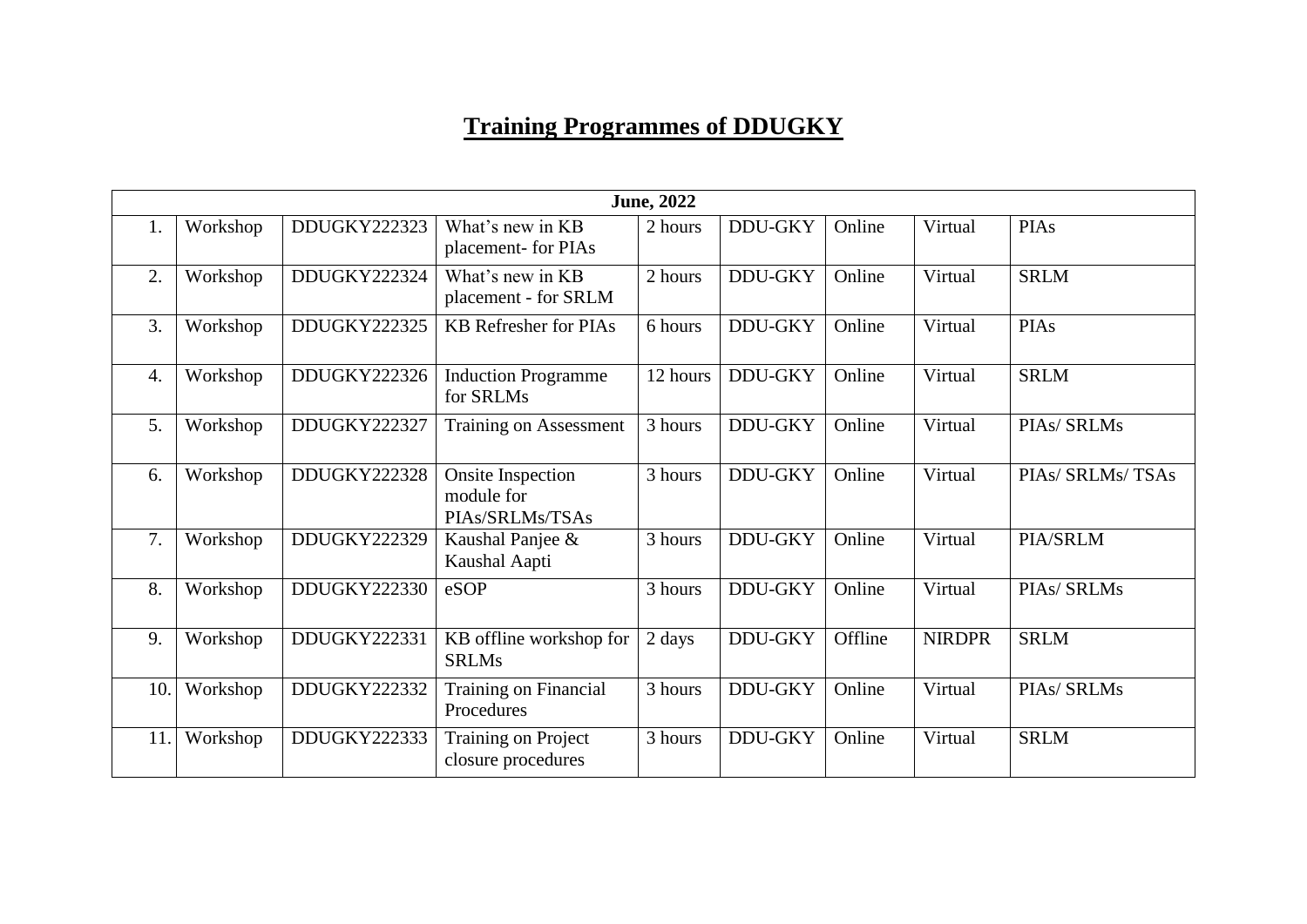| 12. | Master<br>Trainer<br>workshop | DDUGKY222334 | <b>Master Trainer</b><br>Enrolment Workshop on<br>Pest Management | 7 days            | <b>DDU-GKY</b>     | Offline | <b>NIRDPR</b>         | Pest Management<br><b>Industry Experts</b>  |
|-----|-------------------------------|--------------|-------------------------------------------------------------------|-------------------|--------------------|---------|-----------------------|---------------------------------------------|
|     |                               |              |                                                                   | <b>July, 2022</b> |                    |         |                       |                                             |
| 13. | Workshop                      | DDUGKY222335 | What's new in KB<br>placement- for PIAs                           | 2 hours           | <b>DDU-GKY</b>     | Online  | Virtual               | <b>PIAs</b>                                 |
| 14. | Workshop                      | DDUGKY222336 | What's new in KB<br>placement - for SRLM                          | 2 hours           | <b>DDU-GKY</b>     | Online  | Virtual               | <b>SRLM</b>                                 |
| 15. | Workshop                      | DDUGKY222337 | <b>KB</b> Refresher for PIAs                                      | 6 hours           | <b>DDU-GKY</b>     | Online  | Virtual               | <b>PIAs</b>                                 |
| 16. | Workshop                      | DDUGKY222338 | Mobilisation                                                      | 3 hours           | <b>DDU-GKY</b>     | Online  | Virtual               | PIA/SRLM                                    |
| 17. | Workshop                      | DDUGKY222339 | <b>Onsite Inspection</b><br>module for<br>PIAs/SRLMs/TSAs         | 3 hours           | <b>DDU-GKY</b>     | Online  | Virtual               | PIAS/ SRLMs/ TSAs                           |
| 18. | Workshop                      | DDUGKY222340 | Training on Gramswaraj                                            | 2 hours           | <b>DDU-GKY</b>     | Online  | Virtual               | PIAs/ SRLMs                                 |
| 19. | Workshop                      | DDUGKY222341 | KB offline workshop for<br><b>PIAs</b>                            | 2 days            | <b>DDU-GKY</b>     | Offline | <b>NIRDPR</b>         | <b>PIAs</b>                                 |
| 20. | Workshop                      | DDUGKY222342 | Kaushal Salah                                                     | 12 hours          | <b>DDU-GKY</b>     | Online  | $\overline{V}$ irtual | Prospective PIA                             |
| 21. | Workshop                      | DDUGKY222343 | <b>SPM</b> Development                                            | 5 days            | <b>DDU-GKY</b>     | Online  | Virtual               | <b>SRLM</b>                                 |
| 22. | <b>ToT</b>                    | DDUGKY222344 | <b>ToT</b> on Pest<br>Management                                  | 13 days           | <b>DDU-GKY</b>     | Offline | <b>NIRDPR</b>         | Pest Management<br><b>Industry Experts</b>  |
| 23. | Workshop                      | DDUGKY222345 | Consultative workshop<br>on PMKVY Vs DDU-<br><b>GKY</b>           | $1$ day           | DDU-<br><b>GKY</b> | Offline | <b>NIRDPR</b>         | PIAs/ SRLMS/ other<br>relevant stakeholders |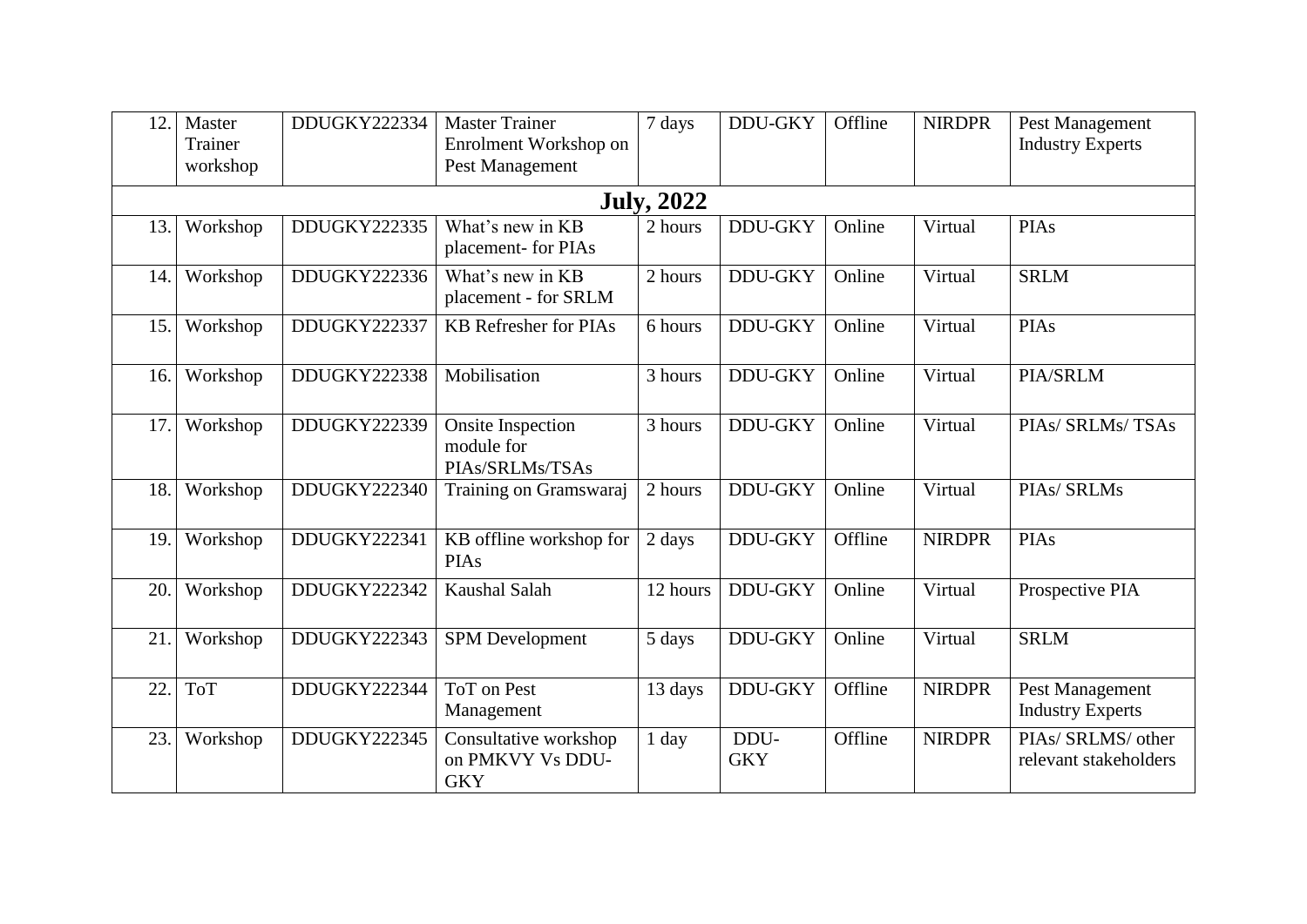# **Training Programmes of NERC, Guwahati**

|                  | <b>June'2022</b>          |                                                                                           |                            |                                                             |         |                           |                                                                                                                                                                                                                                                                                                       |  |  |  |  |
|------------------|---------------------------|-------------------------------------------------------------------------------------------|----------------------------|-------------------------------------------------------------|---------|---------------------------|-------------------------------------------------------------------------------------------------------------------------------------------------------------------------------------------------------------------------------------------------------------------------------------------------------|--|--|--|--|
| 1.               | Training<br>Off<br>Campus | Capacity Building on<br>eGramSwaraj and other e-<br><b>Governance Applications</b>        | June 06 - 10,<br>2022      | Mr. S.K Ghosh,<br>Dr.A Simhachalam                          | Offline | <b>SIRDPR</b><br>Nagaland | Officers and IT Personnel<br>from the Departments of<br>Rural Development and<br>PRIs, Faculties from<br>SIRDPRs and ETCs,<br>Elected representatives of<br>PRIs/Equivalent.                                                                                                                          |  |  |  |  |
| 2.               | Training<br>Off<br>Campus | Strategies for Planning and<br><b>Implementation of Carbon</b><br><b>Neutral Villages</b> | June 20 - 24,<br>2022      | Dr. V. Suresh Babu<br>Mr.Tambor<br>Lyngdoh                  | Offline | SIRD&PR,<br>Meghalaya     | Officials from P&RD,<br>Agriculture, Horticulture,<br>Forestry, Sericulture,<br>Animal Husbandry, CEOs<br>of ZPs, PRIs, NGOs, CBOs                                                                                                                                                                    |  |  |  |  |
| $\overline{3}$ . | Training<br>Off<br>Campus | <b>Spatial Planning for GPDP</b>                                                          | June 20 - 24,<br>2022      | Dr.A.<br>Simhachalam Mr.<br>S.K.Ghosh                       | Offline | SIRD,<br>Manipur          | The nominations for the<br>training course are invited<br>from State Nodal officer,<br>SPMs/DPMs of e-<br>panchayats, Faculty of<br>SIRD/ETC/PTC/RIRD and<br><b>Certified Master Resource</b><br>Persons in Panchayati Raj,<br>Panchayat Secretaries and<br><b>GRSand Master Resource</b><br>Persons. |  |  |  |  |
| 4.               | <b>ToT</b>                | ToT on Training Needs<br>Assessment                                                       | June $27-$<br>July 1, 2022 | Dr.T.Vijaya<br>Kumar,<br>Dr.V.Suresh Babu<br>Dr.R.Murugesan | Offline | <b>NERC</b>               | Middle and Senior level<br>Triners of Panchayati Raj<br>and Rural Development                                                                                                                                                                                                                         |  |  |  |  |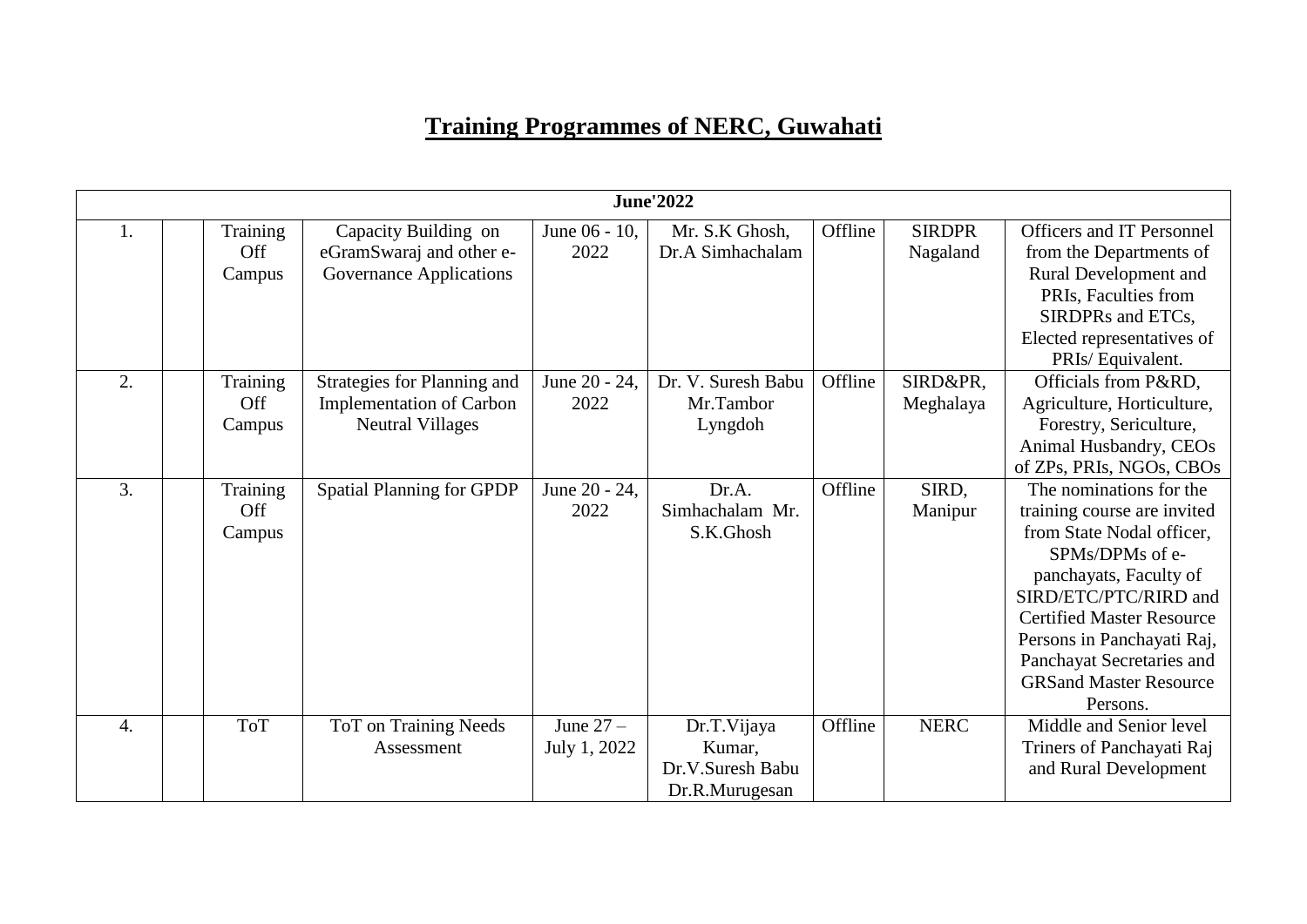|    |                  |                                  |               |                    |         |               | Department and allied       |
|----|------------------|----------------------------------|---------------|--------------------|---------|---------------|-----------------------------|
|    |                  |                                  |               |                    |         |               | departments.                |
|    |                  |                                  |               |                    |         |               |                             |
| 5. | Training         | Orientation training on          | June 28 - 29, | Dr. A.             | Offline | SIRDPR,       | Mentor Institution, State   |
|    |                  | <b>Spatial Planning Platform</b> | 2022          | Simhachalam        |         | Mizoram       | and District Officials,     |
|    |                  | for SPMRM (Meghalaya,            |               |                    |         |               | Charge Officers,            |
|    |                  | Manipur and Mizoram)             |               |                    |         |               | State/District/Cluster      |
|    |                  |                                  |               |                    |         |               | SPMRM professionals, PRI    |
|    |                  |                                  |               |                    |         |               | members, Data entry         |
|    |                  |                                  |               |                    |         |               | operators (Meghalaya,       |
|    |                  |                                  |               |                    |         |               | Manipur and Mizoram)        |
| 6. | Training         | <b>Incorporating Gender</b>      | June 28 -     | Dr. Ratna Bhuyan   | Offline | <b>NERC</b>   | Department of Rural         |
|    |                  | <b>Budgeting in Gram</b>         | July 03,      | Dr. R Murugesan    |         |               | Development, Department     |
|    |                  | Panchayat Development            | 2022          |                    |         |               | of Panchayati Raj and other |
|    |                  | Plans                            |               |                    |         |               | Line Departments            |
| 7. | Workshop         | <b>Strategic Framework for</b>   | June $(3)$    | Dr.T. Vijaya Kumar | Offline | Arunachal     | <b>State Government</b>     |
|    |                  | Development of North             | days)         | Dr.V.Suresh Babu   |         | Pradesh       | functionaries across        |
|    |                  | Eastern states                   |               |                    |         |               | departments, DoNER, NEC     |
|    |                  |                                  |               | <b>July'2022</b>   |         |               |                             |
| 8. | Training         | Capacity Building on             | July 04 - 08, | Mr.S.K Ghosh, Dr   | Offline | <b>SIRDPR</b> | Officers and IT Personnel   |
|    | <b>Offcampus</b> | eGramSwaraj and other e-         | 2022          | A. Simhachalam     |         | Meghalaya     | from the Departments of     |
|    |                  | <b>Governance Applications</b>   |               |                    |         |               | Rural Development and       |
|    |                  |                                  |               |                    |         |               | PRIs, Faculties from        |
|    |                  |                                  |               |                    |         |               | SIRDPRs and ETCs,           |
|    |                  |                                  |               |                    |         |               | Elected representatives of  |
|    |                  |                                  |               |                    |         |               | PRIs/Equivalent.            |
| 9. | Training         | <b>Implementation of Rural</b>   | July 06 - 07, | Dr.A.              | Offline | <b>NERC</b>   | <b>District and Block</b>   |
|    |                  | Area Development Plan            | 2022          | Simhachalam        |         |               | Panchayat level             |
|    |                  | Formulation and                  |               |                    |         |               | functionaries.              |
|    |                  | <b>Implementation (RADPFI)</b>   |               |                    |         |               |                             |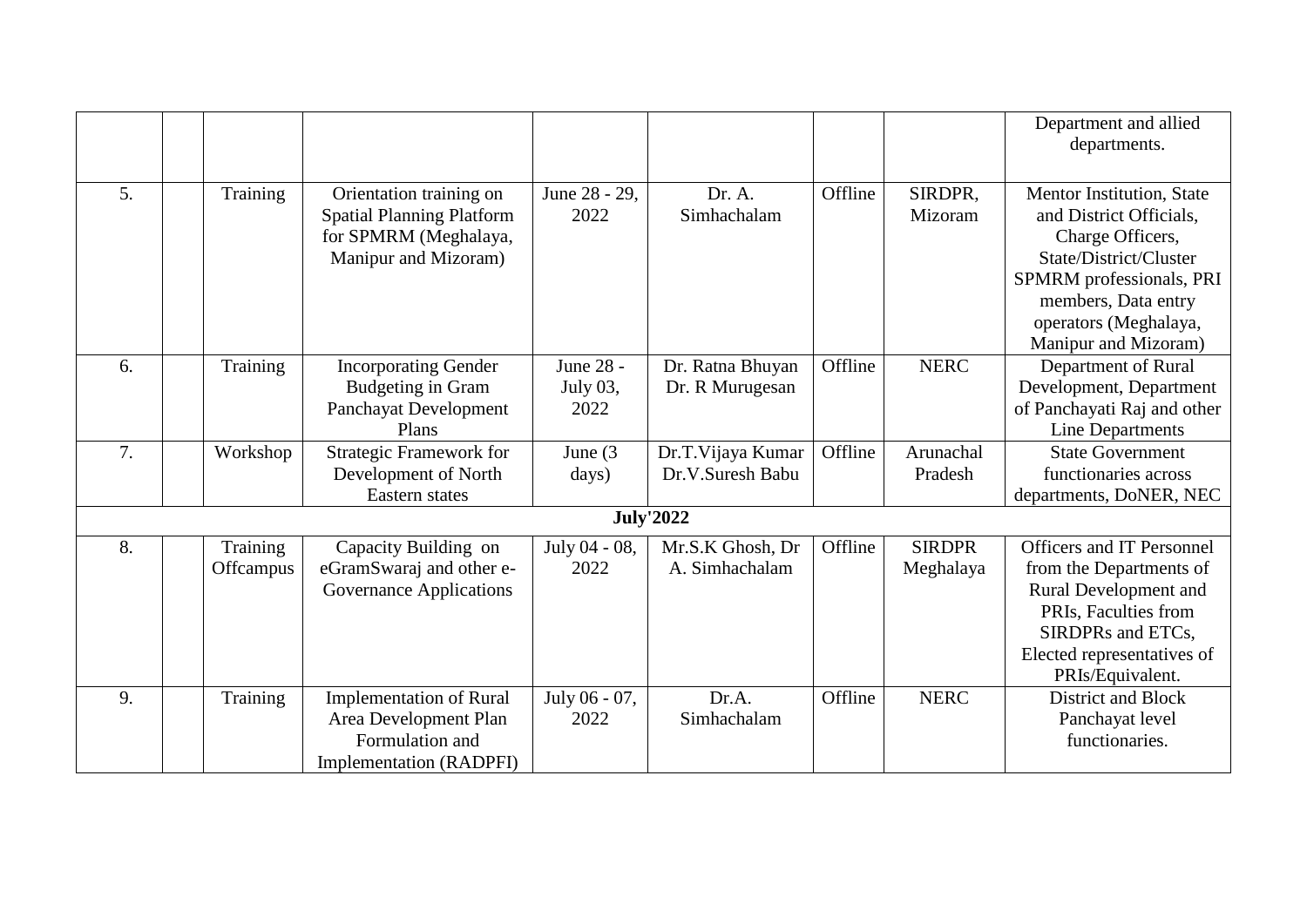|     |            | Guidelines 2021 by<br>Panchayats                                                                                  |                          |                                                  |         |             |                                                                                                                                                                                                                         |
|-----|------------|-------------------------------------------------------------------------------------------------------------------|--------------------------|--------------------------------------------------|---------|-------------|-------------------------------------------------------------------------------------------------------------------------------------------------------------------------------------------------------------------------|
| 10. | Training   | Geospatial Technologies for<br>Planning and Management<br>of MGNREGS                                              | July 18 - 22,<br>2022    | Dr A.<br>Simhachalam<br>Mr.S.K.Ghosh             | Offline | <b>NERC</b> | The course is intended for<br>STRTs/DTRTs/Engineers,<br><b>GIS</b> Coordinators and<br>Officials working with<br><b>MGNREGA</b>                                                                                         |
| 11. | Training   | <b>Advanced Training</b><br>Techniques for Trainers of<br><b>Rural Development</b><br>Training Institutions.      | July 18 - 22,<br>2022    | Dr.T.Vijaya<br>Kumar, Dr Lakhan<br>Singh         | Offline | <b>NERC</b> | <b>Trainers of Rural</b><br><b>Development Training</b><br>Institutions.                                                                                                                                                |
| 12. | <b>ToT</b> | Regional Level ToT on<br>Social Audit of RD<br>Schemes                                                            | July 11 - 13,<br>2022    | Dr. Ratna Bhuyan,<br>Dr. T Vijay kumar           | Offline | <b>NERC</b> | State, District, Block Level<br>Officials and Professionals,<br><b>Resource Persons from</b><br><b>SAUs as Master Trainers</b>                                                                                          |
| 13. | Training   | Localising SDGs in<br><b>Aspirational Districts</b><br><b>Action Plan for Ensuring</b><br><b>Inclusive Growth</b> | July 25 - 29,<br>2022    | Dr. MK<br>Shrivastava Dr. R<br>Murugesan         | Offline | <b>NERC</b> | <b>District and Block Level</b><br><b>Elected Representatives</b><br>and Functionaries of<br>Sectoral Dept from<br>Aspirational Districts of<br>North East & Eastern India                                              |
| 14. | Training   | Adaption of Agro-forestry<br><b>Systems for Climate</b><br>Resilience Agriculture                                 | July $25 - 29$ ,<br>2022 | Dr. V. Suresh Babu<br>Dr Ranjit<br>Bezbarua, KVK | Offline | <b>NERC</b> | Officials from line<br>departments representing<br>Agriculture, Horticulture,<br>Soil and Water<br>conservation, Watersheds,<br>Forestry, Rural<br>Development etc, NGOs,<br>members of Academia,<br>KVKs, SIRDs, ETCs, |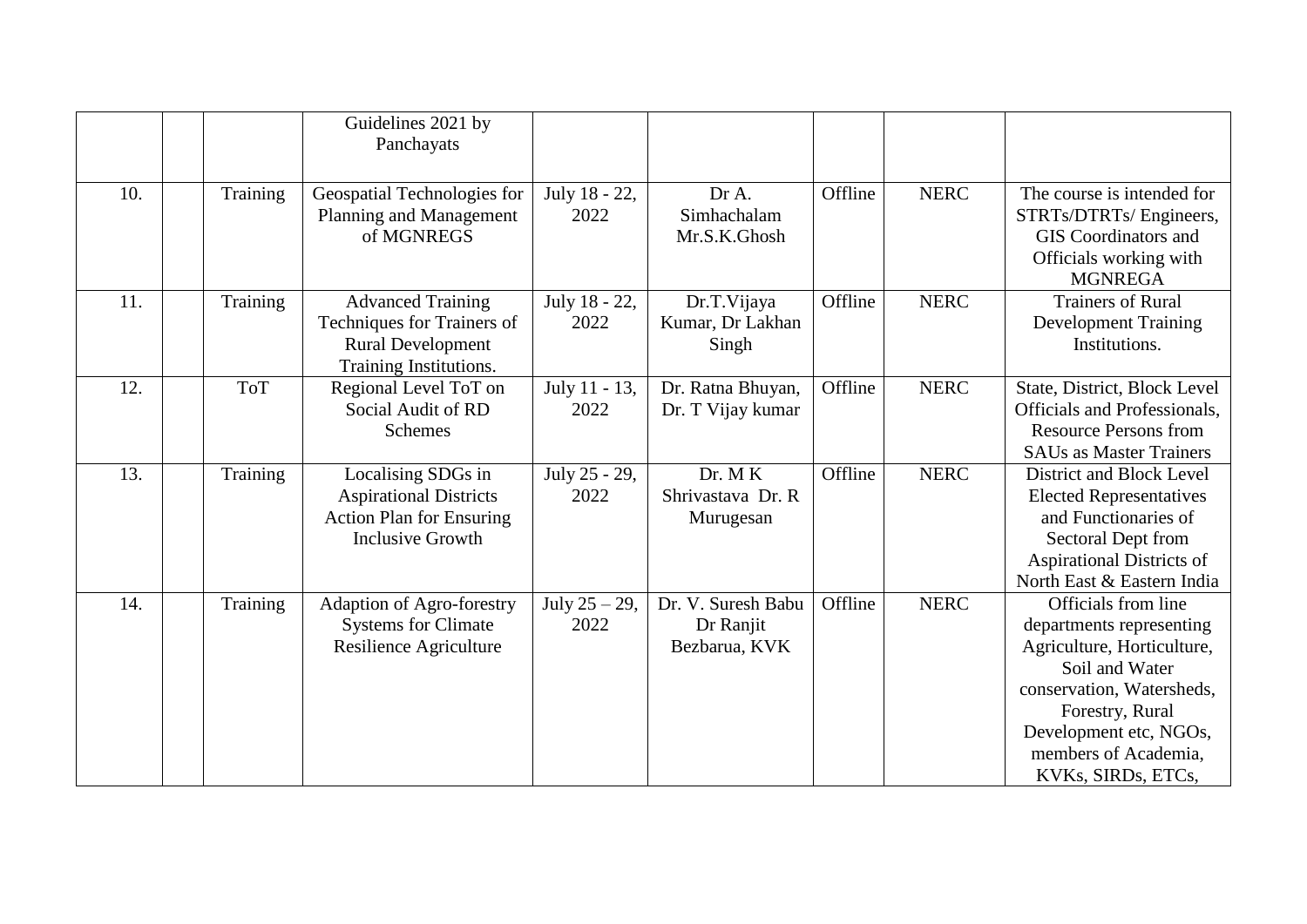| 1J. | Workshop | Strategic Framework for | July $(3 \text{ days})$ | Dr.V.Suresh Babu  | Offline | Assam | <b>State Government</b> |
|-----|----------|-------------------------|-------------------------|-------------------|---------|-------|-------------------------|
|     |          | Development of North    |                         | Dr.T.Vijaya Kumar |         |       | functionaries across    |
|     |          | Eastern states          |                         |                   |         |       | departments, DoNER, NEC |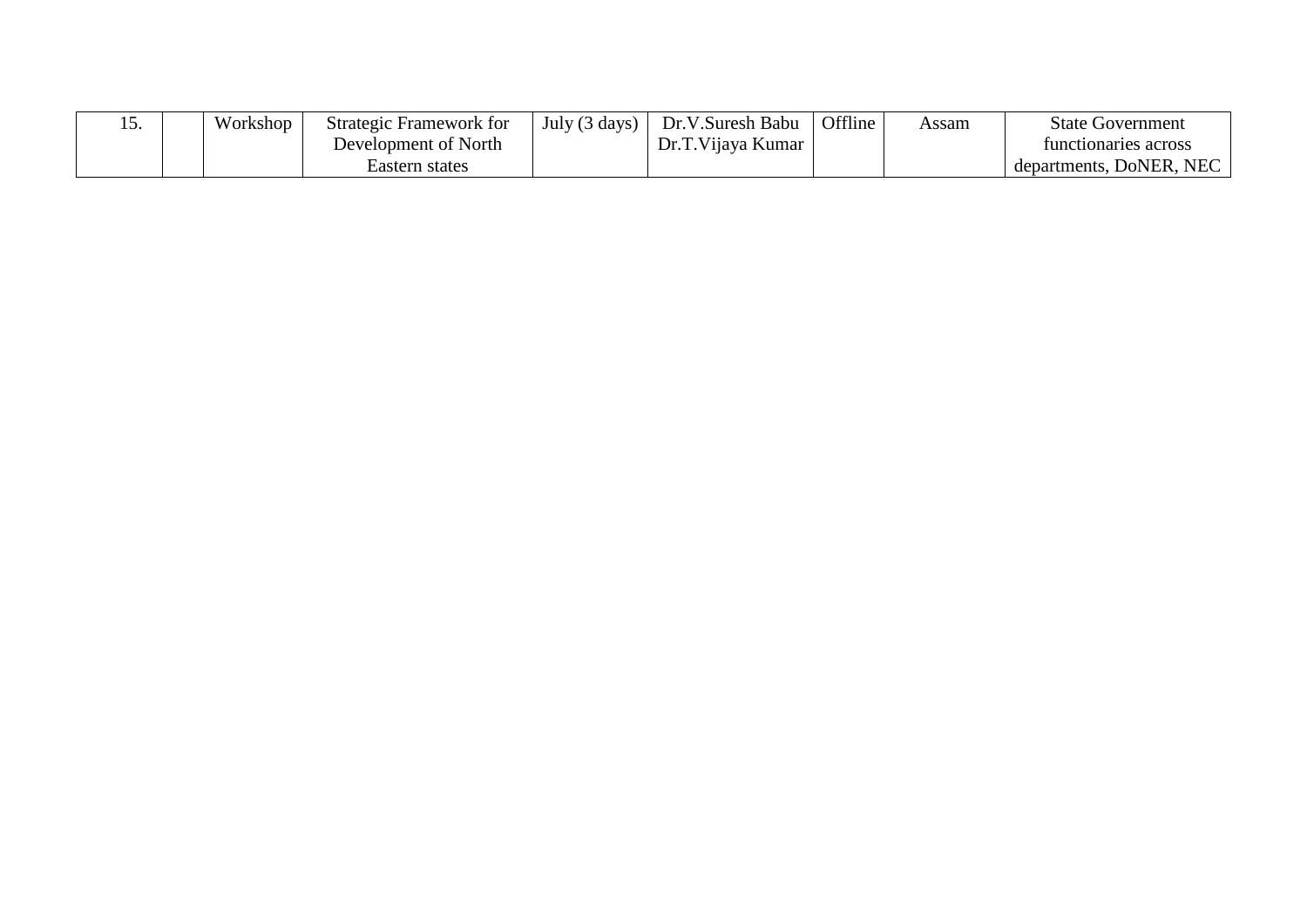| CSR, PPP, PA and Research Consultancy, New Delhi |           |               |                                    |                  |                           |              |                        |  |  |
|--------------------------------------------------|-----------|---------------|------------------------------------|------------------|---------------------------|--------------|------------------------|--|--|
| <b>SI</b>                                        | Code      | <b>Type</b>   | <b>Title</b>                       | <b>Duration</b>  | <b>Team</b>               | <b>Venue</b> | <b>Clientele</b>       |  |  |
| 1.                                               | CSR222302 | Workshop      | <b>Integrating Sustainable</b>     | 8th June         | Dr. Ruchira Bhattacharya, | NIRDPR-      | Officials of civil     |  |  |
|                                                  |           |               | Development Goals into Rural       | 2022             | Smt Ritu Batra            | Delhi        | society, NGOs and      |  |  |
|                                                  |           |               | Development Agenda:                |                  |                           |              | other relevant         |  |  |
|                                                  |           |               | Consultative Workshop with         |                  |                           |              | sectors                |  |  |
|                                                  |           |               | <b>Civil Society Organizations</b> |                  |                           |              |                        |  |  |
| $\overline{2}$ .                                 | CSR222303 | Workshop      | <b>Integrating Sustainable</b>     | 29th June        | Dr. Ruchira Bhattacharya  | NIRDPR-      | Officials of civil     |  |  |
|                                                  |           |               | Development Goals into Rural       | 2022             |                           | Delhi        | society, NGOs and      |  |  |
|                                                  |           |               | Development Agenda:                |                  |                           |              | other relevant         |  |  |
|                                                  |           |               | Consultative Workshop with         |                  |                           |              | sectors                |  |  |
|                                                  |           |               | <b>Civil Society Organizations</b> |                  |                           |              |                        |  |  |
| 3.                                               | CSR222304 | Workshop      | <b>Integrating Sustainable</b>     | 6th July         | Dr. Ruchira Bhattacharya, | NIRDPR-      | Officials of civil     |  |  |
|                                                  |           |               | Development Goals into Rural       | 2022             | Smt Ritu Batra            | Delhi        | society, NGOs and      |  |  |
|                                                  |           |               | Development Agenda:                |                  |                           |              | other relevant         |  |  |
|                                                  |           |               | Consultative Workshop with         |                  |                           |              | sectors                |  |  |
|                                                  |           |               | <b>Civil Society Organizations</b> |                  |                           |              |                        |  |  |
| $\overline{4}$ .                                 | CSR222305 | National      | National Conclave with large       | 27-28th          | Dr. Ruchira Bhattacharya, | NIRDPR-      | 200 officials of large |  |  |
|                                                  |           | <b>RD CSR</b> | NGOs, INGOs, CSR                   | <b>July 2022</b> | Smt Ritu Batra            | Delhi        | NGOs, INGOs, CSR       |  |  |
|                                                  |           | Conclave      | Organisations, and Civil Society   |                  |                           |              | Organisations, and     |  |  |
|                                                  |           |               | <b>Organizations</b> for Rural     |                  |                           |              | Civil Society          |  |  |
|                                                  |           |               | Development goal setting, and      |                  |                           |              | Organizations and      |  |  |
|                                                  |           |               | action plan                        |                  |                           |              | relevant Ministries    |  |  |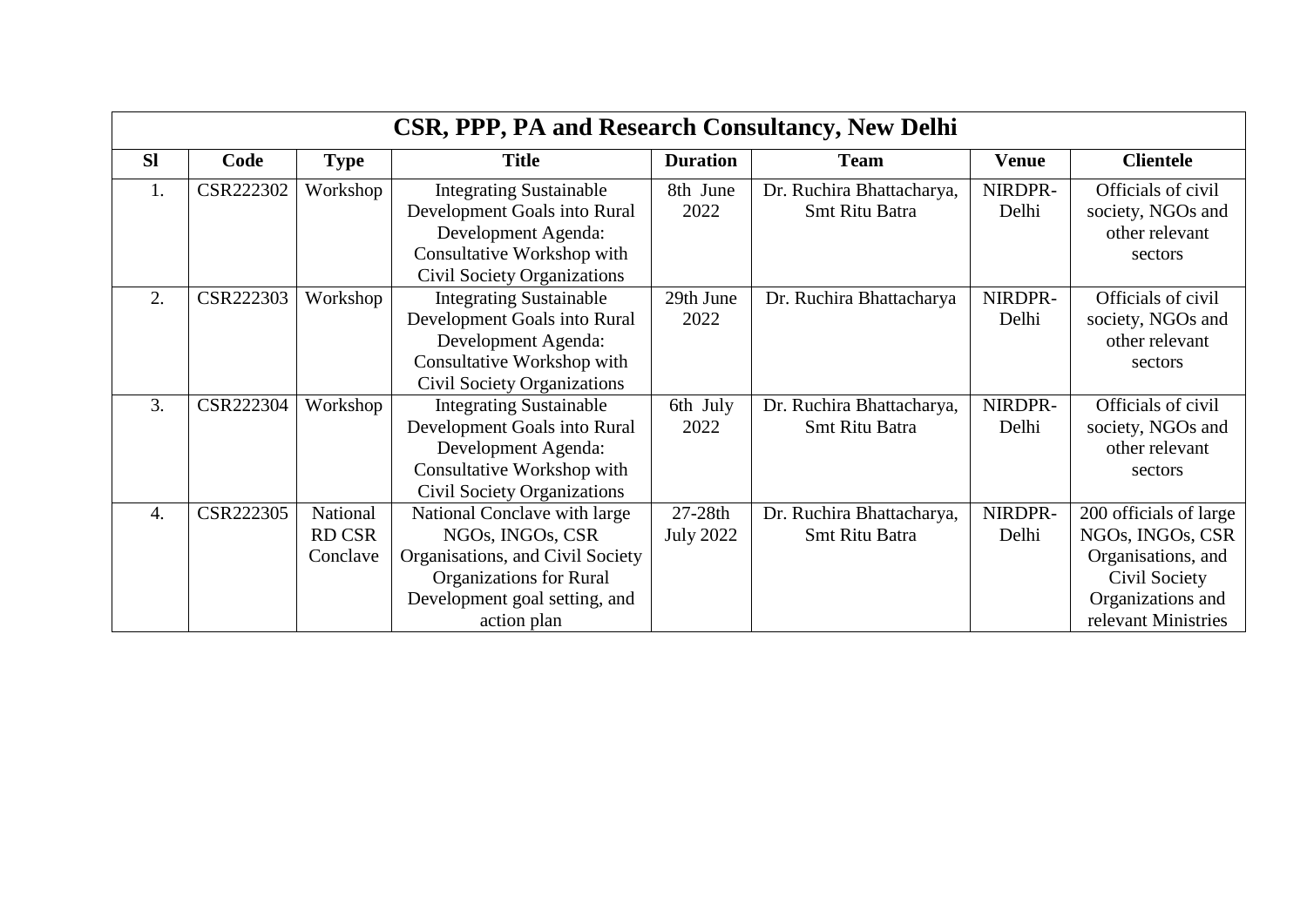# **CENTRE FOR MARKETING AND PROMOTION OF RURAL PRODUCTS (CMPRP)**

| <b>Sl</b> | Code               | <b>Type</b> | <b>Title</b>                        | <b>Duration</b> | <b>Team</b> | <b>Venue</b>    | <b>Clientele</b>                |
|-----------|--------------------|-------------|-------------------------------------|-----------------|-------------|-----------------|---------------------------------|
| 1.        | <b>CMPRP222303</b> | <b>ToT</b>  | Training on Marketing Skills        | $08-10$         | Chiranji    | West Bengal     | District Level Project          |
|           |                    |             |                                     | June            | Lal         |                 | Staff/Block Level Project       |
|           |                    |             |                                     |                 |             |                 | <b>Staff /Prominent SHG</b>     |
|           |                    |             |                                     |                 |             |                 | Entrepreneurs                   |
| 2.        | <b>CMPRP222304</b> | Offline     | A workshop on "Export               | 18-19 July      | Chiranji    | India Habitat   | <b>Export Promotion Council</b> |
|           |                    |             | Marketing of SHG Products"          |                 | Lal         | Centre, Lodhi   | for Handicrafts,                |
|           |                    |             | with Export Councils/High           |                 |             | Road, New Delhi | Handloom Export                 |
|           |                    |             | Commissions /Embassies etc          |                 |             |                 | Promotion Council,              |
|           |                    |             |                                     |                 |             |                 | <b>Carpet Export Promotion</b>  |
|           |                    |             |                                     |                 |             |                 | Council, CCIE, KVIC,            |
|           |                    |             |                                     |                 |             |                 | SRLMs, Embassies,               |
|           |                    |             |                                     |                 |             |                 | Prominent                       |
| 3.        | <b>CMPRP222307</b> | Offline     | <b>Training on Marketing Skills</b> | June            | Chiranji    | Andhra Pradesh  | SIRD, ETC, SRLM                 |
|           |                    |             | for SHG federations with            |                 | Lal         |                 | District Level Project          |
|           |                    |             | NRPs from NRLM                      |                 |             |                 | Staff/Block Level Project       |
|           |                    |             |                                     |                 |             |                 | <b>Staff /Prominent SHG</b>     |
|           |                    |             |                                     |                 |             |                 | Entrepreneurs                   |
| 4.        | <b>CMPRP222308</b> | Offline     | <b>Training on Marketing Skills</b> | June            | Chiranji    | Jharkhand       | SIRD, ETC, SRLM                 |
|           |                    |             | for SHG federations with            |                 | Lal         |                 | District Level Project          |
|           |                    |             | NRPs from NRLM                      |                 |             |                 | Staff/Block Level Project       |
|           |                    |             |                                     |                 |             |                 | <b>Staff /Prominent SHG</b>     |
|           |                    |             |                                     |                 |             |                 | <b>Entrepreneurs</b>            |
| 5.        | <b>CMPRP222309</b> | Offline     | Training on Marketing Skills        | June            | Chiranji    | Rajasthan       | SIRD, ETC, SRLM                 |
|           |                    |             | for SHG federations with            |                 | Lal         |                 | District Level Project          |
|           |                    |             | <b>NRPs from NRLM</b>               |                 |             |                 | Staff/Block Level Project       |
|           |                    |             |                                     |                 |             |                 | <b>Staff /Prominent SHG</b>     |
|           |                    |             |                                     |                 |             |                 | Entrepreneurs                   |